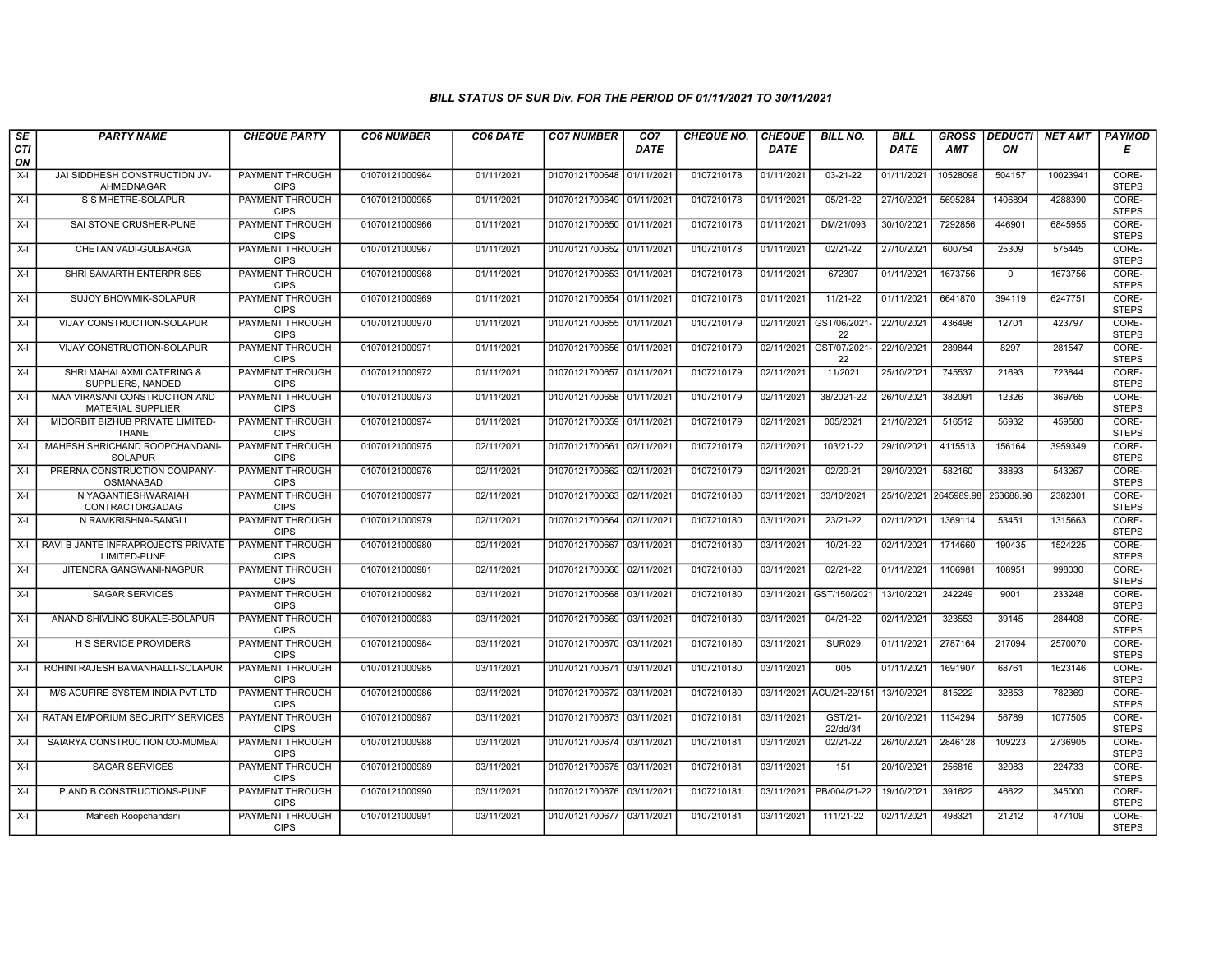| SE        | <b>PARTY NAME</b>                                  | <b>CHEQUE PARTY</b>                   | <b>CO6 NUMBER</b> | CO6 DATE   | <b>CO7 NUMBER</b>         | CO <sub>7</sub> | <b>CHEQUE NO.</b> | <b>CHEQUE</b> | <b>BILL NO.</b>    | <b>BILL</b> | <b>GROSS</b> | <b>DEDUCTI</b> | NET AMT | <b>PAYMOD</b>                |
|-----------|----------------------------------------------------|---------------------------------------|-------------------|------------|---------------------------|-----------------|-------------------|---------------|--------------------|-------------|--------------|----------------|---------|------------------------------|
| CTI<br>ON |                                                    |                                       |                   |            |                           | <b>DATE</b>     |                   | <b>DATE</b>   |                    | <b>DATE</b> | <b>AMT</b>   | ON             |         | Е                            |
| $X-I$     | Mahesh Roopchandani                                | <b>PAYMENT THROUGH</b><br><b>CIPS</b> | 01070121000992    | 03/11/2021 | 01070121700677 03/11/2021 |                 | 0107210181        | 03/11/2021    | 109/21-22          | 02/11/2021  | 452565       | 21335          | 431230  | CORE-<br><b>STEPS</b>        |
| $X-I$     | Mahesh Roopchandani                                | PAYMENT THROUGH<br><b>CIPS</b>        | 01070121000993    | 03/11/2021 | 01070121700677 03/11/2021 |                 | 0107210181        | 03/11/2021    | 108/21-22          | 02/11/2021  | 444457       | 20856          | 423601  | CORE-<br><b>STEPS</b>        |
| X-I       | Mahesh Roopchandani                                | PAYMENT THROUGH<br><b>CIPS</b>        | 01070121000994    | 03/11/2021 | 01070121700677 03/11/2021 |                 | 0107210181        | 03/11/2021    | 110/21-22          | 02/11/2021  | 473357       | 19182          | 454175  | CORE-<br><b>STEPS</b>        |
| $X-I$     | Mahesh Roopchandani                                | PAYMENT THROUGH<br><b>CIPS</b>        | 01070121000995    | 03/11/2021 | 01070121700677 03/11/2021 |                 | 0107210181        | 03/11/2021    | 104/21-22          | 02/11/2021  | 488155       | 19418          | 468737  | CORE-<br><b>STEPS</b>        |
| $X-I$     | Mahesh Roopchandani                                | <b>PAYMENT THROUGH</b><br><b>CIPS</b> | 01070121000996    | 03/11/2021 | 01070121700677 03/11/2021 |                 | 0107210181        | 03/11/2021    | 107/21-22          | 02/11/2021  | 488546       | 21970          | 466576  | CORE-<br><b>STEPS</b>        |
| $X-I$     | Mahesh Roopchandani                                | <b>PAYMENT THROUGH</b><br><b>CIPS</b> | 01070121000997    | 03/11/2021 | 01070121700677 03/11/2021 |                 | 0107210181        | 03/11/2021    | 105/21-22          | 02/11/2021  | 399954       | 19043          | 380911  | CORE-<br><b>STEPS</b>        |
| $X-I$     | Mahesh Roopchandani                                | PAYMENT THROUGH<br><b>CIPS</b>        | 01070121000998    | 03/11/2021 | 01070121700677 03/11/2021 |                 | 0107210181        | 03/11/2021    | 106/21-22          | 02/11/2021  | 267880       | 11078          | 256802  | CORE-<br><b>STEPS</b>        |
| $X-I$     | N RAMKRISHNA-SANGLI                                | <b>PAYMENT THROUGH</b><br><b>CIPS</b> | 01070121000999    | 03/11/2021 | 01070121700678 03/11/2021 |                 | 0107210181        | 03/11/2021    | 24/21-22           | 03/11/2021  | 3113465      | 326923         | 2786542 | CORE-<br><b>STEPS</b>        |
| $X-I$     | SUJOY BHOWMIK-SOLAPUR                              | <b>PAYMENT THROUGH</b><br><b>CIPS</b> | 01070121001000    | 03/11/2021 | 01070121700679 03/11/2021 |                 | 0107210181        | 03/11/2021    | 12/21-22           | 02/11/2021  | 628106       | 70969          | 557137  | CORE-<br><b>STEPS</b>        |
| $X-I$     | . IG CONSTRUCTION-PUNE                             | <b>PAYMENT THROUGH</b><br><b>CIPS</b> | 01070121001001    | 03/11/2021 | 01070121700680 03/11/2021 |                 | 0107210181        | 03/11/2021    | $\overline{2}$     | 02/11/2021  | 1544699      | 151995         | 1392704 | CORE-<br><b>STEPS</b>        |
| $X-I$     | ARYAN CONSTRUCTION AND SUPPLIERS-<br>AHMEDNAGAR    | PAYMENT THROUGH<br><b>CIPS</b>        | 01070121001002    | 03/11/2021 | 01070121700681 03/11/2021 |                 | 0107210181        | 03/11/2021    | 09/21-22           | 29/10/2021  | 1916457      | 153794         | 1762663 | CORE-<br><b>STEPS</b>        |
| $X-I$     | SHREE CONSTRUCTIONS-SOLAPUR                        | PAYMENT THROUGH<br><b>CIPS</b>        | 01070121001003    | 03/11/2021 | 01070121700682            | 03/11/2021      | 0107210182        | 08/11/2021    | 15/20-21           | 03/11/2021  | 929494       | 39557          | 889937  | CORE-<br><b>STEPS</b>        |
| $X-I$     | SHREE CONSTRUCTIONS-SOLAPUR                        | PAYMENT THROUGH<br><b>CIPS</b>        | 01070121001004    | 03/11/2021 | 01070121700683 03/11/2021 |                 | 0107210182        | 08/11/2021    | 14/21-22           | 02/11/2021  | 2242294      | 85561          | 2156733 | CORE-<br><b>STEPS</b>        |
| $X-I$     | Mahesh Roopchandani                                | <b>PAYMENT THROUGH</b><br><b>CIPS</b> | 01070121001006    | 03/11/2021 | 01070121700684 03/11/2021 |                 | 0107210182        | 08/11/2021    | 112/21-22          | 02/11/2021  | 498830       | 19508          | 479322  | CORE-<br><b>STEPS</b>        |
| $X-I$     | Mahesh Roopchandani                                | <b>PAYMENT THROUGH</b><br><b>CIPS</b> | 01070121001007    | 03/11/2021 | 01070121700684 03/11/2021 |                 | 0107210182        | 08/11/2021    | 116/21-22          | 02/11/2021  | 256405       | 10019          | 246386  | CORE-<br><b>STEPS</b>        |
| $X-I$     | Mahesh Roopchandani                                | PAYMENT THROUGH<br><b>CIPS</b>        | 01070121001008    | 03/11/2021 | 01070121700684 03/11/2021 |                 | 0107210182        | 08/11/2021    | 114/21-22          | 02/11/2021  | 498524       | 19497          | 479027  | CORE-<br><b>STEPS</b>        |
| X-I       | Mahesh Roopchandani                                | <b>PAYMENT THROUGH</b><br><b>CIPS</b> | 01070121001009    | 03/11/2021 | 01070121700684 03/11/2021 |                 | 0107210182        | 08/11/2021    | 115/21-22          | 02/11/2021  | 498285       | 19488          | 478797  | CORE-<br><b>STEPS</b>        |
| X-I       | Mahesh Roopchandani                                | <b>PAYMENT THROUGH</b><br><b>CIPS</b> | 01070121001010    | 03/11/2021 | 01070121700684            | 03/11/2021      | 0107210182        | 08/11/2021    | 113/21-22          | 02/11/2021  | 498818       | 19508          | 479310  | CORE-<br><b>STEPS</b>        |
| $X-I$     | Mahesh Roopchandani                                | <b>PAYMENT THROUGH</b><br><b>CIPS</b> | 01070121001011    | 03/11/2021 | 01070121700684 03/11/2021 |                 | 0107210182        | 08/11/2021    | 117-21-22          | 02/11/2021  | 499360       | 19530          | 479830  | CORE-<br><b>STEPS</b>        |
| $X-I$     | L S PAVAR TEMPO SERVICE-SOLAPUR                    | PAYMENT THROUGH<br><b>CIPS</b>        | 01070121001012    | 08/11/2021 | 01070121700686 08/11/2021 |                 | 0107210183        | 09/11/2021    | GST-2020-<br>21/05 | 01/11/2021  | 1901163.98   | 189943.98      | 1711220 | CORE-<br><b>STEPS</b>        |
| $X-I$     | SRINIVASA CONSTRUCTION AND<br>SUPPLIERS-AHMEDNAGAR | <b>PAYMENT THROUGH</b><br><b>CIPS</b> | 01070121001013    | 09/11/2021 | 01070121700687 09/11/2021 |                 | 0107210183        | 09/11/2021    | 22/21-22           | 08/11/2021  | 2938358      | 111239         | 2827119 | CORE-<br><b>STEPS</b>        |
| $X-I$     | SRINIVASA CONSTRUCTION AND<br>SUPPLIERS-AHMEDNAGAR | <b>PAYMENT THROUGH</b><br><b>CIPS</b> | 01070121001014    | 09/11/2021 | 01070121700688 09/11/2021 |                 | 0107210183        | 09/11/2021    | 23/21-22           | 08/11/2021  | 2037309      | 77801          | 1959508 | CORE-<br><b>STEPS</b>        |
| $X-I$     | SUNIL CONSTRUCTION-SOLAPUR                         | PAYMENT THROUGH<br><b>CIPS</b>        | 01070121001015    | 09/11/2021 | 01070121700689            | 09/11/2021      | 0107210183        | 09/11/2021    | 06/21-22           | 03/11/2021  | 4100451      | 1563429        | 2537022 | CORE-<br><b>STEPS</b>        |
| $X-I$     | P.K. ROOPCHANDANI-BHOPAL                           | PAYMENT THROUGH<br><b>CIPS</b>        | 01070121001017    | 09/11/2021 | 01070121700707            | 15/11/2021      | 0107210189        | 15/11/2021    | 07/20-21           | 03/11/2021  | 5754973      | 222067         | 5532906 | CORE-<br><b>STEPS</b>        |
| $X-I$     | SHREE CONSTRUCTIONS-SOLAPUR                        | <b>PAYMENT THROUGH</b><br><b>CIPS</b> | 01070121001018    | 09/11/2021 | 01070121700690 09/11/2021 |                 | 0107210183        | 09/11/2021    | 16/21-22           | 08/11/2021  | 3292939      | 461386         | 2831553 | CORE-<br><b>STEPS</b>        |
| $X-I$     | <b>SAGAR SERVICES</b>                              | <b>PAYMENT THROUGH</b><br><b>CIPS</b> | 01070121001019    | 09/11/2021 | 01070121700692 09/11/2021 |                 | 0107210183        | 09/11/2021    | 150                | 02/11/2021  | 750503       | 68090          | 682413  | CORE-<br><b>STEPS</b>        |
| $X-I$     | . IG CONSTRUCTION-PUNE                             | . IG CONSTRUCTION-<br><b>PUNE</b>     | 01070121001020    | 10/11/2021 | 01070121700693 10/11/2021 |                 | 985354            | 10/11/2021    | 25998              | 10/11/2021  | 1392704      | $\mathbf 0$    | 1392704 | <b>BANK</b><br><b>CHEQUE</b> |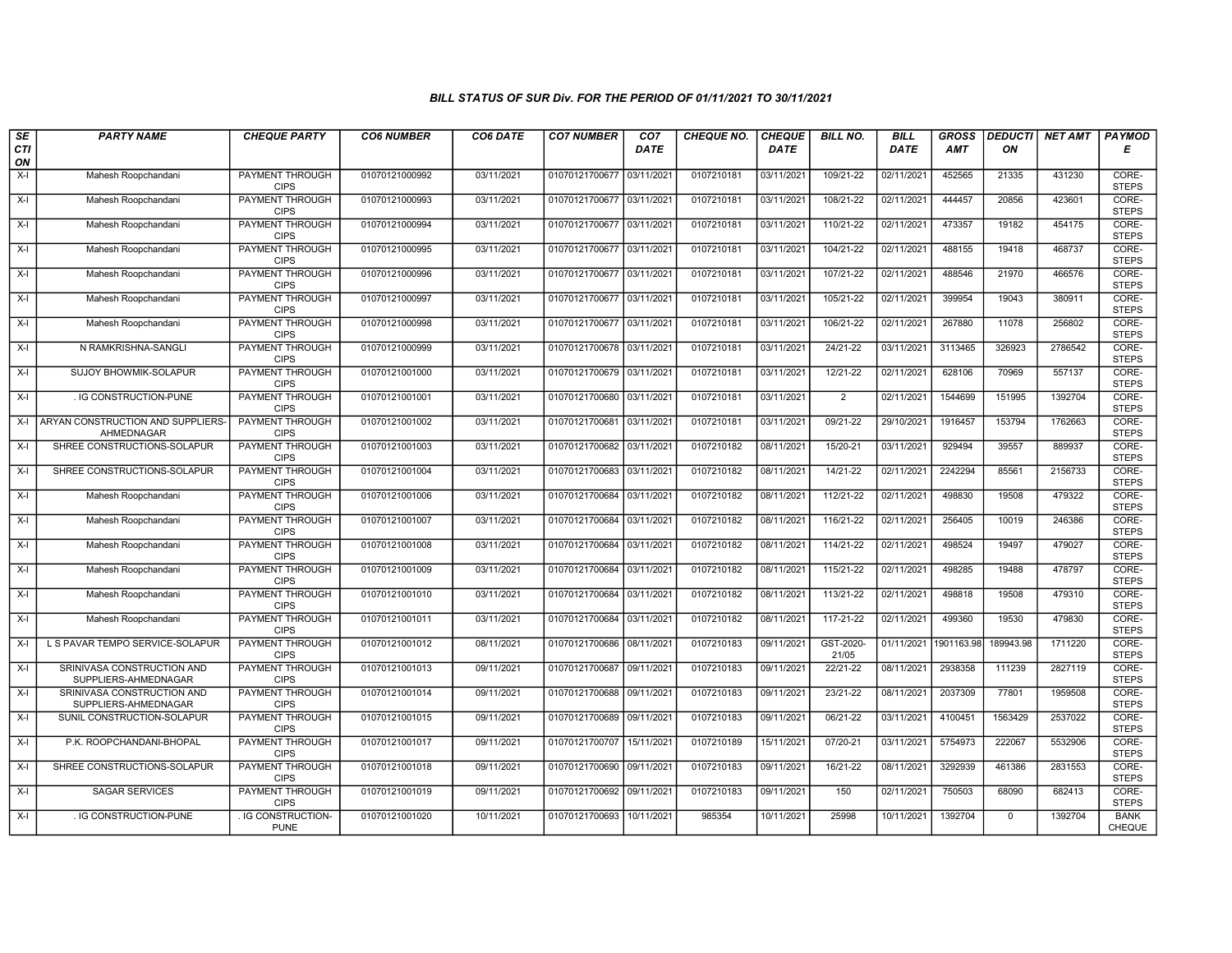| SE        | <b>PARTY NAME</b>                                | <b>CHEQUE PARTY</b>                   | <b>CO6 NUMBER</b> | CO6 DATE   | <b>CO7 NUMBER</b>         | CO <sub>7</sub> | <b>CHEQUE NO.</b> | <b>CHEQUE</b> | <b>BILL NO.</b> | <b>BILL</b> | <b>GROSS</b> |           | DEDUCTI NET AMT | <b>PAYMOD</b>         |
|-----------|--------------------------------------------------|---------------------------------------|-------------------|------------|---------------------------|-----------------|-------------------|---------------|-----------------|-------------|--------------|-----------|-----------------|-----------------------|
| CTI<br>ON |                                                  |                                       |                   |            |                           | <b>DATE</b>     |                   | <b>DATE</b>   |                 | <b>DATE</b> | AMT          | ON        |                 | Е                     |
| $X-I$     | SAI CONSTRUCTION-AHMEDNAGAR                      | <b>PAYMENT THROUGH</b><br><b>CIPS</b> | 01070121001021    | 10/11/2021 | 01070121700727            | 18/11/2021      | 0107210193        | 19/11/2021    | 24/21-22        | 25/10/2021  | 9349046      | 546399    | 8802647         | CORE-<br><b>STEPS</b> |
| $X-I$     | KRISHNA CONSTRUCTION AND<br>EARTHMOVERS-SOLAPUR  | <b>PAYMENT THROUGH</b><br><b>CIPS</b> | 01070121001022    | 10/11/2021 | 01070121700694 10/11/2021 |                 | 0107210186        | 11/11/2021    | $02/21 - 22$    | 08/11/2021  | 1515977      | 61255     | 1454722         | CORE-<br><b>STEPS</b> |
| $X-I$     | PRANATHI ELECTRONICS-HYDERABAD.                  | PAYMENT THROUGH<br><b>CIPS</b>        | 01070121001024    | 10/11/2021 | 01070121700695            | 10/11/2021      | 0107210186        | 11/11/2021    | 16/21-22        | 29/10/2021  | 604142       | 59795     | 544347          | CORE-<br><b>STEPS</b> |
| $X-I$     | JAVED IBRAHIM KAMBLE                             | PAYMENT THROUGH<br><b>CIPS</b>        | 01070121001025    | 10/11/2021 | 01070121700696            | 10/11/2021      | 0107210186        | 11/11/2021    | 2021-22/24      | 08/11/2021  | 183178       | 5772      | 177406          | CORE-<br><b>STEPS</b> |
| $X-I$     | KRISHNA CONSTRUCTION AND<br>EARTHMOVERS-SOLAPUR  | <b>PAYMENT THROUGH</b><br><b>CIPS</b> | 01070121001026    | 10/11/2021 | 01070121700697            | 10/11/2021      | 0107210186        | 11/11/2021    | $03/21 - 22$    | 08/11/2021  | 608659       | 31857     | 576802          | CORE-<br><b>STEPS</b> |
| $X-I$     | PRERNA CONSTRUCTION COMPANY-<br><b>OSMANABAD</b> | <b>PAYMENT THROUGH</b><br><b>CIPS</b> | 01070121001027    | 11/11/2021 | 01070121700698            | 12/11/2021      | 0107210188        | 15/11/2021    | $02/21 - 22$    | 26/10/2021  | 22763        | 7006      | 15757           | CORE-<br><b>STEPS</b> |
| X-I       | SHREE CONSTRUCTION                               | <b>PAYMENT THROUGH</b><br><b>CIPS</b> | 01070121001028    | 11/11/2021 | 01070121700699            | 12/11/2021      | 0107210188        | 15/11/2021    | 2021-22/18      | 20/10/2021  | 116544       | 4903      | 111641          | CORE-<br><b>STEPS</b> |
| $X-I$     | <b>D D CONSTRUCTION-PUNE</b>                     | <b>PAYMENT THROUGH</b><br><b>CIPS</b> | 01070121001029    | 12/11/2021 | 01070121700700 12/11/2021 |                 | 0107210188        | 15/11/2021    | 02/21-22        | 09/11/2021  | 3195330      | 154530    | 3040800         | CORE-<br><b>STEPS</b> |
| $X-I$     | <b>HRK ENTERPRISES</b>                           | <b>PAYMENT THROUGH</b><br><b>CIPS</b> | 01070121001030    | 12/11/2021 | 01070121700701 12/11/2021 |                 | 0107210188        | 15/11/2021    | RR-PB-FINAL     | 25/10/2021  | 478597       | 15255     | 463342          | CORE-<br><b>STEPS</b> |
| X-I       | RELIANT BUILDERS-PUNE                            | <b>PAYMENT THROUGH</b><br><b>CIPS</b> | 01070121001031    | 12/11/2021 | 01070121700702 12/11/2021 |                 | 0107210187        | 12/11/2021    | 03/21-22        | 12/11/2021  | 2832009      | 307375    | 2524634         | CORE-<br><b>STEPS</b> |
| $X-I$     | DBGUPTA RAIL INFRA LLP-PUNE                      | <b>PAYMENT THROUGH</b><br><b>CIPS</b> | 01070121001032    | 12/11/2021 | 01070121700715 16/11/2021 |                 | 0107210190        | 16/11/2021    | 2021/0028/03    | 03/11/2021  | 2269176      | 450284    | 1818892         | CORE-<br><b>STEPS</b> |
| $X-I$     | DBGUPTA RAIL INFRA LLP-PUNE                      | PAYMENT THROUGH<br><b>CIPS</b>        | 01070121001033    | 12/11/2021 | 01070121700704            | 12/11/2021      | 0107210188        | 15/11/2021    | 2021/0029/04    | 10/11/2021  | 6266452.99   | 803106.99 | 5463346         | CORE-<br><b>STEPS</b> |
| $X-I$     | <b>CUMMINS INDIA LIMITED-PUNE</b>                | <b>PAYMENT THROUGH</b><br><b>CIPS</b> | 01070121001034    | 12/11/2021 | 01070121700705 12/11/2021 |                 | 0107210188        | 15/11/2021    | 15021472008     | 03/06/2021  | 5031937      | 387614    | 4644323         | CORE-<br><b>STEPS</b> |
| X-I       | SAIRAM CONSTRUCTIONSCHITTOR                      | <b>PAYMENT THROUGH</b><br><b>CIPS</b> | 01070121001035    | 12/11/2021 | 01070121700706 12/11/2021 |                 | 0107210188        | 15/11/2021    | 21/2021-22      | 30/10/2021  | 7154173      | 884830    | 6269343         | CORE-<br><b>STEPS</b> |
| $X-I$     | CHOUGULE CONSTRUCTIONS-SOLAPUR                   | PAYMENT THROUGH<br><b>CIPS</b>        | 01070121001036    | 15/11/2021 | 01070121700708            | 15/11/2021      | 0107210189        | 15/11/2021    | 104/21-22       | 12/11/2021  | 2168136      | 530956    | 1637180         | CORE-<br><b>STEPS</b> |
| $X-I$     | DINESH JIVRAM PARMAR-BEED                        | <b>PAYMENT THROUGH</b><br><b>CIPS</b> | 01070121001037    | 15/11/2021 | 01070121700709 15/11/2021 |                 | 0107210189        | 15/11/2021    | 05/21-22        | 13/10/2021  | 378300       | 14372     | 363928          | CORE-<br><b>STEPS</b> |
| X-I       | JYOTI CONSTRUCTION-SOLAPUR                       | <b>PAYMENT THROUGH</b><br><b>CIPS</b> | 01070121001038    | 15/11/2021 | 01070121700710 15/11/2021 |                 | 0107210189        | 15/11/2021    | 07/21-22        | 12/11/2021  | 891662       | 43608     | 848054          | CORE-<br><b>STEPS</b> |
| X-I       | AMBIKA CATERERS AND DECORATORS                   | <b>PAYMENT THROUGH</b><br><b>CIPS</b> | 01070121001039    | 15/11/2021 | 01070121700711 15/11/2021 |                 | 0107210189        | 15/11/2021    | RR/WD-13        | 20/10/2021  | 1081754      | 33417     | 1048337         | CORE-<br><b>STEPS</b> |
| X-I       | BHATTAD VISHAL RAJGOPAL-SOLAPUR                  | <b>PAYMENT THROUGH</b><br><b>CIPS</b> | 01070121001040    | 15/11/2021 | 01070121700712 15/11/2021 |                 | 0107210190        | 16/11/2021    | 03/21-22        | 12/11/2021  | 81720        | 4080      | 77640           | CORE-<br><b>STEPS</b> |
| $X-I$     | HYT ENGINEERING COMPANY PRIVATE<br>LIMITED       | <b>PAYMENT THROUGH</b><br><b>CIPS</b> | 01070121001042    | 16/11/2021 | 01070121700716            | 16/11/2021      | 0107210190        | 16/11/2021    | LC-196/21-22    | 09/07/2021  | 499544       | 18893     | 480651          | CORE-<br><b>STEPS</b> |
| $X-I$     | HYT ENGINEERING COMPANY PRIVATE<br>LIMITED       | <b>PAYMENT THROUGH</b><br><b>CIPS</b> | 01070121001043    | 16/11/2021 | 01070121700716 16/11/2021 |                 | 0107210190        | 16/11/2021    | LC-416/21-22    | 09/10/2021  | 499544       | 18935     | 480609          | CORE-<br><b>STEPS</b> |
| $X-I$     | MAHESH SHRICHAND ROOPCHANDANI-<br><b>SOLAPUR</b> | <b>PAYMENT THROUGH</b><br><b>CIPS</b> | 01070121001045    | 16/11/2021 | 01070121700717 16/11/2021 |                 | 0107210190        | 16/11/2021    | 118/21-22       | 10/11/2021  | 1275340      | 52824     | 1222516         | CORE-<br><b>STEPS</b> |
| $X-I$     | ARVIND ENTERPRISES-SOLAPUR                       | PAYMENT THROUGH<br><b>CIPS</b>        | 01070121001046    | 16/11/2021 | 01070121700733 24/11/2021 |                 | 0107210195        | 24/11/2021    | 03/21-22        | 16/11/2021  | 1228977      | 38168     | 1190809         | CORE-<br><b>STEPS</b> |
| X-I       | N RAMKRISHNA-SANGLI                              | PAYMENT THROUGH<br><b>CIPS</b>        | 01070121001048    | 16/11/2021 | 01070121700718            | 16/11/2021      | 0107210191        | 17/11/2021    | 25/21-22        | 16/11/2021  | 2996272      | 114729    | 2881543         | CORE-<br><b>STEPS</b> |
| $X-I$     | SUJOY BHOWMIK-SOLAPUR                            | <b>PAYMENT THROUGH</b><br><b>CIPS</b> | 01070121001049    | 16/11/2021 | 01070121700719 16/11/2021 |                 | 0107210191        | 17/11/2021    | 12/21-22        | 16/11/2021  | 780789       | 62690     | 718099          | CORE-<br><b>STEPS</b> |
| $X-I$     | SHREE CONSTRUCTIONS-SOLAPUR                      | <b>PAYMENT THROUGH</b><br><b>CIPS</b> | 01070121001050    | 17/11/2021 | 01070121700720 17/11/2021 |                 | 0107210191        | 17/11/2021    | 17/21-22        | 16/11/2021  | 856189       | 32776     | 823413          | CORE-<br><b>STEPS</b> |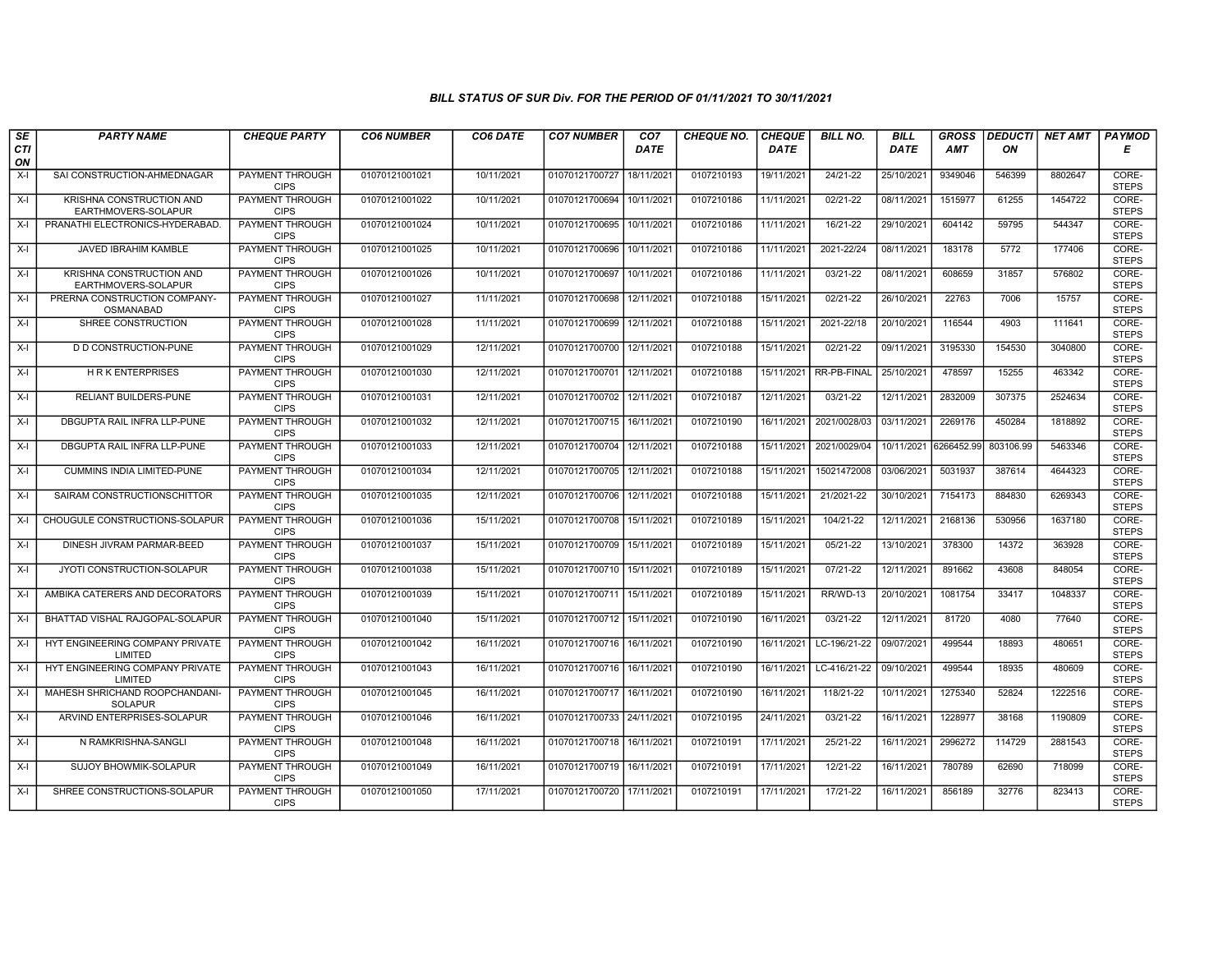| $\overline{\mathsf{SE}}$ | <b>PARTY NAME</b>                                | <b>CHEQUE PARTY</b>                                          | <b>CO6 NUMBER</b> | CO6 DATE   | <b>CO7 NUMBER</b>         | CO7         | <b>CHEQUE NO.</b> | <b>CHEQUE</b> | <b>BILL NO.</b> | <b>BILL</b>           | <b>GROSS</b> | <b>DEDUCTI</b> | <b>NET AMT</b> | PAYMOD                |
|--------------------------|--------------------------------------------------|--------------------------------------------------------------|-------------------|------------|---------------------------|-------------|-------------------|---------------|-----------------|-----------------------|--------------|----------------|----------------|-----------------------|
| <b>CTI</b><br>ON         |                                                  |                                                              |                   |            |                           | <b>DATE</b> |                   | <b>DATE</b>   |                 | DATE                  | <b>AMT</b>   | ON             |                | E                     |
| $X-I$                    | ARYAN CONSTRUCTION AND SUPPLIERS-<br>AHMEDNAGAR  | <b>ARYAN</b><br>CONSTRUCTION AND<br>SUPPLIERS-<br>AHMEDNAGAR | 01070121001052    | 17/11/2021 | 01070121700721            | 17/11/2021  | 985368            | 17/11/2021    | 271679          | 09/11/2021            | 1762663      | $\mathbf 0$    | 1762663        | <b>BANK</b><br>CHEQUE |
| X-I                      | CHETAN VADI-GULBARGA                             | PAYMENT THROUGH<br><b>CIPS</b>                               | 01070121001053    | 17/11/2021 | 01070121700722 17/11/2021 |             | 0107210191        | 17/11/2021    | 04/21-22        | 16/11/2021            | 787196       | 41163          | 746033         | CORE-<br><b>STEPS</b> |
| X-I                      | A S YADAV-SOLAPUR                                | <b>PAYMENT THROUGH</b><br><b>CIPS</b>                        | 01070121001054    | 17/11/2021 | 01070121700723 17/11/2021 |             | 0107210191        | 17/11/2021    | $02/21-22$      | 12/11/2021            | 676507       | 82499          | 594008         | CORE-<br><b>STEPS</b> |
| $X-I$                    | ANIL SHAMRAO PATIL-SOLAPUR                       | <b>PAYMENT THROUGH</b><br><b>CIPS</b>                        | 01070121001055    | 17/11/2021 | 01070121700724 17/11/2021 |             | 0107210192        | 18/11/2021    | 08/2020-21      | 11/11/2021            | 803235       | 30458          | 772777         | CORE-<br><b>STEPS</b> |
| $X-I$                    | MAHESH SHRICHAND ROOPCHANDANI-<br><b>SOLAPUR</b> | <b>PAYMENT THROUGH</b><br><b>CIPS</b>                        | 01070121001056    | 18/11/2021 | 01070121700725            | 18/11/2021  | 0107210192        | 18/11/2021    | 119/21-22       | 16/11/2021            | 2064010      | 82322          | 1981688        | CORE-<br><b>STEPS</b> |
| $X-I$                    | JAGDEV INFRA PVT LTD                             | <b>PAYMENT THROUGH</b><br><b>CIPS</b>                        | 01070121001057    | 18/11/2021 | 01070121700726            | 18/11/2021  | 0107210193        | 19/11/2021    | 2021-22/02      | 11/11/2021            | 92652        | 7562           | 85090          | CORE-<br><b>STEPS</b> |
| X-I                      | <b>CHETAN VADI</b>                               | PAYMENT THROUGH<br><b>CIPS</b>                               | 01070121001065    | 25/11/2021 | 01070121700734 25/11/2021 |             | 0107210196        | 25/11/2021    | 279258          | 22/11/2021            | 746033       | $\mathbf 0$    | 746033         | CORE-<br><b>STEPS</b> |
| $X-I$                    | DBGUPTA RAIL INFRA LLP-PUNE                      | <b>PAYMENT THROUGH</b><br><b>CIPS</b>                        | 01070121001066    | 25/11/2021 | 01070121700735 25/11/2021 |             | 0107210196        | 25/11/2021    | 2021/0028/04    | 18/11/2021 1582647.99 |              | 171484.99      | 1411163        | CORE-<br><b>STEPS</b> |
| X-I                      | DBGUPTA RAIL INFRA LLP-PUNE                      | PAYMENT THROUGH<br><b>CIPS</b>                               | 01070121001067    | 25/11/2021 | 01070121700736 25/11/2021 |             | 0107210196        | 25/11/2021    | 2021/0049/02    | 18/11/2021            | 533291.99    | 58305.99       | 474986         | CORE-<br><b>STEPS</b> |
| X-I                      | DBGUPTA RAIL INFRA LLP-PUNE                      | PAYMENT THROUGH<br><b>CIPS</b>                               | 01070121001068    | 25/11/2021 | 01070121700737 25/11/2021 |             | 0107210196        | 25/11/2021    | 2021/0045/02    | 19/11/2021            | 1616564      | 175144         | 1441420        | CORE-<br><b>STEPS</b> |
| $X-I$                    | N RAMKRISHNA-SANGLI                              | <b>PAYMENT THROUGH</b><br><b>CIPS</b>                        | 01070121001069    | 25/11/2021 | 01070121700738 25/11/2021 |             | 0107210197        | 26/11/2021    | 26/21-22        | 24/11/2021            | 1038257      | 112658         | 925599         | CORE-<br><b>STEPS</b> |
| X-I                      | SAI STONE CRUSHER-PUNE                           | <b>PAYMENT THROUGH</b><br><b>CIPS</b>                        | 01070121001070    | 29/11/2021 | 01070121700739 29/11/2021 |             | 0107210198        | 29/11/2021    | <b>BG/77</b>    | 16/11/2021            | 2254145      | 334188         | 1919957        | CORE-<br><b>STEPS</b> |
| X-II                     | RAMESHWAR AUSEKAR AND COMPANY                    | PAYMENT THROUGH<br><b>CIPS</b>                               | 01070221004614    | 01/11/2021 | 01070221701585 01/11/2021 |             | 0107210178        | 01/11/2021    | 76              | 25/10/2021            | 15387        | 569            | 14818          | CORE-<br><b>STEPS</b> |
| $X-H$                    | SANTOSH CONSTRUCTION                             | PAYMENT THROUGH<br><b>CIPS</b>                               | 01070221004615    | 01/11/2021 | 01070221701586 01/11/2021 |             | 0107210178        | 01/11/2021    | 2021-22/015     | 07/10/2021            | 272627       | 11064          | 261563         | CORE-<br><b>STEPS</b> |
| X-II                     | NEW MAHAVIR CONSTRUCTIONS                        | PAYMENT THROUGH<br><b>CIPS</b>                               | 01070221004616    | 01/11/2021 | 01070221701591 01/11/2021 |             | 0107210179        | 02/11/2021    | 225995          | 22/10/2021            | 428331       | $\mathbf 0$    | 428331         | CORE-<br><b>STEPS</b> |
| $X-H$                    | ROHINI RAJESH BAMANHALLI                         | <b>PAYMENT THROUGH</b><br><b>CIPS</b>                        | 01070221004617    | 01/11/2021 | 01070221701587 01/11/2021 |             | 0107210178        | 01/11/2021    | 01              | 08/10/2021            | 33034        | 542            | 32492          | CORE-<br><b>STEPS</b> |
| X-II                     | HPCL DT CARD                                     | <b>PAYMENT THROUGH</b><br><b>CIPS</b>                        | 01070221004618    | 01/11/2021 | 01070221701588 01/11/2021 |             | 0107210178        | 01/11/2021    | 55293           | 04/10/2021            | 999367       | $\mathbf 0$    | 999367         | CORE-<br><b>STEPS</b> |
| $X-H$                    | <b>SR DAUO SUR</b>                               | <b>DIVISIONAL</b><br>CASHIER(P) SHOLAPUR                     | 01070221004619    | 01/11/2021 | 01070221701589 01/11/2021 |             | 985342            | 01/11/2021    | 0795            | 13/10/2021            | 496          | $\mathbf 0$    | 496            | CASH                  |
| X-II                     | HINGNE TOURS AND TRAVELS-HAVELI                  | PAYMENT THROUGH<br><b>CIPS</b>                               | 01070221004621    | 01/11/2021 | 01070221701590 01/11/2021 |             | 0107210178        | 01/11/2021    | 01              | 02/08/2021            | 87486        | 3707           | 83779          | CORE-<br><b>STEPS</b> |
| X-II                     | SHREE CONSTRUCTIONS-SOLAPUR                      | PAYMENT THROUGH<br><b>CIPS</b>                               | 01070221004622    | 01/11/2021 | 01070221701592 01/11/2021 |             | 0107210178        | 01/11/2021    | 2021-22/19      | 30/10/2021            | 195106       | 6093           | 189013         | CORE-<br><b>STEPS</b> |
| X-II                     | MESSRS SAI STONE CRUSHER                         | <b>PAYMENT THROUGH</b><br><b>CIPS</b>                        | 01070221004623    | 01/11/2021 | 01070221701593 01/11/2021 |             | 0107210179        | 02/11/2021    | 271676          | 21/10/2021            | 1789730      | 755            | 1788975        | CORE-<br><b>STEPS</b> |
| X-II                     | RAIL VIKAS NIGAM LIMITED                         | <b>PAYMENT THROUGH</b><br><b>CIPS</b>                        | 01070221004624    | 02/11/2021 | 01070221701606 02/11/2021 |             | 0107210179        | 02/11/2021    | 791502          | 14/10/2021            | 14811469     | $\mathbf 0$    | 14811469       | CORE-<br><b>STEPS</b> |
| $X-II$                   | DMM /SUR                                         | <b>DIVISIONAL</b><br>CASHIER(P) SHOLAPUR                     | 01070221004625    | 02/11/2021 | 01070221701594 02/11/2021 |             | 985343            | 02/11/2021    | 733108          | 29/10/2021            | 10600        | $\mathbf{0}$   | 10600          | CASH                  |
| $\overline{x}$           | <b>SR DEE SUR</b>                                | <b>DIVISIONAL</b><br>CASHIER(P) SHOLAPUR                     | 01070221004626    | 02/11/2021 | 01070221701594 02/11/2021 |             | 985343            | 02/11/2021    | 791505          | 01/11/2021            | 15000        | $\mathbf 0$    | 15000          | CASH                  |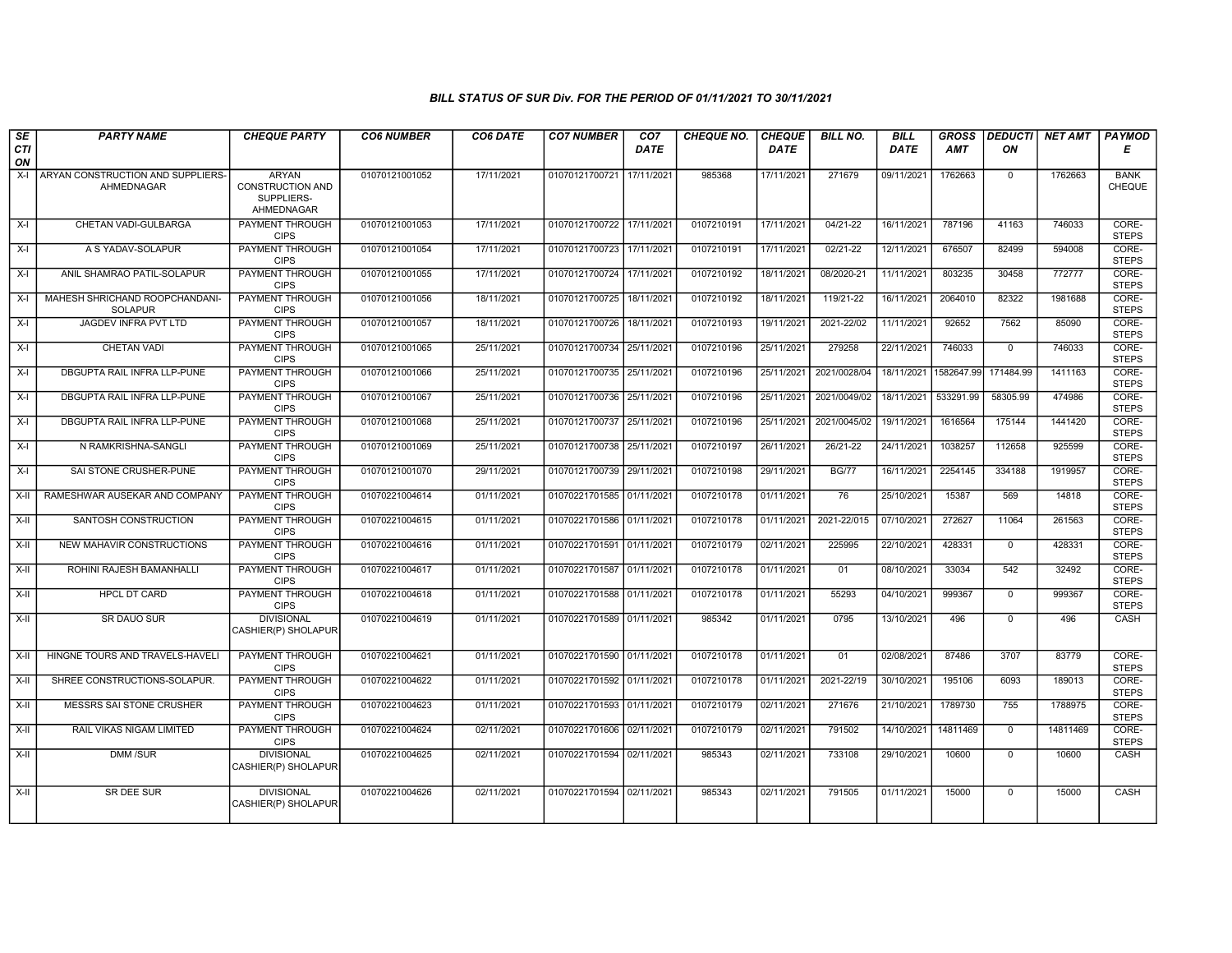| SE        | <b>PARTY NAME</b>                                     | <b>CHEQUE PARTY</b>                      | <b>CO6 NUMBER</b> | CO6 DATE   | <b>CO7 NUMBER</b>         | CO <sub>7</sub> | <b>CHEQUE NO.</b> | <b>CHEQUE</b> | <b>BILL NO.</b> | <b>BILL</b> | <b>GROSS</b> | <b>DEDUCTI</b> | <b>NET AMT</b> | PAYMOD                |
|-----------|-------------------------------------------------------|------------------------------------------|-------------------|------------|---------------------------|-----------------|-------------------|---------------|-----------------|-------------|--------------|----------------|----------------|-----------------------|
| CTI<br>ON |                                                       |                                          |                   |            |                           | <b>DATE</b>     |                   | <b>DATE</b>   |                 | <b>DATE</b> | <b>AMT</b>   | ON             |                | Е                     |
| $X-II$    | SR DEE SUR                                            | <b>DIVISIONAL</b><br>CASHIER(P) SHOLAPUR | 01070221004627    | 02/11/2021 | 01070221701594            | 02/11/2021      | 985343            | 02/11/2021    | 791506          | 01/11/2021  | 15000        | $\mathbf 0$    | 15000          | CASH                  |
| $X-H$     | MORYA ENTERPRISES-SOLAPUR                             | <b>PAYMENT THROUGH</b><br><b>CIPS</b>    | 01070221004628    | 02/11/2021 | 01070221701595 02/11/2021 |                 | 0107210179        | 02/11/2021    | 1284            | 22/10/2021  | 47790        | $\overline{0}$ | 47790          | CORE-<br><b>STEPS</b> |
| $X-H$     | PRAVIN TRADING COMPANY-SOLAPUR.                       | PAYMENT THROUGH<br><b>CIPS</b>           | 01070221004629    | 02/11/2021 | 01070221701595 02/11/2021 |                 | 0107210179        | 02/11/2021    | 229             | 27/09/2021  | 49088        | $\Omega$       | 49088          | CORE-<br><b>STEPS</b> |
| X-II      | PRAVIN TRADING COMPANY-SOLAPUR.                       | <b>PAYMENT THROUGH</b><br><b>CIPS</b>    | 01070221004630    | 02/11/2021 | 01070221701595 02/11/2021 |                 | 0107210179        | 02/11/2021    | 233             | 01/10/2021  | 16520        | $\mathbf 0$    | 16520          | CORE-<br><b>STEPS</b> |
| X-II      | Dr VINAYAK D DESHPANDE                                | PAYMENT THROUGH<br><b>CIPS</b>           | 01070221004631    | 02/11/2021 | 01070221701596 02/11/2021 |                 | 0107210179        | 02/11/2021    | 854             | 28/10/2021  | 3000         | $\Omega$       | 3000           | CORE-<br><b>STEPS</b> |
| $X-II$    | Dr VINAYAK D DESHPANDE                                | PAYMENT THROUGH<br><b>CIPS</b>           | 01070221004632    | 02/11/2021 | 01070221701596 02/11/2021 |                 | 0107210179        | 02/11/2021    | 855             | 28/10/2021  | 3000         | $\overline{0}$ | 3000           | CORE-<br><b>STEPS</b> |
| X-II      | MAHARASHTRA STATE ELECTRICITY<br>DISTRIBUTION COMPANY | <b>PAYMENT THROUGH</b><br><b>CIPS</b>    | 01070221004633    | 02/11/2021 | 01070221701597 02/11/2021 |                 | 0107210179        | 02/11/2021    | 1369090750      | 28/10/2021  | 27740        | $\mathbf 0$    | 27740          | CORE-<br><b>STEPS</b> |
| $X-II$    | MAHARASHTRA STATE ELECTRICITY<br>DISTRIBUTION COMPANY | <b>PAYMENT THROUGH</b><br><b>CIPS</b>    | 01070221004634    | 02/11/2021 | 01070221701597 02/11/2021 |                 | 0107210179        | 02/11/2021    | 1369093049      | 28/10/2021  | 5970         | $\overline{0}$ | 5970           | CORE-<br><b>STEPS</b> |
| X-II      | SSE/TRD/ANG/DEPOT                                     | <b>STATE BANK OF INDIA</b><br>(IMPREST)  | 01070221004635    | 02/11/2021 | 01070221701598 02/11/2021 |                 | 985344            | 02/11/2021    | 21              | 17/06/2021  | 2700         | $\mathbf 0$    | 2700           | <b>IMP</b>            |
| X-II      | <b>SSE TRD BWD</b>                                    | STATE BANK OF INDIA<br>(IMPREST)         | 01070221004636    | 02/11/2021 | 01070221701598 02/11/2021 |                 | 985344            | 02/11/2021    | 39              | 27/10/2021  | 2700         | $\overline{0}$ | 2700           | <b>IMP</b>            |
| $X-II$    | <b>SSETRDGR</b>                                       | <b>STATE BANK OF INDIA</b><br>(IMPREST)  | 01070221004637    | 02/11/2021 | 01070221701598 02/11/2021 |                 | 985344            | 02/11/2021    | 11              | 27/10/2021  | 1800         | $\overline{0}$ | 1800           | <b>IMP</b>            |
| $X-H$     | SSE/TRD/SALGARE                                       | <b>DIVISIONAL</b><br>CASHIER(P) SHOLAPUR | 01070221004638    | 02/11/2021 | 01070221701598 02/11/2021 |                 | 985343            | 02/11/2021    | 04              | 22/10/2021  | 8830         | $\mathsf{O}$   | 8830           | CASH                  |
| $X-II$    | DD/C&W/COG                                            | <b>STATE BANK OF INDIA</b><br>(IMPREST)  | 01070221004639    | 02/11/2021 | 01070221701598 02/11/2021 |                 | 985344            | 02/11/2021    | 669             | 04/08/2021  | 7030         | $\overline{0}$ | 7030           | <b>IMP</b>            |
| $X-H$     | DD/C&W/FUEL/IMP                                       | <b>STATE BANK OF INDIA</b><br>(IMPREST)  | 01070221004640    | 02/11/2021 | 01070221701598 02/11/2021 |                 | 985344            | 02/11/2021    | 1359            | 01/10/2021  | 4000         | $\mathbf 0$    | 4000           | IMP                   |
| $X-H$     | HPCL DT CARD (ELECT D G SET)                          | <b>PAYMENT THROUGH</b><br><b>CIPS</b>    | 01070221004641    | 02/11/2021 | 01070221701599 02/11/2021 |                 | 0107210179        | 02/11/2021    | 52              | 29/10/2021  | 27000        | $\overline{0}$ | 27000          | CORE-<br><b>STEPS</b> |
| X-II      | HPCL DT CARD (ELECT D G SET)                          | PAYMENT THROUGH<br><b>CIPS</b>           | 01070221004642    | 02/11/2021 | 01070221701599 02/11/2021 |                 | 0107210179        | 02/11/2021    | 21              | 25/10/2021  | 27000        | $\mathbf 0$    | 27000          | CORE-<br><b>STEPS</b> |
| $X-II$    | ADEN/TM/SUR                                           | STATE BANK OF INDIA<br>(IMPREST)         | 01070221004643    | 02/11/2021 | 01070221701600 02/11/2021 |                 | 985344            | 02/11/2021    | 1135            | 12/08/2021  | 28936        | $\mathbf{0}$   | 28936          | <b>IMP</b>            |
| $X-H$     | DD/ C&W/GEN                                           | <b>STATE BANK OF INDIA</b><br>(IMPREST)  | 01070221004644    | 02/11/2021 | 01070221701601 02/11/2021 |                 | 985344            | 02/11/2021    | 979             | 20/10/2021  | 8897         | $\overline{0}$ | 8897           | IMP                   |
| $X-H$     | ADEN/ANG                                              | <b>STATE BANK OF INDIA</b><br>(IMPREST)  | 01070221004645    | 02/11/2021 | 01070221701601 02/11/2021 |                 | 985344            | 02/11/2021    | 8134            | 31/08/2021  | 5900         | $\mathbf{0}$   | 5900           | <b>IMP</b>            |
| X-II      | ADEN/DETC/SUR                                         | <b>STATE BANK OF INDIA</b><br>(IMPREST)  | 01070221004646    | 02/11/2021 | 01070221701601 02/11/2021 |                 | 985344            | 02/11/2021    | 327             | 05/10/2021  | 4885         | 0              | 4885           | IMP                   |
| X-II      | ADEN/SUR                                              | STATE BANK OF INDIA<br>(IMPREST)         | 01070221004647    | 02/11/2021 | 01070221701601 02/11/2021 |                 | 985344            | 02/11/2021    | 3109            | 01/10/2021  | 13142        | $\mathbf{0}$   | 13142          | <b>IMP</b>            |
| X-II      | STATION MANAGER KURDUWADI                             | STATE BANK OF INDIA<br>(IMPREST)         | 01070221004648    | 02/11/2021 | 01070221701601 02/11/2021 |                 | 985344            | 02/11/2021    | 2179            | 10/05/2021  | 24632        | $\mathbf{0}$   | 24632          | <b>IMP</b>            |
| $X-H$     | <b>STATION MANAGER BALE</b>                           | <b>STATE BANK OF INDIA</b><br>(IMPREST)  | 01070221004649    | 02/11/2021 | 01070221701601            | 02/11/2021      | 985344            | 02/11/2021    | 3640            | 16/07/2021  | 9810         | $\overline{0}$ | 9810           | IMP                   |
| X-II      | SHIVPARVATI TOURS AND TRAVELS                         | PAYMENT THROUGH<br><b>CIPS</b>           | 01070221004650    | 02/11/2021 | 01070221701602 02/11/2021 |                 | 0107210179        | 02/11/2021    | 2020-21/01      | 30/10/2021  | 71000        | 3141           | 67859          | CORE-<br><b>STEPS</b> |
| $X-II$    | ADEN/ANG                                              | <b>STATE BANK OF INDIA</b><br>(IMPREST)  | 01070221004651    | 02/11/2021 | 01070221701603 02/11/2021 |                 | 985344            | 02/11/2021    | 6455            | 03/09/2021  | 5500         | 0              | 5500           | IMP                   |
| X-II      | <b>CCOR WD RR</b>                                     | STATE BANK OF INDIA<br>(IMPREST)         | 01070221004652    | 02/11/2021 | 01070221701603 02/11/2021 |                 | 985344            | 02/11/2021    | 01              | 10/08/2021  | 22560        | $\mathbf 0$    | 22560          | <b>IMP</b>            |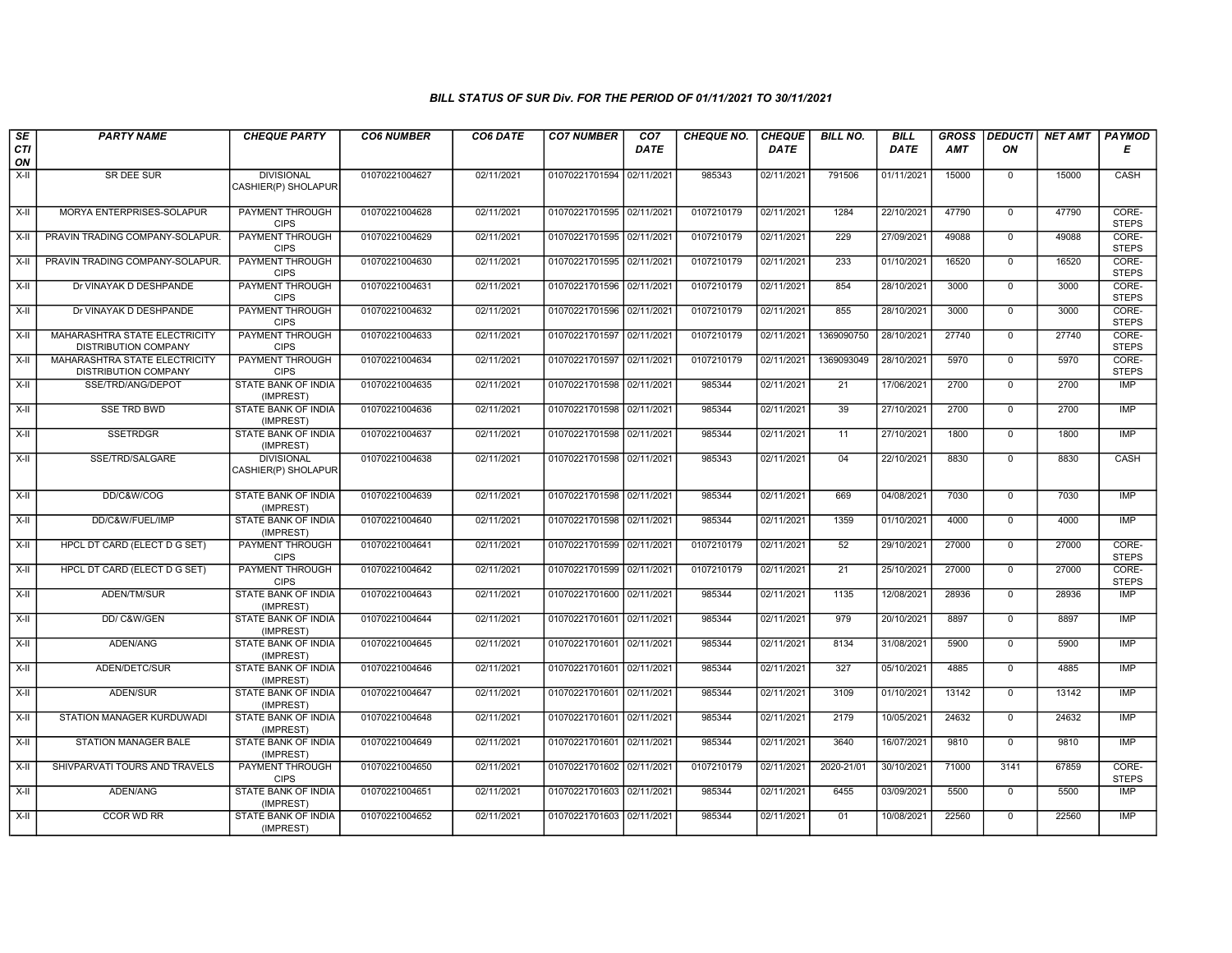| $\overline{\mathsf{s}\mathsf{e}}$ | <b>PARTY NAME</b>                | <b>CHEQUE PARTY</b>                      | <b>CO6 NUMBER</b> | CO6 DATE   | <b>CO7 NUMBER</b>         | CO7         | <b>CHEQUE NO.</b> | <b>CHEQUE</b> | <b>BILL NO.</b> | <b>BILL</b> | <b>GROSS</b> | <b>DEDUCTI</b> | <b>NET AMT</b> | PAYMOD                |
|-----------------------------------|----------------------------------|------------------------------------------|-------------------|------------|---------------------------|-------------|-------------------|---------------|-----------------|-------------|--------------|----------------|----------------|-----------------------|
| <b>CTI</b><br>ON                  |                                  |                                          |                   |            |                           | <b>DATE</b> |                   | <b>DATE</b>   |                 | DATE        | <b>AMT</b>   | ON             |                | Е                     |
| $X-H$                             | <b>CCOR/RCD/DD/DG SET</b>        | <b>STATE BANK OF INDIA</b><br>(IMPREST)  | 01070221004653    | 02/11/2021 | 01070221701603 02/11/2021 |             | 985344            | 02/11/2021    | 763             | 20/08/2021  | 9525         | $\mathbf 0$    | 9525           | <b>IMP</b>            |
| X-II                              | <b>SSE/P WAY/SDB</b>             | <b>STATE BANK OF INDIA</b><br>(IMPREST)  | 01070221004654    | 02/11/2021 | 01070221701604 02/11/2021 |             | 985344            | 02/11/2021    | 545             | 02/10/2021  | 14866        | $\mathbf 0$    | 14866          | IMP                   |
| X-II                              | SSE/P WAY/N/DD                   | STATE BANK OF INDIA<br>(IMPREST)         | 01070221004655    | 02/11/2021 | 01070221701604 02/11/2021 |             | 985344            | 02/11/2021    | 640             | 12/07/2021  | 14920        | $\mathbf 0$    | 14920          | <b>IMP</b>            |
| $X-II$                            | <b>SSE/P WAY/JH</b>              | <b>STATE BANK OF INDIA</b><br>(IMPREST)  | 01070221004656    | 02/11/2021 | 01070221701604 02/11/2021 |             | 985344            | 02/11/2021    | $J-684$         | 20/09/2021  | 14658        | $\overline{0}$ | 14658          | IMP                   |
| X-II                              | HINGNE TOURS AND TRAVELS-HAVELI  | PAYMENT THROUGH<br><b>CIPS</b>           | 01070221004657    | 02/11/2021 | 01070221701605 02/11/2021 |             | 0107210179        | 02/11/2021    | 02              | 01/11/2021  | 131229       | 7788           | 123441         | CORE-<br><b>STEPS</b> |
| X-II                              | SOLAPUR MUNCIPAL CORPORATION TAX | <b>PAYMENT THROUGH</b><br><b>CIPS</b>    | 01070221004658    | 02/11/2021 | 01070221701607 02/11/2021 |             | 0107210179        | 02/11/2021    | 019901          | 18/10/2021  | 59422        | $\overline{0}$ | 59422          | CORE-<br><b>STEPS</b> |
| X-II                              | SOLAPUR MUNCIPAL CORPORATION TAX | PAYMENT THROUGH<br><b>CIPS</b>           | 01070221004659    | 02/11/2021 | 01070221701607 02/11/2021 |             | 0107210179        | 02/11/2021    | 019902          | 18/10/2021  | 61879        | $\mathbf{0}$   | 61879          | CORE-<br><b>STEPS</b> |
| X-II                              | SOLAPUR MUNCIPAL CORPORATION TAX | PAYMENT THROUGH<br><b>CIPS</b>           | 01070221004660    | 02/11/2021 | 01070221701607 02/11/2021 |             | 0107210179        | 02/11/2021    | 019905          | 18/10/2021  | 44717        | $\mathbf 0$    | 44717          | CORE-<br><b>STEPS</b> |
| $X-II$                            | SOLAPUR MUNCIPAL CORPORATION TAX | <b>PAYMENT THROUGH</b><br><b>CIPS</b>    | 01070221004661    | 02/11/2021 | 01070221701607 02/11/2021 |             | 0107210179        | 02/11/2021    | 019914          | 18/10/2021  | 66566        | $\overline{0}$ | 66566          | CORE-<br><b>STEPS</b> |
| X-II                              | SOLAPUR MUNCIPAL CORPORATION TAX | PAYMENT THROUGH<br><b>CIPS</b>           | 01070221004662    | 02/11/2021 | 01070221701608 02/11/2021 |             | 0107210179        | 02/11/2021    | 019909          | 18/10/2021  | 21067        | $\overline{0}$ | 21067          | CORE-<br><b>STEPS</b> |
| X-II                              | SOLAPUR MUNCIPAL CORPORATION TAX | PAYMENT THROUGH<br><b>CIPS</b>           | 01070221004663    | 02/11/2021 | 01070221701608            | 02/11/2021  | 0107210179        | 02/11/2021    | 019910          | 18/10/2021  | 14326        | $\mathbf 0$    | 14326          | CORE-<br><b>STEPS</b> |
| X-II                              | SOLAPUR MUNCIPAL CORPORATION TAX | PAYMENT THROUGH<br><b>CIPS</b>           | 01070221004664    | 02/11/2021 | 01070221701608            | 02/11/2021  | 0107210179        | 02/11/2021    | 019911          | 18/10/2021  | 13898        | $\overline{0}$ | 13898          | CORE-<br><b>STEPS</b> |
| X-II                              | SOLAPUR MUNCIPAL CORPORATION TAX | PAYMENT THROUGH<br><b>CIPS</b>           | 01070221004665    | 02/11/2021 | 01070221701608 02/11/2021 |             | 0107210179        | 02/11/2021    | 019913          | 18/10/2021  | 22201        | $\mathbf 0$    | 22201          | CORE-<br><b>STEPS</b> |
| X-II                              | SOLAPUR MUNCIPAL CORPORATION TAX | <b>PAYMENT THROUGH</b><br><b>CIPS</b>    | 01070221004666    | 02/11/2021 | 01070221701608 02/11/2021 |             | 0107210179        | 02/11/2021    | 019915          | 18/10/2021  | 6854         | $\overline{0}$ | 6854           | CORE-<br><b>STEPS</b> |
| X-II                              | SOLAPUR MUNCIPAL CORPORATION TAX | PAYMENT THROUGH<br><b>CIPS</b>           | 01070221004667    | 02/11/2021 | 01070221701609            | 02/11/2021  | 0107210179        | 02/11/2021    | 019903          | 18/10/2021  | 14452        | $\mathbf{0}$   | 14452          | CORE-<br><b>STEPS</b> |
| X-II                              | SOLAPUR MUNCIPAL CORPORATION TAX | PAYMENT THROUGH<br><b>CIPS</b>           | 01070221004668    | 02/11/2021 | 01070221701609 02/11/2021 |             | 0107210179        | 02/11/2021    | 019904          | 18/10/2021  | 11491        | $\overline{0}$ | 11491          | CORE-<br><b>STEPS</b> |
| X-II                              | SOLAPUR MUNCIPAL CORPORATION TAX | PAYMENT THROUGH<br><b>CIPS</b>           | 01070221004669    | 02/11/2021 | 01070221701609 02/11/2021 |             | 0107210179        | 02/11/2021    | 019906          | 18/10/2021  | 14629        | $\overline{0}$ | 14629          | CORE-<br><b>STEPS</b> |
| X-II                              | SOLAPUR MUNCIPAL CORPORATION TAX | <b>PAYMENT THROUGH</b><br><b>CIPS</b>    | 01070221004670    | 02/11/2021 | 01070221701609 02/11/2021 |             | 0107210179        | 02/11/2021    | 019907          | 18/10/2021  | 14301        | $\Omega$       | 14301          | CORE-<br><b>STEPS</b> |
| X-II                              | SOLAPUR MUNCIPAL CORPORATION TAX | PAYMENT THROUGH<br><b>CIPS</b>           | 01070221004671    | 02/11/2021 | 01070221701609 02/11/2021 |             | 0107210179        | 02/11/2021    | 019908          | 18/10/2021  | 17653        | $\mathbf{0}$   | 17653          | CORE-<br><b>STEPS</b> |
| X-II                              | SR DME SUR                       | STATE BANK OF INDIA<br>(IMPREST)         | 01070221004672    | 02/11/2021 | 01070221701610 02/11/2021 |             | 985344            | 02/11/2021    | 1253            | 13/10/2021  | 4000         | $\overline{0}$ | 4000           | <b>IMP</b>            |
| X-II                              | SSE(TELE-N)/SUR/VEH              | STATE BANK OF INDIA<br>(IMPREST)         | 01070221004673    | 02/11/2021 | 01070221701613 03/11/2021 |             | 985348            | 03/11/2021    | 3691            | 19/05/2021  | 3980         | $\mathbf 0$    | 3980           | <b>IMP</b>            |
| X-II                              | DEN/S/SUR                        | STATE BANK OF INDIA<br>(IMPREST)         | 01070221004674    | 02/11/2021 | 01070221701613 03/11/2021 |             | 985348            | 03/11/2021    | 1979            | 15/09/2021  | 7997         | $\mathbf 0$    | 7997           | <b>IMP</b>            |
| X-II                              | CMS/SUR/GEN                      | STATE BANK OF INDIA<br>(IMPREST)         | 01070221004675    | 02/11/2021 | 01070221701613 03/11/2021 |             | 985348            | 03/11/2021    | $MED-62$        | 21/10/2021  | 49198        | $\Omega$       | 49198          | IMP                   |
| X-II                              | MS/DD/GEN                        | STATE BANK OF INDIA<br>(IMPREST)         | 01070221004676    | 02/11/2021 | 01070221701613 03/11/2021 |             | 985348            | 03/11/2021    | med/48          | 21/07/2021  | 49519        | $\mathbf 0$    | 49519          | IMP                   |
| X-II                              | SSE(ELECT/M)/KWV                 | <b>DIVISIONAL</b><br>CASHIER(P) SHOLAPUR | 01070221004677    | 02/11/2021 | 01070221701613 03/11/2021 |             | 985347            | 03/11/2021    | 02              | 04/10/2021  | 1348         | $\mathbf 0$    | 1348           | CASH                  |
| X-II                              | CMS/SUR/GEN                      | STATE BANK OF INDIA<br>(IMPREST)         | 01070221004678    | 02/11/2021 | 01070221701614 03/11/2021 |             | 985348            | 03/11/2021    | <b>GEN-50</b>   | 25/10/2021  | 34445        | $\mathbf 0$    | 34445          | <b>IMP</b>            |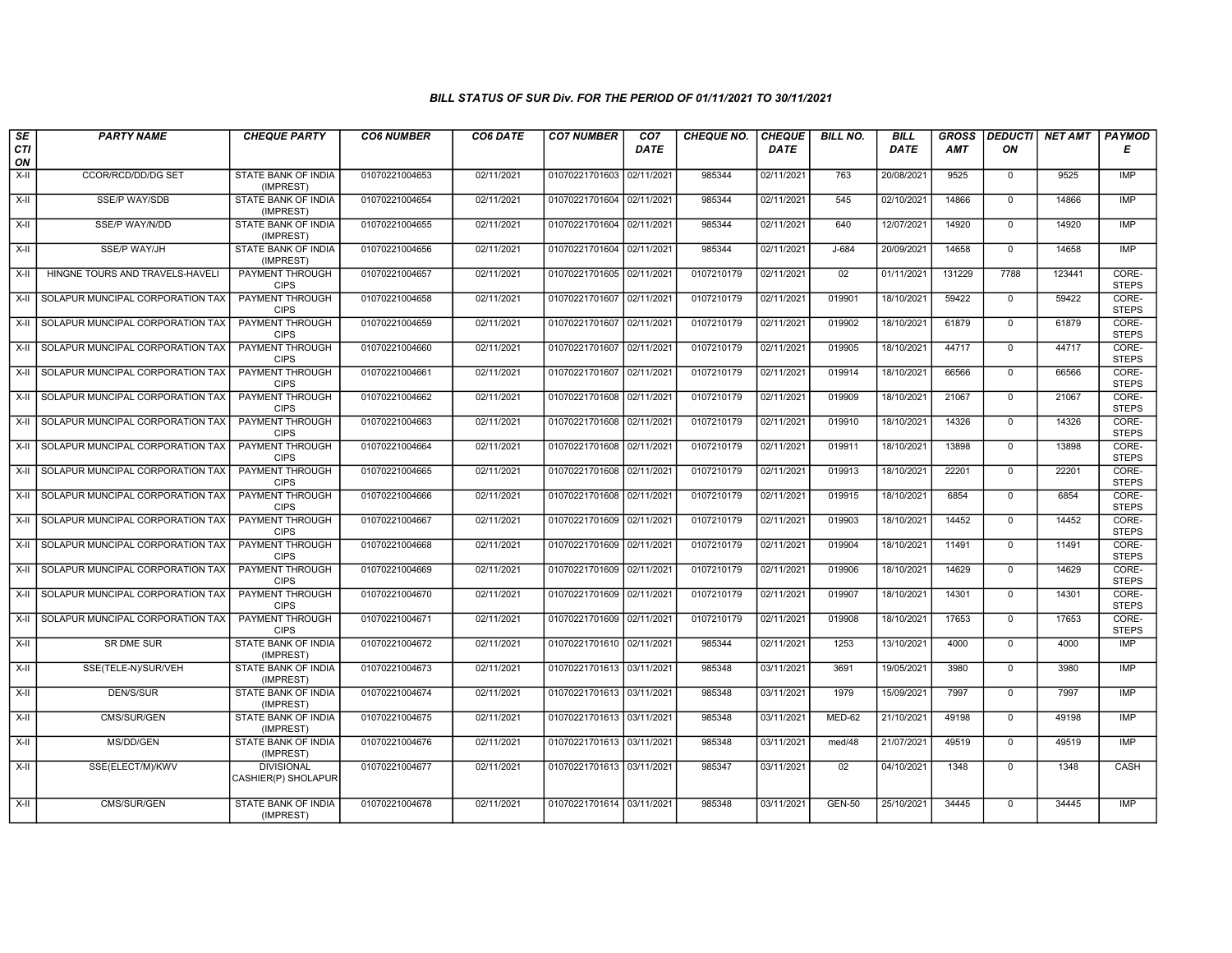| SE        | <b>PARTY NAME</b>                                            | <b>CHEQUE PARTY</b>                      | <b>CO6 NUMBER</b> | CO6 DATE   | <b>CO7 NUMBER</b>         | CO <sub>7</sub> | <b>CHEQUE NO.</b> | <b>CHEQUE</b> | <b>BILL NO.</b>                                   | <b>BILL</b> | <b>GROSS</b> | <b>DEDUCTI</b> | <b>NET AMT</b> | <b>PAYMOD</b>         |
|-----------|--------------------------------------------------------------|------------------------------------------|-------------------|------------|---------------------------|-----------------|-------------------|---------------|---------------------------------------------------|-------------|--------------|----------------|----------------|-----------------------|
| CTI<br>ON |                                                              |                                          |                   |            |                           | <b>DATE</b>     |                   | <b>DATE</b>   |                                                   | <b>DATE</b> | AMT          | ON             |                | Е                     |
| X-II      | <b>MS ANG</b>                                                | <b>DIVISIONAL</b><br>CASHIER(P) SHOLAPUR | 01070221004679    | 02/11/2021 | 01070221701614 03/11/2021 |                 | 985347            | 03/11/2021    | R-2377                                            | 02/11/2020  | 8475         | $\mathbf{0}$   | 8475           | CASH                  |
| $X-H$     | PRAKASH KAIYYAWALE                                           | PAYMENT THROUGH<br><b>CIPS</b>           | 01070221004680    | 02/11/2021 | 01070221701611 02/11/2021 |                 | 0107210179        | 02/11/2021    | 2021-22/03                                        | 01/11/2021  | 63979.99     | 2816.99        | 61163          | CORE-<br><b>STEPS</b> |
| $X-H$     | IPF/RPF/DR/SUR/FUEL                                          | <b>DIVISIONAL</b><br>CASHIER(P) SHOLAPUR | 01070221004681    | 02/11/2021 | 01070221701614 03/11/2021 |                 | 985347            | 03/11/2021    | 1002,2082                                         | 08/10/2021  | 5700         | $\overline{0}$ | 5700           | CASH                  |
| $X-II$    | <b>IPF/RPF/PS</b>                                            | <b>DIVISIONAL</b><br>CASHIER(P) SHOLAPUR | 01070221004682    | 02/11/2021 | 01070221701614 03/11/2021 |                 | 985347            | 03/11/2021    | 018,5000,032                                      | 14/03/2020  | 295          | $\mathbf 0$    | 295            | CASH                  |
| $X-II$    | IPF/RPF/DQM/SUR                                              | <b>STATE BANK OF INDIA</b><br>(IMPREST)  | 01070221004683    | 02/11/2021 | 01070221701614 03/11/2021 |                 | 985348            | 03/11/2021    | 40                                                | 02/02/2021  | 930          | $\mathbf 0$    | 930            | IMP                   |
| $X-II$    | SR.DCM.SUR                                                   | STATE BANK OF INDIA<br>(IMPREST)         | 01070221004684    | 02/11/2021 | 01070221701614 03/11/2021 |                 | 985348            | 03/11/2021    | 301                                               | 01/09/2021  | 14881        | $\mathbf 0$    | 14881          | <b>IMP</b>            |
| $X-H$     | <b>DSC/RPF/SUR</b>                                           | STATE BANK OF INDIA<br>(IMPREST)         | 01070221004685    | 02/11/2021 | 01070221701614 03/11/2021 |                 | 985348            | 03/11/2021    | 000376                                            | 01/09/2021  | 2000         | $\overline{0}$ | 2000           | IMP                   |
| $X-H$     | ANAND RISHIJI HOSPITAL AND MEDICAL<br><b>RESEARCH CENTER</b> | <b>PAYMENT THROUGH</b><br><b>CIPS</b>    | 01070221004686    | 03/11/2021 | 01070221701612 03/11/2021 |                 | 0107210180        | 03/11/2021    | BLIP21000308<br>6                                 | 28/07/2021  | 24839        | 2484           | 22355          | CORE-<br><b>STEPS</b> |
| $X-H$     | ANAND RISHIJI HOSPITAL AND MEDICAL<br><b>RESEARCH CENTER</b> | PAYMENT THROUGH<br><b>CIPS</b>           | 01070221004687    | 03/11/2021 | 01070221701612 03/11/2021 |                 | 0107210180        |               | 03/11/2021 BLIP21000317 26/07/2021<br>$\mathbf 0$ |             | 11863        | 1186           | 10677          | CORE-<br><b>STEPS</b> |
| X-II      | ANAND RISHIJI HOSPITAL AND MEDICAL<br><b>RESEARCH CENTER</b> | PAYMENT THROUGH<br><b>CIPS</b>           | 01070221004688    | 03/11/2021 | 01070221701612 03/11/2021 |                 | 0107210180        |               | 03/11/2021   BLIP21000313   28/07/2021<br>9       |             | 22135        | 2214           | 19921          | CORE-<br><b>STEPS</b> |
| X-II      | ANAND RISHIJI HOSPITAL AND MEDICAL<br><b>RESEARCH CENTER</b> | PAYMENT THROUGH<br><b>CIPS</b>           | 01070221004689    | 03/11/2021 | 01070221701612 03/11/2021 |                 | 0107210180        | 03/11/2021    | BLIP21000343<br><b>g</b>                          | 04/08/2021  | 19670        | 1967           | 17703          | CORE-<br><b>STEPS</b> |
| X-II      | ANAND RISHIJI HOSPITAL AND MEDICAL<br><b>RESEARCH CENTER</b> | <b>PAYMENT THROUGH</b><br><b>CIPS</b>    | 01070221004690    | 03/11/2021 | 01070221701612 03/11/2021 |                 | 0107210180        | 03/11/2021    | BLIP21000376 13/08/2021<br>$\Omega$               |             | 14226        | 1423           | 12803          | CORE-<br><b>STEPS</b> |
| $X-H$     | ANAND RISHIJI HOSPITAL AND MEDICAL<br><b>RESEARCH CENTER</b> | PAYMENT THROUGH<br><b>CIPS</b>           | 01070221004691    | 03/11/2021 | 01070221701612 03/11/2021 |                 | 0107210180        | 03/11/2021    | BLIP21000370 12/08/2021<br>$\overline{2}$         |             | 17924        | 1792           | 16132          | CORE-<br><b>STEPS</b> |
| X-II      | ANAND RISHIJI HOSPITAL AND MEDICAL<br><b>RESEARCH CENTER</b> | PAYMENT THROUGH<br><b>CIPS</b>           | 01070221004692    | 03/11/2021 | 01070221701612 03/11/2021 |                 | 0107210180        | 03/11/2021    | BLIP21000425 25/08/2021<br>$\overline{2}$         |             | 12308        | 1231           | 11077          | CORE-<br><b>STEPS</b> |
| X-II      | ANAND RISHIJI HOSPITAL AND MEDICAL<br><b>RESEARCH CENTER</b> | PAYMENT THROUGH<br><b>CIPS</b>           | 01070221004693    | 03/11/2021 | 01070221701612 03/11/2021 |                 | 0107210180        | 03/11/2021    | blip210004309 28/08/2021                          |             | 13646        | 1365           | 12281          | CORE-<br><b>STEPS</b> |
| $X-H$     | ANAND RISHIJI HOSPITAL AND MEDICAL<br><b>RESEARCH CENTER</b> | <b>PAYMENT THROUGH</b><br><b>CIPS</b>    | 01070221004694    | 03/11/2021 | 01070221701612 03/11/2021 |                 | 0107210180        | 03/11/2021    | blip210004515 31/08/2021                          |             | 3488         | 349            | 3139           | CORE-<br><b>STEPS</b> |
| $X-H$     | <b>SAGAR SERVICES</b>                                        | <b>PAYMENT THROUGH</b><br><b>CIPS</b>    | 01070221004695    | 03/11/2021 | 01070221701615 03/11/2021 |                 | 0107210180        | 03/11/2021    | 281581                                            | 21/10/2021  | 604491       | $\overline{0}$ | 604491         | CORE-<br><b>STEPS</b> |
| X-II      | IPF/RPF/BAP MH13 DK 6574                                     | <b>DIVISIONAL</b><br>CASHIER(P) SHOLAPUR | 01070221004696    | 03/11/2021 | 01070221701617 03/11/2021 |                 | 985349            | 03/11/2021    | 598,69954,699<br>78                               | 10/05/2021  | 3150         | $\Omega$       | 3150           | CASH                  |
| $X-H$     | IPF/RPF/LUR MH13 DK 6575                                     | <b>DIVISIONAL</b><br>CASHIER(P) SHOLAPUR | 01070221004697    | 03/11/2021 | 01070221701617 03/11/2021 |                 | 985349            |               | 03/11/2021 3074,136,2712 09/05/2021               |             | 3150         | $\mathbf 0$    | 3150           | <b>CASH</b>           |
| X-II      | IPF/RPF/SNSI MH13 DK 6573                                    | STATE BANK OF INDIA<br>(IMPREST)         | 01070221004698    | 03/11/2021 | 01070221701617 03/11/2021 |                 | 985350            | 03/11/2021    | 19622, 19753,                                     | 05/08/2021  | 3200         | $\mathbf 0$    | 3200           | <b>IMP</b>            |
| X-II      | <b>IPF RPF PVR</b>                                           | <b>DIVISIONAL</b><br>CASHIER(P) SHOLAPUR | 01070221004699    | 03/11/2021 | 01070221701617 03/11/2021 |                 | 985349            | 03/11/2021    | 8682,055,1446<br>5                                | 18/06/2021  | 2500         | $\mathbf 0$    | 2500           | CASH                  |
| X-II      | SR.DEN/CO/SUR                                                | STATE BANK OF INDIA<br>(IMPREST)         | 01070221004700    | 03/11/2021 | 01070221701618 03/11/2021 |                 | 985350            | 03/11/2021    | 24743                                             | 27/09/2021  | 5000         | $\mathbf{0}$   | 5000           | <b>IMP</b>            |
| X-II      | SR SE(SIG/M)/GR                                              | <b>DIVISIONAL</b><br>CASHIER(P) SHOLAPUR | 01070221004701    | 03/11/2021 | 01070221701617 03/11/2021 |                 | 985349            | 03/11/2021    | 28                                                | 12/03/2021  | 1986         | $\mathbf 0$    | 1986           | CASH                  |
| $X-H$     | SSE(E/M)/ANG                                                 | <b>STATE BANK OF INDIA</b><br>(IMPREST)  | 01070221004702    | 03/11/2021 | 01070221701617 03/11/2021 |                 | 985350            | 03/11/2021    | 203                                               | 04/10/2021  | 5001         | $\overline{0}$ | 5001           | IMP                   |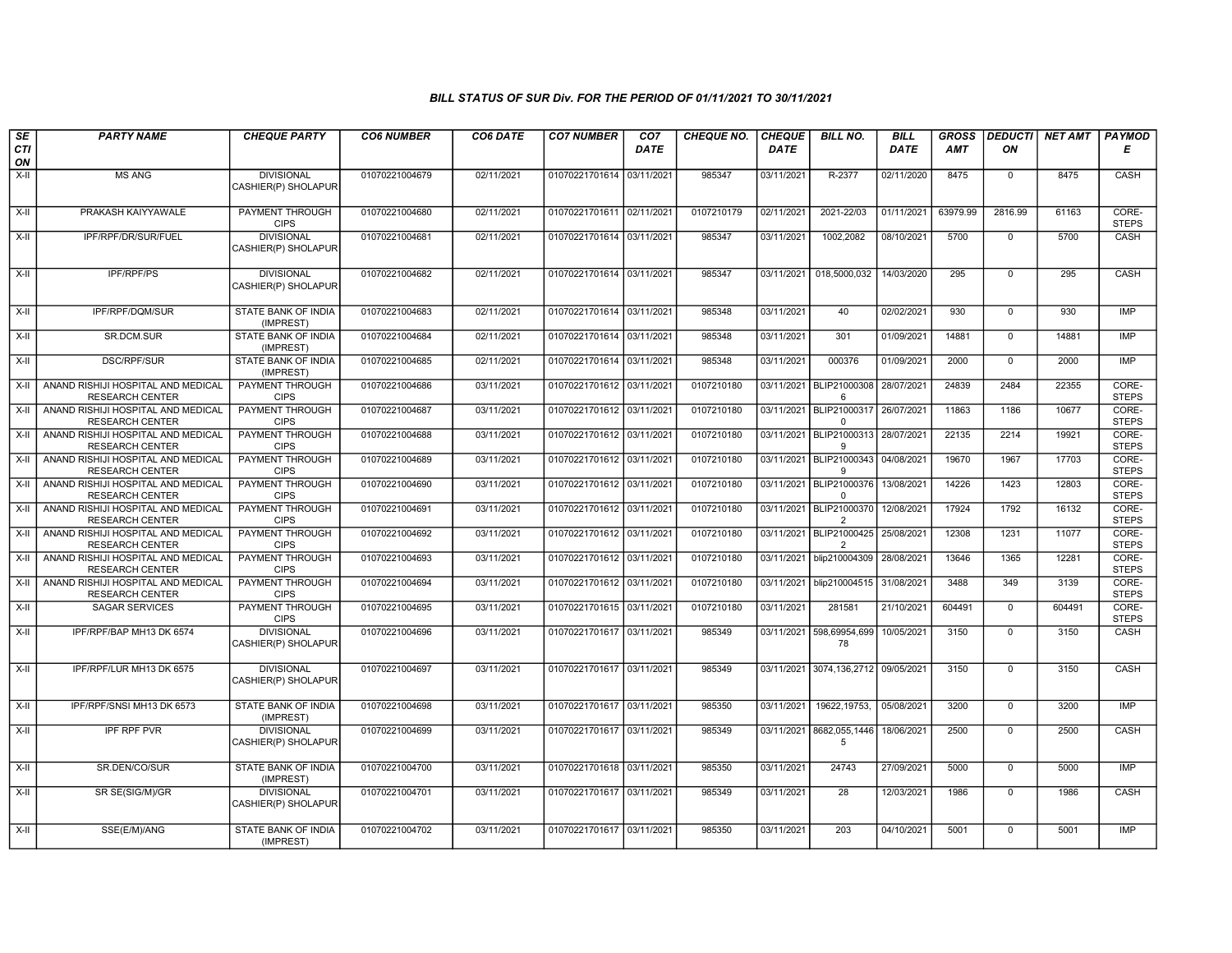| SE        | <b>PARTY NAME</b>                                              | <b>CHEQUE PARTY</b>                      | <b>CO6 NUMBER</b> | CO6 DATE   | <b>CO7 NUMBER</b>         | CO <sub>7</sub> | <b>CHEQUE NO.</b> | <b>CHEQUE</b> | <b>BILL NO.</b>                   | <b>BILL</b> | <b>GROSS</b> | <b>DEDUCTI</b> | <b>NET AMT</b> | <b>PAYMOD</b>         |
|-----------|----------------------------------------------------------------|------------------------------------------|-------------------|------------|---------------------------|-----------------|-------------------|---------------|-----------------------------------|-------------|--------------|----------------|----------------|-----------------------|
| CTI<br>ON |                                                                |                                          |                   |            |                           | <b>DATE</b>     |                   | <b>DATE</b>   |                                   | <b>DATE</b> | AMT          | ΟN             |                | Е                     |
| $X-H$     | SSE (E/M)/DD                                                   | STATE BANK OF INDIA<br>(IMPREST)         | 01070221004703    | 03/11/2021 | 01070221701617            | 03/11/2021      | 985350            | 03/11/2021    | 110                               | 06/10/2021  | 1800         | $\mathbf{0}$   | 1800           | IMP                   |
| $X-H$     | SSE(ELECT/M)/WD                                                | <b>STATE BANK OF INDIA</b><br>(IMPREST)  | 01070221004704    | 03/11/2021 | 01070221701617 03/11/2021 |                 | 985350            | 03/11/2021    | 04                                | 27/10/2021  | 8993         | $\Omega$       | 8993           | IMP                   |
| $X-H$     | YASHSHREE ENTERPRISE                                           | <b>PAYMENT THROUGH</b><br><b>CIPS</b>    | 01070221004705    | 03/11/2021 | 01070221701616 03/11/2021 |                 | 0107210181        | 03/11/2021    | 125                               | 27/08/2021  | 1480187.99   | 134298.99      | 1345889        | CORE-<br><b>STEPS</b> |
| $X-II$    | EA TO DRM GEN                                                  | STATE BANK OF INDIA<br>(IMPREST)         | 01070221004706    | 03/11/2021 | 01070221701617 03/11/2021 |                 | 985350            | 03/11/2021    | 24813                             | 29/09/2021  | 10000        | $\overline{0}$ | 10000          | IMP                   |
| X-II      | <b>JAYDEEP ENTERPRISES</b>                                     | <b>PAYMENT THROUGH</b><br><b>CIPS</b>    | 01070221004707    | 03/11/2021 | 01070221701619 03/11/2021 |                 | 0107210181        | 03/11/2021    | 11                                | 02/11/2021  | 29799.99     | 1074.99        | 28725          | CORE-<br><b>STEPS</b> |
| X-II      | ASHWINI SAHAKARI RUGNALAYA AND<br>RESEARCH CENTRE NYT. SOLAPUR | <b>PAYMENT THROUGH</b><br><b>CIPS</b>    | 01070221004708    | 03/11/2021 | 01070221701620 03/11/2021 |                 | 0107210181        | 03/11/2021    | 289404                            | 17/03/2021  | 1119573      | 111957         | 1007616        | CORE-<br><b>STEPS</b> |
| X-II      | <b>GESCOM SHAHABAD</b>                                         | PAYMENT THROUGH<br><b>CIPS</b>           | 01070221004709    | 03/11/2021 | 01070221701621            | 03/11/202       | 0107210181        | 03/11/2021    | 125                               | 01/11/2021  | 1263224      | $\mathbf 0$    | 1263224        | CORE-<br><b>STEPS</b> |
| $X-II$    | MAHARASHTRA STATE ELECTRICITY<br><b>DISTRIBUTION COMPANY</b>   | <b>PAYMENT THROUGH</b><br><b>CIPS</b>    | 01070221004710    | 03/11/2021 | 01070221701622 03/11/2021 |                 | 0107210181        | 03/11/2021    | 1369894703                        | 29/10/2021  | 1330         | $\overline{0}$ | 1330           | CORE-<br><b>STEPS</b> |
| X-II      | <b>SR DEE SUR</b>                                              | <b>DIVISIONAL</b><br>CASHIER(P) SHOLAPUR | 01070221004711    | 03/11/2021 | 01070221701623 03/11/2021 |                 | 985349            | 03/11/2021    | 791507                            | 02/11/2021  | 3900         | $\mathbf{0}$   | 3900           | CASH                  |
| $X-II$    | RAJBHASHA ADHIKARI                                             | <b>DIVISIONAL</b><br>CASHIER(P) SHOLAPUR | 01070221004712    | 03/11/2021 | 01070221701624 03/11/2021 |                 | 985349            | 03/11/2021    | 732862                            | 29/10/2021  | 15000        | $\overline{0}$ | 15000          | CASH                  |
| X-II      | ATHARVA ENTERPRISES-AHMEDNAGAR                                 | <b>PAYMENT THROUGH</b><br><b>CIPS</b>    | 01070221004713    | 03/11/2021 | 01070221701625 03/11/2021 |                 | 0107210181        | 03/11/2021    | AE/SUR/SIG/0<br>6                 | 30/10/2021  | 114150       | 3858           | 110292         | CORE-<br><b>STEPS</b> |
| X-II      | MS/KWV/GEN                                                     | STATE BANK OF INDIA<br>(IMPREST)         | 01070221004714    | 03/11/2021 | 01070221701626 03/11/2021 |                 | 985350            | 03/11/2021    | 731-736                           | 01/11/2021  | 10148        | $\mathbf{0}$   | 10148          | IMP                   |
| X-II      | <b>GANGAMAI HOSPITAL</b>                                       | <b>PAYMENT THROUGH</b><br><b>CIPS</b>    | 01070221004715    | 03/11/2021 | 01070221701627            | 03/11/202       | 0107210181        | 03/11/2021    | IPD <sub>49</sub>                 | 20/03/2021  | 70067        | 7007           | 63060          | CORE-<br><b>STEPS</b> |
| $X-H$     | <b>GANGAMAI HOSPITAL</b>                                       | <b>PAYMENT THROUGH</b><br><b>CIPS</b>    | 01070221004716    | 03/11/2021 | 01070221701627            | 03/11/2021      | 0107210181        | 03/11/2021    | <b>IPD/60</b>                     | 12/04/2021  | 93005        | 9301           | 83704          | CORE-<br><b>STEPS</b> |
| $X-H$     | <b>GANGAMAI HOSPITAL</b>                                       | <b>PAYMENT THROUGH</b><br><b>CIPS</b>    | 01070221004717    | 03/11/2021 | 01070221701627            | 03/11/2021      | 0107210181        | 03/11/2021    | 01/10/2021                        | 27/09/2021  | 3175         | 318            | 2857           | CORE-<br><b>STEPS</b> |
| $X-H$     | RAMESHWAR AUSEKAR AND COMPANY                                  | PAYMENT THROUGH<br><b>CIPS</b>           | 01070221004718    | 03/11/2021 | 01070221701628 03/11/2021 |                 | 0107210181        | 03/11/2021    | 82                                | 02/11/2021  | 29681        | 1098           | 28583          | CORE-<br><b>STEPS</b> |
| X-II      | PAMM ADVERTISING AND MARKETING                                 | <b>PAYMENT THROUGH</b><br><b>CIPS</b>    | 01070221004719    | 08/11/2021 | 01070221701629            | 08/11/202       | 0107210182        | 08/11/2021    | MUM/2020/07<br>98                 | 31/07/2020  | 16675        | $\mathbf 0$    | 16675          | CORE-<br><b>STEPS</b> |
| X-II      | PAMM ADVERTISING AND MARKETING                                 | <b>PAYMENT THROUGH</b><br><b>CIPS</b>    | 01070221004720    | 08/11/2021 | 01070221701629 08/11/2021 |                 | 0107210182        | 08/11/2021    | MUM/2020/09/<br>136               | 30/09/2020  | 8511         | $\mathbf 0$    | 8511           | CORE-<br><b>STEPS</b> |
| X-II      | <b>IPF RPF PVR</b>                                             | <b>DIVISIONAL</b><br>CASHIER(P) SHOLAPUR | 01070221004723    | 08/11/2021 | 01070221701630 08/11/2021 |                 | 985351            | 08/11/2021    | 1514, 1513, 298<br>$\overline{7}$ | 16/05/2021  | 2500         | $\mathbf 0$    | 2500           | <b>CASH</b>           |
| $X-II$    | SHRIRAM HEART AND EYE CARE.<br><b>SOLAPUR</b>                  | <b>PAYMENT THROUGH</b><br><b>CIPS</b>    | 01070221004724    | 08/11/2021 | 01070221701631 08/11/2021 |                 | 0107210182        | 08/11/2021    | 3057                              | 26/10/2021  | 116315       | 11632          | 104683         | CORE-<br><b>STEPS</b> |
| $X-H$     | SHRIRAM HEART AND EYE CARE,<br><b>SOLAPUR</b>                  | <b>PAYMENT THROUGH</b><br><b>CIPS</b>    | 01070221004725    | 08/11/2021 | 01070221701631 08/11/2021 |                 | 0107210182        | 08/11/2021    | 3042                              | 15/10/2021  | 122928       | 12293          | 110635         | CORE-<br><b>STEPS</b> |
| X-II      | SHRIRAM HEART AND EYE CARE.<br><b>SOLAPUR</b>                  | <b>PAYMENT THROUGH</b><br><b>CIPS</b>    | 01070221004726    | 08/11/2021 | 01070221701631            | 08/11/2021      | 0107210182        | 08/11/2021    | 3030                              | 07/09/2021  | 160009       | 16001          | 144008         | CORE-<br><b>STEPS</b> |
| X-II      | <b>JAVED IBRAHIM KAMBLE</b>                                    | PAYMENT THROUGH<br><b>CIPS</b>           | 01070221004727    | 08/11/2021 | 01070221701641            | 09/11/202       | 0107210184        | 10/11/2021    | 268775                            | 02/11/2021  | 12700        | $\mathbf 0$    | 12700          | CORE-<br><b>STEPS</b> |
| X-II      | <b>TULSI ENTERPRISES VARANASI</b>                              | PAYMENT THROUGH<br><b>CIPS</b>           | 01070221004728    | 08/11/2021 | 01070221701632            | 08/11/2021      | 0107210182        | 08/11/2021    | <b>TE/T/SUR/202</b><br>1/01       | 28/10/2021  | 262125       | 87036          | 175089         | CORE-<br><b>STEPS</b> |
| $X-H$     | TULSI ENTERPRISES VARANASI                                     | <b>PAYMENT THROUGH</b><br><b>CIPS</b>    | 01070221004729    | 08/11/2021 | 01070221701633 08/11/2021 |                 | 0107210182        |               | 08/11/2021 TE/T/SUR/202<br>1/02   | 01/11/2021  | 673398       | 68170          | 605228         | CORE-<br><b>STEPS</b> |
| $X-H$     | SR.DEN/CO/SUR                                                  | <b>STATE BANK OF INDIA</b><br>(IMPREST)  | 01070221004730    | 08/11/2021 | 01070221701636 08/11/2021 |                 | 985353            | 09/11/2021    | 25772                             | 21/10/2021  | 5000         | $\mathbf 0$    | 5000           | IMP                   |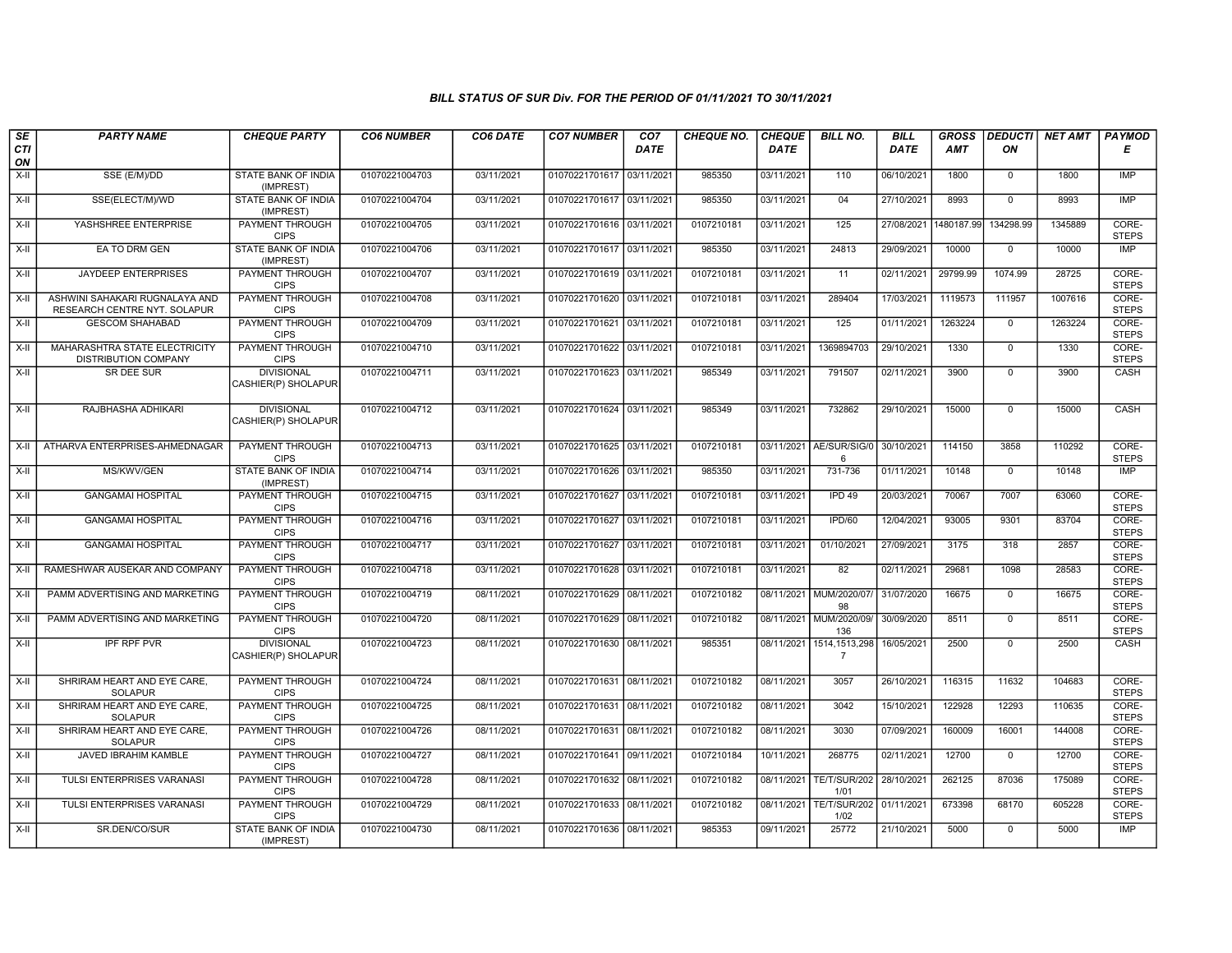| SE        | <b>PARTY NAME</b>                                            | <b>CHEQUE PARTY</b>                      | <b>CO6 NUMBER</b> | CO6 DATE   | <b>CO7 NUMBER</b>         | CO <sub>7</sub> | <b>CHEQUE NO.</b> | <b>CHEQUE</b> | <b>BILL NO.</b>                                      | <b>BILL</b> | <b>GROSS</b> | <b>DEDUCTI</b> | <b>NET AMT</b> | <b>PAYMOD</b>         |
|-----------|--------------------------------------------------------------|------------------------------------------|-------------------|------------|---------------------------|-----------------|-------------------|---------------|------------------------------------------------------|-------------|--------------|----------------|----------------|-----------------------|
| CTI<br>ON |                                                              |                                          |                   |            |                           | <b>DATE</b>     |                   | <b>DATE</b>   |                                                      | <b>DATE</b> | AMT          | ON             |                | Е                     |
| $X-II$    | SAVARKAR CONSULTANCY LLP-SOLAPUR                             | <b>PAYMENT THROUGH</b><br><b>CIPS</b>    | 01070221004731    | 08/11/2021 | 01070221701642 09/11/2021 |                 | 0107210184        | 10/11/2021    | 143622                                               | 03/11/2021  | 10000        | $\overline{0}$ | 10000          | CORE-<br><b>STEPS</b> |
| X-II      | <b>SR DPO/SUR</b>                                            | <b>STATE BANK OF INDIA</b><br>(IMPREST)  | 01070221004732    | 08/11/2021 | 01070221701635 08/11/2021 |                 | 985353            | 09/11/2021    | 373                                                  | 04/10/2021  | 11994        | $\mathbf{0}$   | 11994          | IMP                   |
| $X-II$    | IPF/RPF/DOG SQUAD/DD/SAMRAT                                  | STATE BANK OF INDIA<br>(IMPREST)         | 01070221004733    | 08/11/2021 | 01070221701635 08/11/2021 |                 | 985353            | 09/11/2021    | OT000056                                             | 26/08/2021  | 10333        | $\mathbf 0$    | 10333          | <b>IMP</b>            |
| $X-H$     | IPF/RPF/DOG SQUAD/DD/RANA                                    | STATE BANK OF INDIA<br>(IMPREST)         | 01070221004734    | 08/11/2021 | 01070221701635 08/11/2021 |                 | 985353            | 09/11/2021    | OT000057                                             | 26/08/2021  | 10333        | $\mathbf 0$    | 10333          | <b>IMP</b>            |
| X-II      | IPF/RPF/DQM/SUR                                              | <b>STATE BANK OF INDIA</b><br>(IMPREST)  | 01070221004735    | 08/11/2021 | 01070221701635 08/11/2021 |                 | 985353            | 09/11/2021    | 16                                                   | 08/05/2021  | 980          | $\mathbf 0$    | 980            | IMP                   |
| X-II      | <b>DSC/RPF/SUR</b>                                           | <b>STATE BANK OF INDIA</b><br>(IMPREST)  | 01070221004736    | 08/11/2021 | 01070221701635 08/11/2021 |                 | 985353            |               | 09/11/2021 RM344972820<br>N                          | 17/08/2021  | 481          | $\overline{0}$ | 481            | IMP                   |
| $X-II$    | <b>IPF RPF PVR</b>                                           | <b>DIVISIONAL</b><br>CASHIER(P) SHOLAPUR | 01070221004737    | 08/11/2021 | 01070221701635 08/11/2021 |                 | 985352            |               | 09/11/2021 2994,1975,144 29/05/2021<br>62            |             | 2500         | $\mathbf 0$    | 2500           | CASH                  |
| X-II      | MH13DE8517                                                   | <b>DIVISIONAL</b><br>CASHIER(P) SHOLAPUR | 01070221004738    | 08/11/2021 | 01070221701636 08/11/2021 |                 | 985352            | 09/11/2021    | 25840                                                | 26/10/2021  | 10000        | $\mathbf{0}$   | 10000          | CASH                  |
| $X-H$     | <b>HARSH KUMAR</b>                                           | <b>PAYMENT THROUGH</b><br><b>CIPS</b>    | 01070221004740    | 08/11/2021 | 01070221701634 08/11/2021 |                 | 0107210182        | 08/11/2021    | 672308                                               | 26/10/2021  | 122150       | 12215          | 109935         | CORE-<br><b>STEPS</b> |
| X-II      | MAHARASHTRA STATE ELECTRICITY<br><b>DISTRIBUTION COMPANY</b> | <b>PAYMENT THROUGH</b><br><b>CIPS</b>    | 01070221004741    | 09/11/2021 | 01070221701639 09/11/2021 |                 | 0107210183        |               | 09/11/2021 202110253071<br>778                       | 05/11/2021  | 4747140      | $\mathbf 0$    | 4747140        | CORE-<br><b>STEPS</b> |
| X-II      | AEECSD II GESCOM GULBARGA U                                  | PAYMENT THROUGH<br><b>CIPS</b>           | 01070221004742    | 09/11/2021 | 01070221701638 09/11/2021 |                 | 0107210183        | 09/11/2021    | 126                                                  | 01/11/2021  | 553061       | $\mathbf 0$    | 553061         | CORE-<br><b>STEPS</b> |
| X-II      | GESCOM LTD.CO. GULBARGA CSD II<br>GULBARGA. R                | PAYMENT THROUGH<br><b>CIPS</b>           | 01070221004743    | 09/11/2021 | 01070221701638 09/11/2021 |                 | 0107210183        |               | 09/11/2021 202111006564<br>628                       | 01/11/2021  | 47492        | $\mathbf 0$    | 47492          | CORE-<br><b>STEPS</b> |
| $X-H$     | <b>SR DME SUR</b>                                            | <b>STATE BANK OF INDIA</b><br>(IMPREST)  | 01070221004744    | 09/11/2021 | 01070221701637 09/11/2021 |                 | 985353            | 09/11/2021    | 1636                                                 | 17/10/2021  | 4000         | $\overline{0}$ | 4000           | IMP                   |
| $X-II$    | SHIVPARVATI TOURS AND TRAVELS-<br><b>SOLAPUR</b>             | PAYMENT THROUGH<br><b>CIPS</b>           | 01070221004745    | 09/11/2021 | 01070221701640 09/11/2021 |                 | 0107210183        |               | 09/11/2021 GST/KWV/21-<br>22/06                      | 02/11/2021  | 37238        | 1291           | 35947          | CORE-<br><b>STEPS</b> |
| X-II      | N S TOURS AND TRAVELSBEED                                    | <b>PAYMENT THROUGH</b><br><b>CIPS</b>    | 01070221004746    | 09/11/2021 | 01070221701643 09/11/2021 |                 | 0107210184        | 10/11/2021    | 300                                                  | 06/08/2021  | 160669       | 17695          | 142974         | CORE-<br><b>STEPS</b> |
| X-II      | <b>JAYDEEP ENTERPRISES</b>                                   | PAYMENT THROUGH<br><b>CIPS</b>           | 01070221004747    | 09/11/2021 | 01070221701646 10/11/2021 |                 | 0107210184        | 10/11/2021    | <b>DMM-15</b>                                        | 08/11/2021  | 31900        | 1086           | 30814          | CORE-<br><b>STEPS</b> |
| $X-H$     | SHABANA MUNIR SAYYED                                         | PAYMENT THROUGH<br><b>CIPS</b>           | 01070221004748    | 09/11/2021 | 01070221701644 09/11/2021 |                 | 0107210184        | 10/11/2021    | GST-2021-<br>22/09                                   | 13/10/2021  | 50399        | 4249           | 46150          | CORE-<br><b>STEPS</b> |
| $X-H$     | ANAND RISHIJI HOSPITAL AND MEDICAL<br><b>RESEARCH CENTER</b> | <b>PAYMENT THROUGH</b><br><b>CIPS</b>    | 01070221004749    | 10/11/2021 | 01070221701645 10/11/2021 |                 | 0107210184        | 10/11/2021    | BLIP21000230 01/07/2021                              |             | 26107        | 2611           | 23496          | CORE-<br><b>STEPS</b> |
| $X-II$    | ANAND RISHIJI HOSPITAL AND MEDICAL<br><b>RESEARCH CENTER</b> | <b>PAYMENT THROUGH</b><br><b>CIPS</b>    | 01070221004750    | 10/11/2021 | 01070221701645 10/11/2021 |                 | 0107210184        |               | 10/11/2021 BLIP21000322 28/07/2021<br>$\overline{4}$ |             | 28021        | 2802           | 25219          | CORE-<br><b>STEPS</b> |
| X-II      | ANAND RISHIJI HOSPITAL AND MEDICAL<br><b>RESEARCH CENTER</b> | PAYMENT THROUGH<br><b>CIPS</b>           | 01070221004751    | 10/11/2021 | 01070221701645 10/11/2021 |                 | 0107210184        |               | 10/11/2021 BLIP21000320<br>5                         | 29/07/2021  | 32025        | 3203           | 28822          | CORE-<br><b>STEPS</b> |
| X-II      | ANAND RISHIJI HOSPITAL AND MEDICAL<br><b>RESEARCH CENTER</b> | <b>PAYMENT THROUGH</b><br><b>CIPS</b>    | 01070221004752    | 10/11/2021 | 01070221701645 10/11/2021 |                 | 0107210184        |               | 10/11/2021 BLIP21000307 28/07/2021<br>9              |             | 38414        | 3841           | 34573          | CORE-<br><b>STEPS</b> |
| X-II      | ANAND RISHIJI HOSPITAL AND MEDICAL<br><b>RESEARCH CENTER</b> | <b>PAYMENT THROUGH</b><br><b>CIPS</b>    | 01070221004753    | 10/11/2021 | 01070221701645 10/11/2021 |                 | 0107210184        |               | 10/11/2021 BLIP21000372<br>$\mathsf{R}$              | 12/08/2021  | 34723        | 3472           | 31251          | CORE-<br><b>STEPS</b> |
| X-II      | ANAND RISHIJI HOSPITAL AND MEDICAL<br><b>RESEARCH CENTER</b> | <b>PAYMENT THROUGH</b><br><b>CIPS</b>    | 01070221004754    | 10/11/2021 | 01070221701645 10/11/2021 |                 | 0107210184        |               | 10/11/2021   BLIP21000405   24/08/2021<br>5          |             | 44649        | 4465           | 40184          | CORE-<br><b>STEPS</b> |
| $X-II$    | ANAND RISHIJI HOSPITAL AND MEDICAL<br><b>RESEARCH CENTER</b> | PAYMENT THROUGH<br><b>CIPS</b>           | 01070221004755    | 10/11/2021 | 01070221701645 10/11/2021 |                 | 0107210184        |               | 10/11/2021 BLIP21000412 25/08/2021<br>9              |             | 25271        | 2527           | 22744          | CORE-<br><b>STEPS</b> |
| $X-H$     | MAYURESH TOURS AND TRAVELS, PUNE                             | PAYMENT THROUGH<br><b>CIPS</b>           | 01070221004756    | 10/11/2021 | 01070221701647 10/11/2021 |                 | 0107210184        | 10/11/2021    | 9                                                    | 02/11/2021  | 34968        | 1226           | 33742          | CORE-<br><b>STEPS</b> |
| X-II      | <b>DMM/SUR</b>                                               | <b>DIVISIONAL</b><br>CASHIER(P) SHOLAPUR | 01070221004757    | 10/11/2021 | 01070221701648 10/11/2021 |                 | 985356            | 10/11/2021    | 733052                                               | 09/11/2021  | 20000        | $\mathbf 0$    | 20000          | <b>CASH</b>           |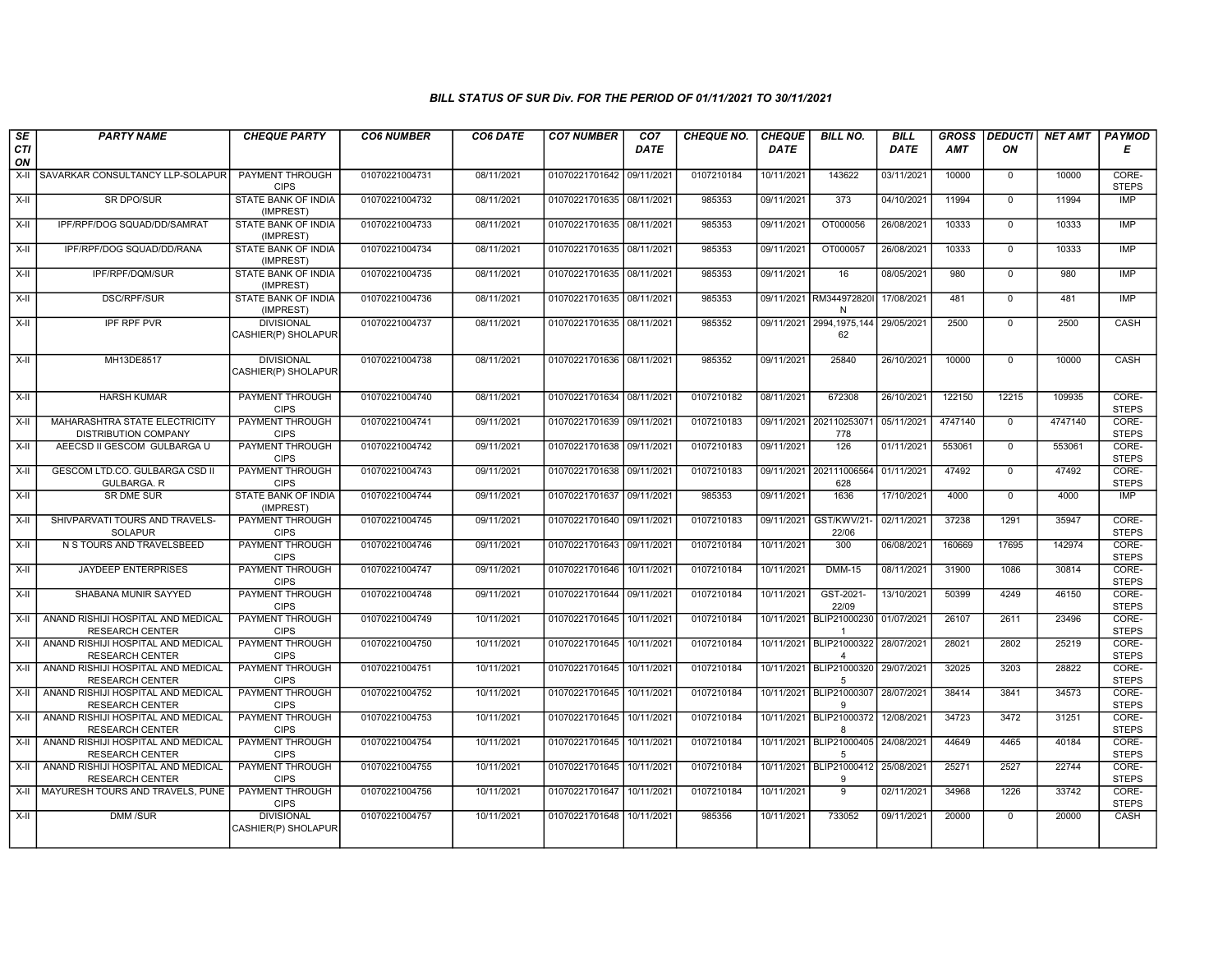| SE        | <b>PARTY NAME</b>                                            | <b>CHEQUE PARTY</b>                      | <b>CO6 NUMBER</b> | CO6 DATE   | <b>CO7 NUMBER</b>         | CO <sub>7</sub> | <b>CHEQUE NO.</b> | <b>CHEQUE</b> | <b>BILL NO.</b>                | <b>BILL</b> | <b>GROSS</b> | <b>DEDUCTI</b> | NET AMT | <b>PAYMOD</b>         |
|-----------|--------------------------------------------------------------|------------------------------------------|-------------------|------------|---------------------------|-----------------|-------------------|---------------|--------------------------------|-------------|--------------|----------------|---------|-----------------------|
| CTI<br>ON |                                                              |                                          |                   |            |                           | <b>DATE</b>     |                   | <b>DATE</b>   |                                | DATE        | AMT          | ON             |         | Е                     |
| X-II      | MAHARASHTRA STATE ELECTRICITY<br><b>DISTRIBUTION COMPANY</b> | PAYMENT THROUGH<br><b>CIPS</b>           | 01070221004758    | 10/11/2021 | 01070221701649            | 10/11/2021      | 0107210184        |               | 10/11/2021 202110553072<br>401 | 09/11/2021  | 1180920      | $\mathbf 0$    | 1180920 | CORE-<br><b>STEPS</b> |
| $X-H$     | HPCL DT CARD (ELECT D G SET)                                 | <b>PAYMENT THROUGH</b><br><b>CIPS</b>    | 01070221004759    | 10/11/2021 | 01070221701650 10/11/2021 |                 | 0107210186        | 11/11/2021    | $\overline{36}$                | 08/11/2021  | 28800        | $\overline{0}$ | 28800   | CORE-<br><b>STEPS</b> |
| X-II      | HPCL DT CARD (ELECT D G SET)                                 | PAYMENT THROUGH<br><b>CIPS</b>           | 01070221004760    | 10/11/2021 | 01070221701650 10/11/2021 |                 | 0107210186        | 11/11/2021    | 37                             | 03/11/2021  | 31500        | $\mathbf 0$    | 31500   | CORE-<br><b>STEPS</b> |
| $X-H$     | HPCL DT CARD (ELECT D G SET)                                 | PAYMENT THROUGH<br><b>CIPS</b>           | 01070221004761    | 10/11/2021 | 01070221701650            | 10/11/2021      | 0107210186        | 11/11/2021    | 94                             | 10/11/2021  | 161914       | $\mathsf{O}$   | 161914  | CORE-<br><b>STEPS</b> |
| $X-H$     | HPCL DT CARD (ELECT D G SET)                                 | <b>PAYMENT THROUGH</b><br><b>CIPS</b>    | 01070221004762    | 10/11/2021 | 01070221701650            | 10/11/2021      | 0107210186        | 11/11/2021    | 59                             | 02/11/2021  | 28800        | $\mathbf 0$    | 28800   | CORE-<br><b>STEPS</b> |
| $X-H$     | ASC/RPF/SUR                                                  | <b>DIVISIONAL</b><br>CASHIER(P) SHOLAPUR | 01070221004763    | 10/11/2021 | 01070221701651 10/11/2021 |                 | 985357            | 11/11/2021    | 35290,26387,3<br>68            | 28/10/2021  | 11285        | $\overline{0}$ | 11285   | CASH                  |
| $X-H$     | SSE(ELECT/M)/WD                                              | STATE BANK OF INDIA<br>(IMPREST)         | 01070221004765    | 11/11/2021 | 01070221701652 11/11/2021 |                 | 985358            | 11/11/2021    | 05                             | 01/11/2021  | 8909         | $\mathbf 0$    | 8909    | <b>IMP</b>            |
| X-II      | SSE/(ELECT/MAINT)/SUR                                        | <b>STATE BANK OF INDIA</b><br>(IMPREST)  | 01070221004766    | 11/11/2021 | 01070221701652 11/11/2021 |                 | 985358            | 11/11/2021    | 2021/03/15                     | 01/11/2021  | 12600        | $\mathbf 0$    | 12600   | <b>IMP</b>            |
| X-II      | SSE (E/M)/DD                                                 | <b>STATE BANK OF INDIA</b><br>(IMPREST)  | 01070221004767    | 11/11/2021 | 01070221701652            | 11/11/2021      | 985358            | 11/11/2021    | 111                            | 08/11/2021  | 1775         | $\mathbf 0$    | 1775    | <b>IMP</b>            |
| X-II      | SSE(E/M)/ANG                                                 | STATE BANK OF INDIA<br>(IMPREST)         | 01070221004768    | 11/11/2021 | 01070221701652 11/11/2021 |                 | 985358            | 11/11/2021    | 204                            | 05/10/2021  | 5281         | $\Omega$       | 5281    | <b>IMP</b>            |
| $X-II$    | SR DEE/SUR/GEN                                               | <b>STATE BANK OF INDIA</b><br>(IMPREST)  | 01070221004769    | 11/11/2021 | 01070221701652 11/11/2021 |                 | 985358            | 11/11/2021    | 243                            | 02/11/2021  | 3600         | $\mathbf 0$    | 3600    | <b>IMP</b>            |
| $X-H$     | <b>SSETRDGR</b>                                              | <b>STATE BANK OF INDIA</b><br>(IMPREST)  | 01070221004770    | 11/11/2021 | 01070221701652 11/11/2021 |                 | 985358            | 11/11/2021    | 12/2021                        | 05/11/2021  | 1800         | $\mathbf 0$    | 1800    | <b>IMP</b>            |
| X-II      | <b>CCOR WD RR</b>                                            | STATE BANK OF INDIA<br>(IMPREST)         | 01070221004771    | 11/11/2021 | 01070221701652            | 11/11/2021      | 985358            | 11/11/2021    | 02                             | 05/11/2021  | 22560        | $\mathbf 0$    | 22560   | <b>IMP</b>            |
| X-II      | SSE(TL/AC)/SUR                                               | STATE BANK OF INDIA<br>(IMPREST)         | 01070221004772    | 11/11/2021 | 01070221701652 11/11/2021 |                 | 985358            | 11/11/2021    | 64                             | 30/10/2021  | 3600         | $\mathbf 0$    | 3600    | IMP                   |
| $X-II$    | <b>SSE TRD BWD</b>                                           | STATE BANK OF INDIA<br>(IMPREST)         | 01070221004773    | 11/11/2021 | 01070221701652 11/11/2021 |                 | 985358            | 11/11/2021    | 40                             | 01/11/2021  | 2700         | $\mathbf 0$    | 2700    | <b>IMP</b>            |
| $X-H$     | SSE/TRD/BAP                                                  | <b>STATE BANK OF INDIA</b><br>(IMPREST)  | 01070221004774    | 11/11/2021 | 01070221701652 11/11/2021 |                 | 985358            | 11/11/2021    | 89                             | 10/08/2021  | 1800         | $\mathbf 0$    | 1800    | <b>IMP</b>            |
| X-II      | SR DEE SUR                                                   | <b>DIVISIONAL</b><br>CASHIER(P) SHOLAPUR | 01070221004775    | 11/11/2021 | 01070221701653 11/11/2021 |                 | 985357            | 11/11/2021    | 791508                         | 10/11/2021  | 79000        | $\Omega$       | 79000   | CASH                  |
| $X-H$     | MAHARASHTRA STATE ELECTRICITY<br>DISTRIBUTION COMPANY        | <b>PAYMENT THROUGH</b><br><b>CIPS</b>    | 01070221004776    | 11/11/2021 | 01070221701654 11/11/2021 |                 | 0107210186        |               | 11/11/2021 202110651147<br>180 | 10/11/2021  | 840950       | $\mathbf 0$    | 840950  | CORE-<br><b>STEPS</b> |
| X-II      | <b>SSE WORKS SUR</b>                                         | <b>STATE BANK OF INDIA</b><br>(IMPREST)  | 01070221004777    | 11/11/2021 | 01070221701655 11/11/2021 |                 | 985358            | 11/11/2021    | 7242                           | 23/10/2021  | 49539        | $\mathbf 0$    | 49539   | <b>IMP</b>            |
| X-II      | CCOR/DD/LOBBY                                                | STATE BANK OF INDIA<br>(IMPREST)         | 01070221004778    | 11/11/2021 | 01070221701655 11/11/2021 |                 | 985358            | 11/11/2021    | 696                            | 28/09/2021  | 500          | $\mathbf{0}$   | 500     | <b>IMP</b>            |
| $X-H$     | <b>STATION MANAGER YEOLA</b>                                 | STATE BANK OF INDIA<br>(IMPREST)         | 01070221004779    | 11/11/2021 | 01070221701656 11/11/2021 |                 | 985358            | 11/11/2021    | 1259                           | 02/09/2021  | 16842        | $\mathbf 0$    | 16842   | IMP                   |
| X-II      | STATION MANAGER BELVANDI                                     | STATE BANK OF INDIA<br>(IMPREST)         | 01070221004780    | 11/11/2021 | 01070221701656 11/11/2021 |                 | 985358            | 11/11/2021    | 437                            | 09/08/2021  | 8122         | $\mathbf 0$    | 8122    | IMP                   |
| $X-H$     | STATION MANAGER AKOLNER                                      | <b>STATE BANK OF INDIA</b><br>(IMPREST)  | 01070221004781    | 11/11/2021 | 01070221701656 11/11/2021 |                 | 985358            | 11/11/2021    | 1407                           | 26/09/2021  | 9915         | $\mathbf 0$    | 9915    | IMP                   |
| X-II      | STATION MANAGER CHITALI                                      | STATE BANK OF INDIA<br>(IMPREST)         | 01070221004782    | 11/11/2021 | 01070221701656 11/11/2021 |                 | 985358            | 11/11/2021    | 1859                           | 03/10/2021  | 9970         | $\Omega$       | 9970    | <b>IMP</b>            |
| $X-II$    | ROHINI RAJESH BAMANHALLI                                     | <b>PAYMENT THROUGH</b><br><b>CIPS</b>    | 01070221004784    | 11/11/2021 | 01070221701665            | 12/11/2021      | 0107210188        | 15/11/2021    | <b>Wadi-0011</b>               | 11/10/2021  | 110533       | 2764           | 107769  | CORE-<br><b>STEPS</b> |
| X-II      | <b>RAMESH S CHINCHKAR.</b>                                   | <b>PAYMENT THROUGH</b><br><b>CIPS</b>    | 01070221004785    | 11/11/2021 | 01070221701666 12/11/2021 |                 | 0107210188        | 15/11/2021    | 29                             | 02/11/2021  | 76682        | 2276           | 74406   | CORE-<br><b>STEPS</b> |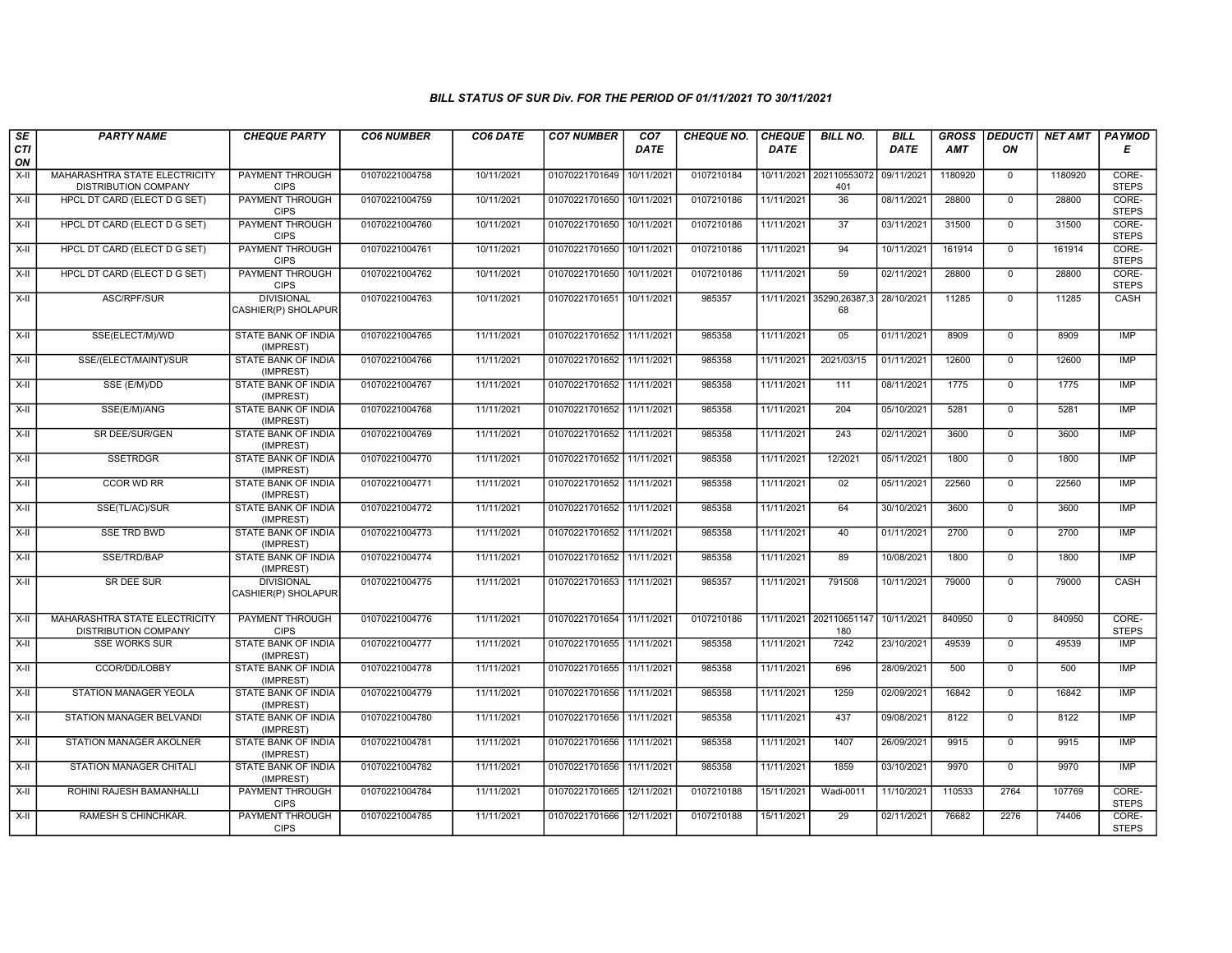| SE               | <b>PARTY NAME</b>                                            | <b>CHEQUE PARTY</b>                                           | <b>CO6 NUMBER</b> | CO6 DATE   | <b>CO7 NUMBER</b>         | CO <sub>7</sub> | <b>CHEQUE NO.</b> | <b>CHEQUE</b> | <b>BILL NO.</b>         | <b>BILL</b> | <b>GROSS</b> | <b>DEDUCTI</b> | NET AMT | <b>PAYMOD</b>         |
|------------------|--------------------------------------------------------------|---------------------------------------------------------------|-------------------|------------|---------------------------|-----------------|-------------------|---------------|-------------------------|-------------|--------------|----------------|---------|-----------------------|
| <b>CTI</b><br>ON |                                                              |                                                               |                   |            |                           | <b>DATE</b>     |                   | DATE          |                         | <b>DATE</b> | AMT          | ON             |         | Е                     |
| $X-H$            | Dr Sonai Krishnamohan Rawal                                  | <b>PAYMENT THROUGH</b><br><b>CIPS</b>                         | 01070221004786    | 12/11/2021 | 01070221701729 22/11/2021 |                 | 0107210195        | 24/11/2021    | 856                     | 02/11/2021  | 3000         | $\mathbf{0}$   | 3000    | CORE-<br><b>STEPS</b> |
| X-II             | Dr Sonai Krishnamohan Rawal                                  | <b>PAYMENT THROUGH</b><br><b>CIPS</b>                         | 01070221004787    | 12/11/2021 | 01070221701729 22/11/2021 |                 | 0107210195        | 24/11/2021    | 857                     | 02/11/2021  | 3000         | $\Omega$       | 3000    | CORE-<br><b>STEPS</b> |
| X-II             | Dr Sonai Krishnamohan Rawal                                  | PAYMENT THROUGH<br><b>CIPS</b>                                | 01070221004788    | 12/11/2021 | 01070221701729 22/11/2021 |                 | 0107210195        | 24/11/2021    | 859                     | 10/11/2021  | 3000         | $\mathbf 0$    | 3000    | CORE-<br><b>STEPS</b> |
| X-II             | Dr Sonai Krishnamohan Rawal                                  | PAYMENT THROUGH<br><b>CIPS</b>                                | 01070221004789    | 12/11/2021 | 01070221701729 22/11/2021 |                 | 0107210195        | 24/11/2021    | 860                     | 10/11/2021  | 3000         | $\overline{0}$ | 3000    | CORE-<br><b>STEPS</b> |
| $X-H$            | Dr VINAYAK D DESHPANDE                                       | <b>PAYMENT THROUGH</b><br><b>CIPS</b>                         | 01070221004790    | 12/11/2021 | 01070221701729 22/11/2021 |                 | 0107210195        | 24/11/2021    | 861                     | 10/11/2021  | 3000         | $\mathbf 0$    | 3000    | CORE-<br><b>STEPS</b> |
| $X-II$           | Dr VINAYAK D DESHPANDE                                       | <b>PAYMENT THROUGH</b><br><b>CIPS</b>                         | 01070221004791    | 12/11/2021 | 01070221701729 22/11/2021 |                 | 0107210195        | 24/11/2021    | 862                     | 10/11/2021  | 3000         | $\Omega$       | 3000    | CORE-<br><b>STEPS</b> |
| $X-II$           | ADEN/ANG                                                     | STATE BANK OF INDIA<br>(IMPREST)                              | 01070221004792    | 12/11/2021 | 01070221701658            | 12/11/2021      | 985362            | 12/11/2021    | 4932                    | 08/10/2021  | 4995         | $\mathbf{0}$   | 4995    | <b>IMP</b>            |
| X-II             | CCOR/RCD/DD/DG SET                                           | STATE BANK OF INDIA<br>(IMPREST)                              | 01070221004793    | 12/11/2021 | 01070221701658            | 12/11/2021      | 985362            | 12/11/2021    | 787                     | 07/09/2021  | 9618         | $\mathbf 0$    | 9618    | <b>IMP</b>            |
| X-II             | ADEN/ANG                                                     | STATE BANK OF INDIA<br>(IMPREST)                              | 01070221004794    | 12/11/2021 | 01070221701659            | 12/11/2021      | 985362            | 12/11/2021    | 2232808                 | 20/10/2021  | 4998         | $\mathbf 0$    | 4998    | <b>IMP</b>            |
| $X-H$            | ADEN/ANG                                                     | <b>STATE BANK OF INDIA</b><br>(IMPREST)                       | 01070221004795    | 12/11/2021 | 01070221701659            | 12/11/2021      | 985362            | 12/11/2021    | 8136                    | 06/09/2021  | 4999         | $\mathbf 0$    | 4999    | <b>IMP</b>            |
| X-II             | GESCOM LTD.CO. GULBARGA CSD II<br><b>GULBARGA, R</b>         | PAYMENT THROUGH<br><b>CIPS</b>                                | 01070221004796    | 12/11/2021 | 01070221701660            | 12/11/2021      | 0107210187        | 12/11/2021    | 127                     | 04/11/2021  | 28198        | $\mathbf{0}$   | 28198   | CORE-<br><b>STEPS</b> |
| $X-II$           | ASST.ENGG ELECT CSDIV GESCOM<br>KALABURAGI U                 | <b>ASST.ENGG ELECT</b><br><b>CSDIV GESCOM</b><br>KALABURAGI U | 01070221004797    | 12/11/2021 | 01070221701660            | 12/11/2021      | 985359            |               | 12/11/2021 867891591973 | 01/11/2021  | 38355        | $\Omega$       | 38355   | <b>BANK</b><br>CHEQUE |
| X-II             | ASST. EXE ENGGI EL GESCOM<br><b>CHOWDAPUR</b>                | PAYMENT THROUGH<br><b>CIPS</b>                                | 01070221004798    | 12/11/2021 | 01070221701660            | 12/11/2021      | 0107210187        | 12/11/2021    | 128                     | 04/11/2021  | 84704        | $\mathbf 0$    | 84704   | CORE-<br><b>STEPS</b> |
| X-II             | <b>GESCOM SHAHABAD</b>                                       | <b>PAYMENT THROUGH</b><br><b>CIPS</b>                         | 01070221004799    | 12/11/2021 | 01070221701660            | 12/11/2021      | 0107210187        | 12/11/2021    | 129                     | 06/11/2021  | 172529       | $\mathbf 0$    | 172529  | CORE-<br><b>STEPS</b> |
| $X-H$            | <b>GESCOM WADI</b>                                           | PAYMENT THROUGH<br><b>CIPS</b>                                | 01070221004800    | 12/11/2021 | 01070221701660            | 12/11/2021      | 0107210187        | 12/11/2021    | 835801685997            | 01/11/2021  | 1070         | $\overline{0}$ | 1070    | CORE-<br><b>STEPS</b> |
| X-II             | MAHARASHTRA STATE ELECTRICITY<br>DISTRIBUTION COMPANY        | <b>PAYMENT THROUGH</b><br><b>CIPS</b>                         | 01070221004801    | 12/11/2021 | 01070221701657            | 12/11/2021      | 0107210187        | 12/11/2021    | 1372730956              | 08/11/2021  | 132470       | $\mathbf 0$    | 132470  | CORE-<br><b>STEPS</b> |
| X-II             | MAHARASHTRA STATE ELECTRICITY<br><b>DISTRIBUTION COMPANY</b> | PAYMENT THROUGH<br><b>CIPS</b>                                | 01070221004802    | 12/11/2021 | 01070221701657 12/11/2021 |                 | 0107210187        | 12/11/2021    | 1372408392              | 07/11/2021  | 193430       | $\Omega$       | 193430  | CORE-<br><b>STEPS</b> |
| X-II             | MAHARASHTRA STATE ELECTRICITY<br><b>DISTRIBUTION COMPANY</b> | PAYMENT THROUGH<br><b>CIPS</b>                                | 01070221004803    | 12/11/2021 | 01070221701657            | 12/11/2021      | 0107210187        | 12/11/2021    | 1373037965              | 08/11/2021  | 12170        | $\mathbf{0}$   | 12170   | CORE-<br><b>STEPS</b> |
| X-II             | MAHARASHTRA STATE ELECTRICITY<br><b>DISTRIBUTION COMPANY</b> | PAYMENT THROUGH<br><b>CIPS</b>                                | 01070221004804    | 12/11/2021 | 01070221701657            | 12/11/2021      | 0107210187        | 12/11/2021    | 1373541501              | 08/11/2021  | 131380       | $\Omega$       | 131380  | CORE-<br><b>STEPS</b> |
| X-II             | <b>HPCL DT CARD</b>                                          | PAYMENT THROUGH<br><b>CIPS</b>                                | 01070221004805    | 12/11/2021 | 01070221701661            | 12/11/2021      | 0107210187        | 12/11/2021    | 3028                    | 21/10/2021  | 869989       | $\mathbf 0$    | 869989  | CORE-<br><b>STEPS</b> |
| $X-H$            | <b>STATION MANAGER BOROTI</b>                                | <b>STATE BANK OF INDIA</b><br>(IMPREST)                       | 01070221004806    | 12/11/2021 | 01070221701662            | 12/11/2021      | 985362            | 12/11/2021    | 4802                    | 02/07/2021  | 15720        | $\overline{0}$ | 15720   | <b>IMP</b>            |
| X-II             | <b>STATION MAMAGER DUDHANI</b>                               | STATE BANK OF INDIA<br>(IMPREST)                              | 01070221004807    | 12/11/2021 | 01070221701662            | 12/11/2021      | 985362            | 12/11/2021    | 661                     | 11/10/2021  | 15250        | $\mathbf 0$    | 15250   | <b>IMP</b>            |
| $X-H$            | <b>STATION MANAGER BABLAD</b>                                | STATE BANK OF INDIA<br>(IMPREST)                              | 01070221004808    | 12/11/2021 | 01070221701662            | 12/11/2021      | 985362            | 12/11/2021    | 15986                   | 05/09/2021  | 13170        | $\Omega$       | 13170   | <b>IMP</b>            |
| X-II             | <b>STATION MANAGER MARTUR</b>                                | STATE BANK OF INDIA<br>(IMPREST)                              | 01070221004809    | 12/11/2021 | 01070221701662            | 12/11/2021      | 985362            | 12/11/2021    | 905                     | 30/08/2021  | 9880         | $\mathbf 0$    | 9880    | <b>IMP</b>            |
| X-II             | <b>STATION MANAGER KULALI</b>                                | STATE BANK OF INDIA<br>(IMPREST)                              | 01070221004810    | 12/11/2021 | 01070221701662            | 12/11/2021      | 985362            | 12/11/2021    | 97                      | 16/08/2021  | 9835         | $\mathbf 0$    | 9835    | <b>IMP</b>            |
| X-II             | STATION MANAGER DAUND                                        | <b>DIVISIONAL</b><br>CASHIER(P) SHOLAPUR                      | 01070221004811    | 12/11/2021 | 01070221701662 12/11/2021 |                 | 985361            | 12/11/2021    | 962                     | 24/08/2021  | 16086        | $\mathbf 0$    | 16086   | CASH                  |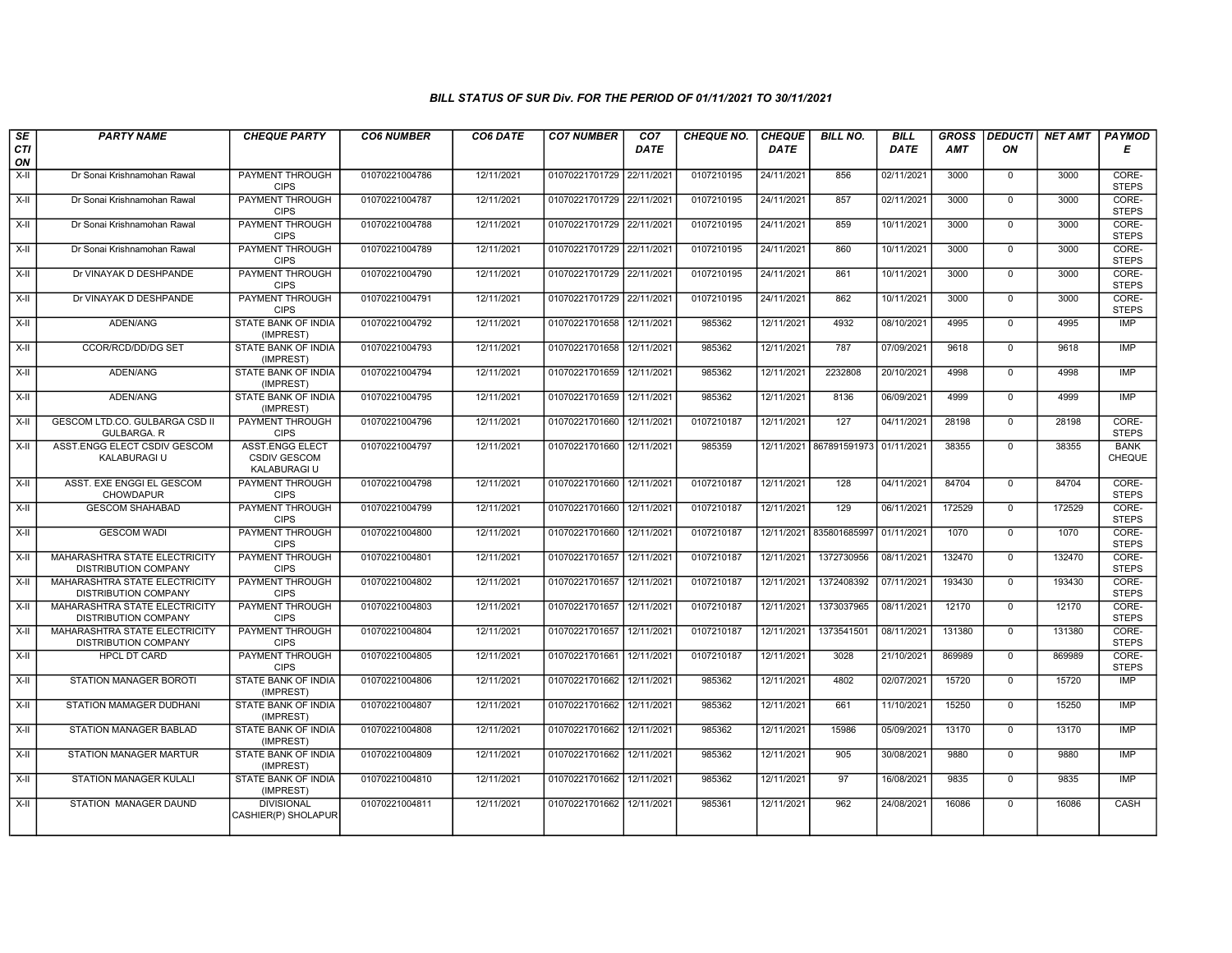| SE               | <b>PARTY NAME</b>                                            | <b>CHEQUE PARTY</b>                      | <b>CO6 NUMBER</b> | CO6 DATE   | <b>CO7 NUMBER</b>         | CO <sub>7</sub> | <b>CHEQUE NO.</b> | <b>CHEQUE</b> | <b>BILL NO.</b>    | <b>BILL</b> | <b>GROSS</b> | <b>DEDUCTI</b> | <b>NET AMT</b> | <b>PAYMOD</b>         |
|------------------|--------------------------------------------------------------|------------------------------------------|-------------------|------------|---------------------------|-----------------|-------------------|---------------|--------------------|-------------|--------------|----------------|----------------|-----------------------|
| <b>CTI</b><br>ON |                                                              |                                          |                   |            |                           | DATE            |                   | <b>DATE</b>   |                    | DATE        | <b>AMT</b>   | ON             |                | Е                     |
| $X-H$            | STATION MANAGER SOLAPUR                                      | <b>STATE BANK OF INDIA</b><br>(IMPREST)  | 01070221004812    | 12/11/2021 | 01070221701662            | 12/11/2021      | 985362            | 12/11/2021    | 612                | 12/10/2021  | 23790        | $\mathbf 0$    | 23790          | IMP                   |
| $X-H$            | <b>CCOR PB RR</b>                                            | <b>STATE BANK OF INDIA</b><br>(IMPREST)  | 01070221004813    | 12/11/2021 | 01070221701663 12/11/2021 |                 | 985362            | 12/11/2021    | 116                | 11/08/2021  | 9650         | $\Omega$       | 9650           | IMP                   |
| X-II             | <b>CCOR PB LOBBY</b>                                         | STATE BANK OF INDIA<br>(IMPREST)         | 01070221004814    | 12/11/2021 | 01070221701663            | 12/11/2021      | 985362            | 12/11/2021    | 1707               | 12/08/2021  | 1000         | $\mathbf 0$    | 1000           | <b>IMP</b>            |
| $X-II$           | CCOR PB FUEL DG IMP                                          | <b>STATE BANK OF INDIA</b><br>(IMPREST)  | 01070221004815    | 12/11/2021 | 01070221701663            | 12/11/2021      | 985362            | 12/11/2021    | 2304               | 07/08/2021  | 7816         | $\overline{0}$ | 7816           | IMP                   |
| X-II             | <b>JAVED IBRAHIM KAMBLE</b>                                  | <b>PAYMENT THROUGH</b><br><b>CIPS</b>    | 01070221004816    | 12/11/2021 | 01070221701664 12/11/2021 |                 | 0107210188        | 15/11/2021    | 2021-22/25         | 11/11/2021  | 300931       | 9458           | 291473         | CORE-<br><b>STEPS</b> |
| X-II             | <b>DURGA TRANSPORT</b>                                       | <b>PAYMENT THROUGH</b><br><b>CIPS</b>    | 01070221004817    | 12/11/2021 | 01070221701667            | 12/11/2021      | 0107210188        | 15/11/2021    | 211780             | 09/11/2021  | 97125        | 3030           | 94095          | CORE-<br><b>STEPS</b> |
| $X-H$            | <b>SSE/P WAY/PVR</b>                                         | STATE BANK OF INDIA<br>(IMPREST)         | 01070221004818    | 15/11/2021 | 01070221701669            | 15/11/2021      | 985365            | 15/11/2021    | 4093               | 14/07/2021  | 12829        | $\mathbf 0$    | 12829          | IMP                   |
| $X-II$           | CMS/SUR/GEN                                                  | STATE BANK OF INDIA<br>(IMPREST)         | 01070221004819    | 15/11/2021 | 01070221701668            | 15/11/2021      | 985363            | 15/11/2021    | <b>MED-63</b>      | 12/11/2021  | 47070        | $\mathbf 0$    | 47070          | <b>IMP</b>            |
| $X-H$            | CMS/SUR/GEN                                                  | <b>STATE BANK OF INDIA</b><br>(IMPREST)  | 01070221004820    | 15/11/2021 | 01070221701668 15/11/2021 |                 | 985363            | 15/11/2021    | <b>GEN-51</b>      | 12/11/2021  | 30415        | $\overline{0}$ | 30415          | IMP                   |
| $X-H$            | SANTOSH CONSTRUCTION                                         | <b>PAYMENT THROUGH</b><br><b>CIPS</b>    | 01070221004821    | 15/11/2021 | 01070221701670 15/11/2021 |                 | 0107210189        | 15/11/2021    | GST-2021-<br>22/14 | 09/11/2021  | 389872       | 10507          | 379365         | CORE-<br><b>STEPS</b> |
| X-II             | MAHARASHTRA STATE ELECTRICITY<br><b>DISTRIBUTION COMPANY</b> | <b>PAYMENT THROUGH</b><br><b>CIPS</b>    | 01070221004822    | 15/11/2021 | 01070221701671            | 15/11/2021      | 0107210189        | 15/11/2021    | 1377976151         | 10/11/2021  | 246360       | $\mathbf{0}$   | 246360         | CORE-<br><b>STEPS</b> |
| X-II             | <b>SSE/P WAY/N/SUR</b>                                       | STATE BANK OF INDIA<br>(IMPREST)         | 01070221004823    | 15/11/2021 | 01070221701669            | 15/11/2021      | 985365            | 15/11/2021    | 1887               | 23/10/2021  | 14950        | $\Omega$       | 14950          | IMP                   |
| X-II             | MAHARASHTRA STATE ELECTRICITY<br><b>DISTRIBUTION COMPANY</b> | <b>PAYMENT THROUGH</b><br><b>CIPS</b>    | 01070221004824    | 15/11/2021 | 01070221701671            | 15/11/202       | 0107210189        | 15/11/2021    | 1379156640         | 10/11/2021  | 14270        | $\mathbf 0$    | 14270          | CORE-<br><b>STEPS</b> |
| $X-H$            | MAHARASHTRA STATE ELECTRICITY<br><b>DISTRIBUTION COMPANY</b> | <b>PAYMENT THROUGH</b><br><b>CIPS</b>    | 01070221004825    | 15/11/2021 | 01070221701671            | 15/11/2021      | 0107210189        | 15/11/2021    | 1379044525         | 10/11/2021  | 43720        | $\overline{0}$ | 43720          | CORE-<br><b>STEPS</b> |
| X-II             | MAHARASHTRA STATE ELECTRICITY<br><b>DISTRIBUTION COMPANY</b> | PAYMENT THROUGH<br><b>CIPS</b>           | 01070221004826    | 15/11/2021 | 01070221701671            | 15/11/2021      | 0107210189        | 15/11/2021    | 1379196180         | 10/11/2021  | 57500        | $\mathbf 0$    | 57500          | CORE-<br><b>STEPS</b> |
| X-II             | <b>DURGA TRANSPORT</b>                                       | <b>PAYMENT THROUGH</b><br><b>CIPS</b>    | 01070221004827    | 15/11/2021 | 01070221701672 15/11/2021 |                 | 0107210189        | 15/11/2021    | 211781             | 09/11/2021  | 97125        | 3030           | 94095          | CORE-<br><b>STEPS</b> |
| X-II             | HPCL DT CARD (ELECT D G SET)                                 | <b>PAYMENT THROUGH</b><br><b>CIPS</b>    | 01070221004828    | 15/11/2021 | 01070221701673 15/11/2021 |                 | 0107210189        | 15/11/2021    | 1849               | 11/11/2021  | 27000        | $\mathbf 0$    | 27000          | CORE-<br><b>STEPS</b> |
| X-II             | CCOR/DD/LOBBY                                                | <b>STATE BANK OF INDIA</b><br>(IMPREST)  | 01070221004829    | 15/11/2021 | 01070221701674 15/11/2021 |                 | 985365            | 15/11/2021    | 677                | 12/09/2021  | 4986         | $\mathbf 0$    | 4986           | <b>IMP</b>            |
| $X-H$            | STATION MANAGER DHALGAON                                     | STATE BANK OF INDIA<br>(IMPREST)         | 01070221004830    | 15/11/2021 | 01070221701674            | 15/11/2021      | 985365            | 15/11/2021    | <b>SW</b>          | 15/08/2021  | 9821         | $\Omega$       | 9821           | IMP                   |
| X-II             | STATION MANAGER YEDSHI                                       | <b>DIVISIONAL</b><br>CASHIER(P) SHOLAPUR | 01070221004831    | 15/11/2021 | 01070221701674            | 15/11/2021      | 985364            | 15/11/2021    | 410                | 10/08/2021  | 8732         | $\mathbf 0$    | 8732           | CASH                  |
| $X-H$            | <b>STATION MANAGER SHENDRI</b>                               | STATE BANK OF INDIA<br>(IMPREST)         | 01070221004832    | 15/11/2021 | 01070221701674 15/11/2021 |                 | 985365            | 15/11/2021    | 3418               | 03/06/2021  | 9835         | $\mathbf 0$    | 9835           | <b>IMP</b>            |
| X-II             | STATION MANAGER AUSAROAD                                     | <b>STATE BANK OF INDIA</b><br>(IMPREST)  | 01070221004833    | 15/11/2021 | 01070221701674            | 15/11/2021      | 985365            | 15/11/2021    | 5382               | 21/07/2021  | 9507         | $\mathbf 0$    | 9507           | <b>IMP</b>            |
| $X-II$           | <b>STATION MANAGER LATUR</b>                                 | <b>STATE BANK OF INDIA</b><br>(IMPREST)  | 01070221004834    | 15/11/2021 | 01070221701674 15/11/2021 |                 | 985365            | 15/11/2021    | 2315               | 02/10/2021  | 24745        | $\mathbf 0$    | 24745          | <b>IMP</b>            |
| $X-H$            | <b>STATION MANAGER BORIBEL</b>                               | <b>STATE BANK OF INDIA</b><br>(IMPREST)  | 01070221004835    | 15/11/2021 | 01070221701675 15/11/2021 |                 | 985365            | 15/11/2021    | 667                | 23/08/2021  | 10020        | $\overline{0}$ | 10020          | IMP                   |
| $X-H$            | <b>STATION MANAGER WAKAV</b>                                 | <b>STATE BANK OF INDIA</b><br>(IMPREST)  | 01070221004836    | 15/11/2021 | 01070221701675 15/11/2021 |                 | 985365            | 15/11/2021    | 490                | 10/09/2021  | 9246         | $\mathbf 0$    | 9246           | <b>IMP</b>            |
| X-II             | STATION MANAGER ANGAR                                        | <b>DIVISIONAL</b><br>CASHIER(P) SHOLAPUR | 01070221004837    | 15/11/2021 | 01070221701675 15/11/2021 |                 | 985364            | 15/11/2021    | 467                | 20/08/2021  | 8278         | $\mathbf 0$    | 8278           | CASH                  |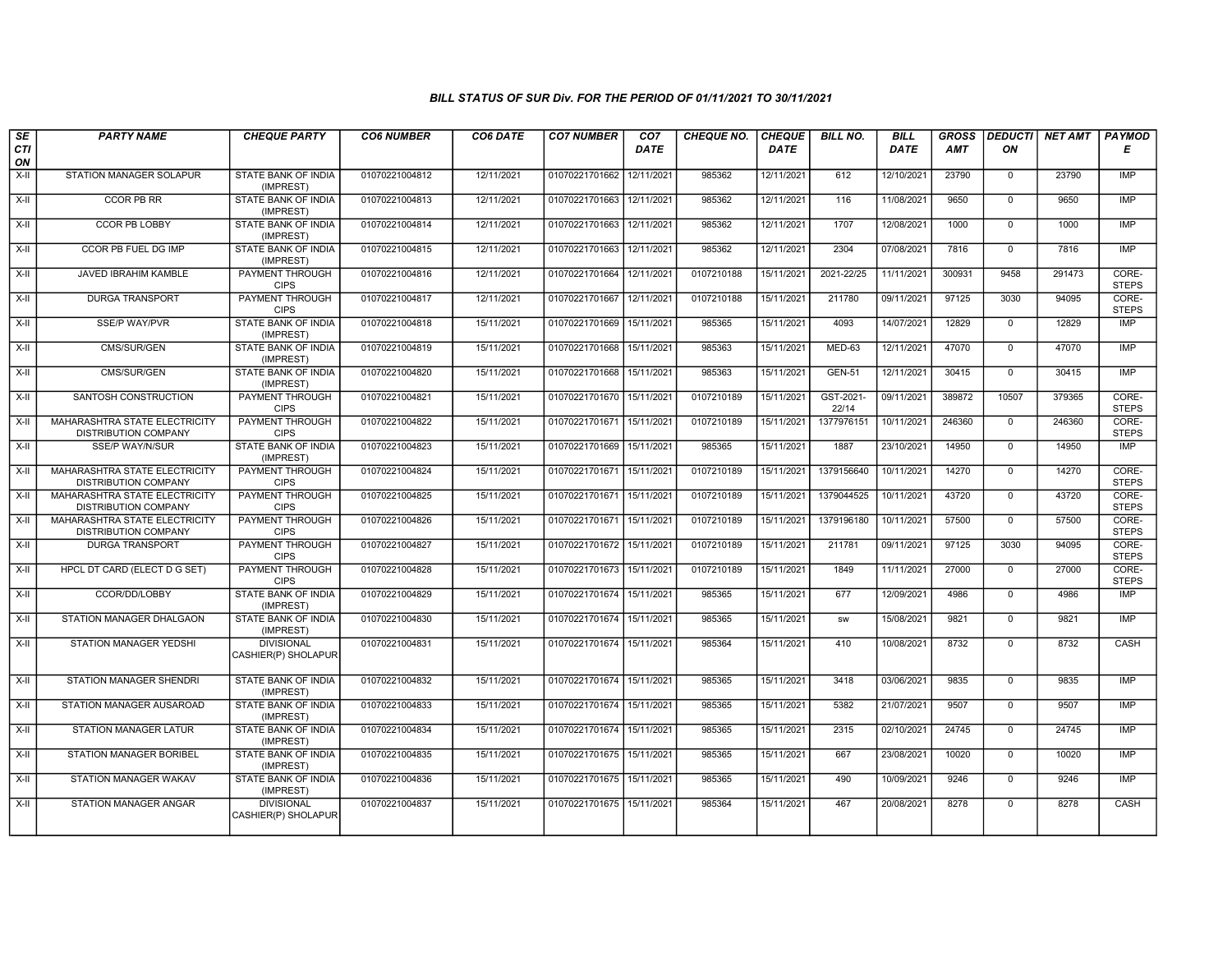| SE<br><b>CTI</b> | <b>PARTY NAME</b>                                                   | <b>CHEQUE PARTY</b>                      | <b>CO6 NUMBER</b> | CO6 DATE   | <b>CO7 NUMBER</b>         | CO <sub>7</sub><br><b>DATE</b> | <b>CHEQUE NO.</b> | <b>CHEQUE</b><br><b>DATE</b> | <b>BILL NO.</b>                 | <b>BILL</b><br><b>DATE</b> | <b>GROSS</b><br><b>AMT</b> | ON             | DEDUCTI NET AMT | <b>PAYMOD</b><br>Е    |
|------------------|---------------------------------------------------------------------|------------------------------------------|-------------------|------------|---------------------------|--------------------------------|-------------------|------------------------------|---------------------------------|----------------------------|----------------------------|----------------|-----------------|-----------------------|
| ON               |                                                                     |                                          |                   |            |                           |                                |                   |                              |                                 |                            |                            |                |                 |                       |
| $X-H$            | <b>STATION MANAGER KEM</b>                                          | <b>STATE BANK OF INDIA</b><br>(IMPREST)  | 01070221004838    | 15/11/2021 | 01070221701675            | 15/11/2021                     | 985365            | 15/11/2021                   | 726                             | 26/05/2021                 | 14764                      | $\mathbf 0$    | 14764           | IMP                   |
| X-II             | STATION MANAGER MUNDHEWADI                                          | <b>STATE BANK OF INDIA</b><br>(IMPREST)  | 01070221004839    | 15/11/2021 | 01070221701675 15/11/2021 |                                | 985365            | 15/11/2021                   | 42                              | 06/07/2021                 | 9784                       | $\Omega$       | 9784            | IMP                   |
| X-II             | STATION MANAGER PAKANI                                              | STATE BANK OF INDIA<br>(IMPREST)         | 01070221004840    | 15/11/2021 | 01070221701675            | 15/11/2021                     | 985365            | 15/11/2021                   | 2774                            | 02/08/2021                 | 10880                      | $\mathbf 0$    | 10880           | IMP                   |
| $X-H$            | STATION MANAGER MALIKPETH                                           | STATE BANK OF INDIA<br>(IMPREST)         | 01070221004841    | 15/11/2021 | 01070221701675 15/11/2021 |                                | 985365            | 15/11/2021                   | 183                             | 04/07/2021                 | 9632                       | $\overline{0}$ | 9632            | <b>IMP</b>            |
| X-II             | <b>CHANDRASHEKHAR INDUSTRIES</b>                                    | <b>PAYMENT THROUGH</b><br><b>CIPS</b>    | 01070221004842    | 15/11/2021 | 01070221701676 15/11/2021 |                                | 0107210190        | 16/11/2021                   | $\overline{26}$                 | 18/10/2021                 | 249600                     | 143175         | 106425          | CORE-<br><b>STEPS</b> |
| X-II             | <b>SSE/P WAY/YL</b>                                                 | <b>STATE BANK OF INDIA</b><br>(IMPREST)  | 01070221004843    | 16/11/2021 | 01070221701678 16/11/2021 |                                | 985367            | 16/11/2021                   | 777                             | 01/10/2021                 | 14991                      | $\Omega$       | 14991           | IMP                   |
| X-II             | <b>SSE WORKS ANG</b>                                                | STATE BANK OF INDIA<br>(IMPREST)         | 01070221004844    | 16/11/2021 | 01070221701678            | 16/11/2021                     | 985367            | 16/11/2021                   | 368                             | 03/10/2021                 | 10833                      | $\Omega$       | 10833           | <b>IMP</b>            |
| $X-H$            | SRINIVASA CONSTRUCTION AND<br>SUPPLIERS-AHMEDNAGAR                  | <b>PAYMENT THROUGH</b><br><b>CIPS</b>    | 01070221004845    | 16/11/2021 | 01070221701677            | 16/11/2021                     | 0107210190        | 16/11/2021                   | 279254                          | 10/11/2021                 | 735130                     | $\mathbf 0$    | 735130          | CORE-<br><b>STEPS</b> |
| $\overline{X-1}$ | SSE/P WAY/S/DD                                                      | STATE BANK OF INDIA<br>(IMPREST)         | 01070221004846    | 16/11/2021 | 01070221701678            | 16/11/2021                     | 985367            | 16/11/2021                   | 215                             | 04/09/2021                 | 14884                      | $\mathbf 0$    | 14884           | IMP                   |
| X-II             | MAHARASHTRA STATE ELECTRICITY<br><b>DISTRIBUTION COMPANY</b>        | <b>PAYMENT THROUGH</b><br><b>CIPS</b>    | 01070221004847    | 16/11/2021 | 01070221701679 16/11/2021 |                                | 0107210190        | 16/11/2021                   | 1382362827                      | 12/11/2021                 | 14170                      | $\Omega$       | 14170           | CORE-<br><b>STEPS</b> |
| X-II             | MAHARASHTRA STATE ELECTRICITY<br><b>DISTRIBUTION COMPANY</b>        | PAYMENT THROUGH<br><b>CIPS</b>           | 01070221004848    | 16/11/2021 | 01070221701679            | 16/11/2021                     | 0107210190        | 16/11/2021                   | 1384790593                      | 15/11/2021                 | 55720                      | $\mathbf 0$    | 55720           | CORE-<br><b>STEPS</b> |
| $X-II$           | <b>MAHARASHTRA STATE ELECTRICITY</b><br><b>DISTRIBUTION COMPANY</b> | <b>PAYMENT THROUGH</b><br><b>CIPS</b>    | 01070221004849    | 16/11/2021 | 01070221701679            | 16/11/2021                     | 0107210190        | 16/11/2021                   | 1382356669                      | 12/11/2021                 | 26090                      | $\mathbf 0$    | 26090           | CORE-<br><b>STEPS</b> |
| X-II             | MAHARASHTRA STATE ELECTRICITY<br><b>DISTRIBUTION COMPANY</b>        | <b>PAYMENT THROUGH</b><br><b>CIPS</b>    | 01070221004850    | 16/11/2021 | 01070221701679 16/11/2021 |                                | 0107210190        | 16/11/2021                   | 1384834913                      | 15/11/2021                 | 5100                       | $\mathbf 0$    | 5100            | CORE-<br><b>STEPS</b> |
| $X-II$           | RAJBHASHA ADHIKARI                                                  | <b>DIVISIONAL</b><br>CASHIER(P) SHOLAPUR | 01070221004851    | 16/11/2021 | 01070221701680 16/11/2021 |                                | 985366            | 16/11/2021                   | 732863                          | 16/11/2021                 | 5000                       | $\Omega$       | 5000            | CASH                  |
| $X-II$           | <b>SSE WORKS KWV</b>                                                | STATE BANK OF INDIA<br>(IMPREST)         | 01070221004852    | 16/11/2021 | 01070221701678 16/11/2021 |                                | 985367            | 16/11/2021                   | 733                             | 01/06/2021                 | 4992                       | $\mathbf 0$    | 4992            | <b>IMP</b>            |
| X-II             | SE/WORKS/DAUND                                                      | STATE BANK OF INDIA<br>(IMPREST)         | 01070221004853    | 16/11/2021 | 01070221701678            | 16/11/2021                     | 985367            | 16/11/2021                   | 549                             | 02/08/2021                 | 5000                       | $\mathbf{0}$   | 5000            | IMP                   |
| X-II             | SHREE KRISHNA SIGNS-PUNE                                            | PAYMENT THROUGH<br><b>CIPS</b>           | 01070221004854    | 16/11/2021 | 01070221701681            | 16/11/2021                     | 0107210191        | 17/11/2021                   | SUR/21-22/02                    | 08/11/2021                 | 137849                     | 4584           | 133265          | CORE-<br><b>STEPS</b> |
| $X-H$            | JAYDEEP ENTERPRISES                                                 | PAYMENT THROUGH<br><b>CIPS</b>           | 01070221004855    | 16/11/2021 | 01070221701682            | 16/11/2021                     | 0107210191        | 17/11/2021                   | 2021-22/13                      | 15/11/2021                 | 45796                      | 1444           | 44352           | CORE-<br><b>STEPS</b> |
| $X-H$            | SUPARSHWASAGAR PRIVATE LIMITED-<br><b>PUNE</b>                      | <b>PAYMENT THROUGH</b><br><b>CIPS</b>    | 01070221004856    | 17/11/2021 | 01070221701691            | 17/11/2021                     | 0107210191        | 17/11/2021                   | 279253                          | 03/11/2021                 | 158701                     | $\mathbf 0$    | 158701          | CORE-<br><b>STEPS</b> |
| $X-H$            | EA TO DRM GEN                                                       | STATE BANK OF INDIA<br>(IMPREST)         | 01070221004857    | 17/11/2021 | 01070221701684            | 17/11/2021                     | 985371            | 17/11/2021                   | 5754                            | 18/10/2021                 | 9527                       | $\mathbf{0}$   | 9527            | <b>IMP</b>            |
| X-II             | <b>MESSRS BHARTI AIRTEL LIMITED</b>                                 | <b>PAYMENT THROUGH</b><br><b>CIPS</b>    | 01070221004858    | 17/11/2021 | 01070221701683            | 17/11/2021                     | 0107210191        |                              | 17/11/2021 BM2227I00672<br>7361 | 06/08/2021                 | 183                        | $\overline{4}$ | 179             | CORE-<br><b>STEPS</b> |
| X-II             | DEN/S/SUR                                                           | STATE BANK OF INDIA<br>(IMPREST)         | 01070221004859    | 17/11/2021 | 01070221701684            | 17/11/2021                     | 985371            | 17/11/2021                   | 194                             | 25/10/2021                 | 2900                       | $\mathbf 0$    | 2900            | <b>IMP</b>            |
| $X-H$            | DINESH JIVRAM PARMAR-BEED                                           | PAYMENT THROUGH<br><b>CIPS</b>           | 01070221004860    | 17/11/2021 | 01070221701692            | 17/11/2021                     | 0107210191        | 17/11/2021                   | 279256                          | 16/11/2021                 | 606451                     | $\overline{0}$ | 606451          | CORE-<br><b>STEPS</b> |
| X-II             | MAHARASHTRA STATE ELECTRICITY<br><b>DISTRIBUTION COMPANY</b>        | <b>PAYMENT THROUGH</b><br><b>CIPS</b>    | 01070221004861    | 17/11/2021 | 01070221701685            | 17/11/2021                     | 0107210191        | 17/11/2021                   | 1384959669                      | 14/11/2021                 | 146530                     | $\mathbf 0$    | 146530          | CORE-<br><b>STEPS</b> |
| X-II             | MAHARASHTRA STATE ELECTRICITY<br><b>DISTRIBUTION COMPANY</b>        | <b>PAYMENT THROUGH</b><br><b>CIPS</b>    | 01070221004862    | 17/11/2021 | 01070221701685 17/11/2021 |                                | 0107210191        | 17/11/2021                   | 1385190480                      | 15/11/2021                 | 4770                       | $\Omega$       | 4770            | CORE-<br><b>STEPS</b> |
| X-II             | HPCL DT CARD (ELECT D G SET)                                        | PAYMENT THROUGH<br><b>CIPS</b>           | 01070221004863    | 17/11/2021 | 01070221701686            | 17/11/2021                     | 0107210191        | 17/11/2021                   | 12346                           | 12/11/2021                 | 28800                      | $\mathbf 0$    | 28800           | CORE-<br><b>STEPS</b> |
| $X-H$            | CHC/SUR/GEN                                                         | <b>STATE BANK OF INDIA</b><br>(IMPREST)  | 01070221004864    | 17/11/2021 | 01070221701684 17/11/2021 |                                | 985371            | 17/11/2021                   | 3241                            | 25/09/2021                 | 2584                       | $\mathbf 0$    | 2584            | IMP                   |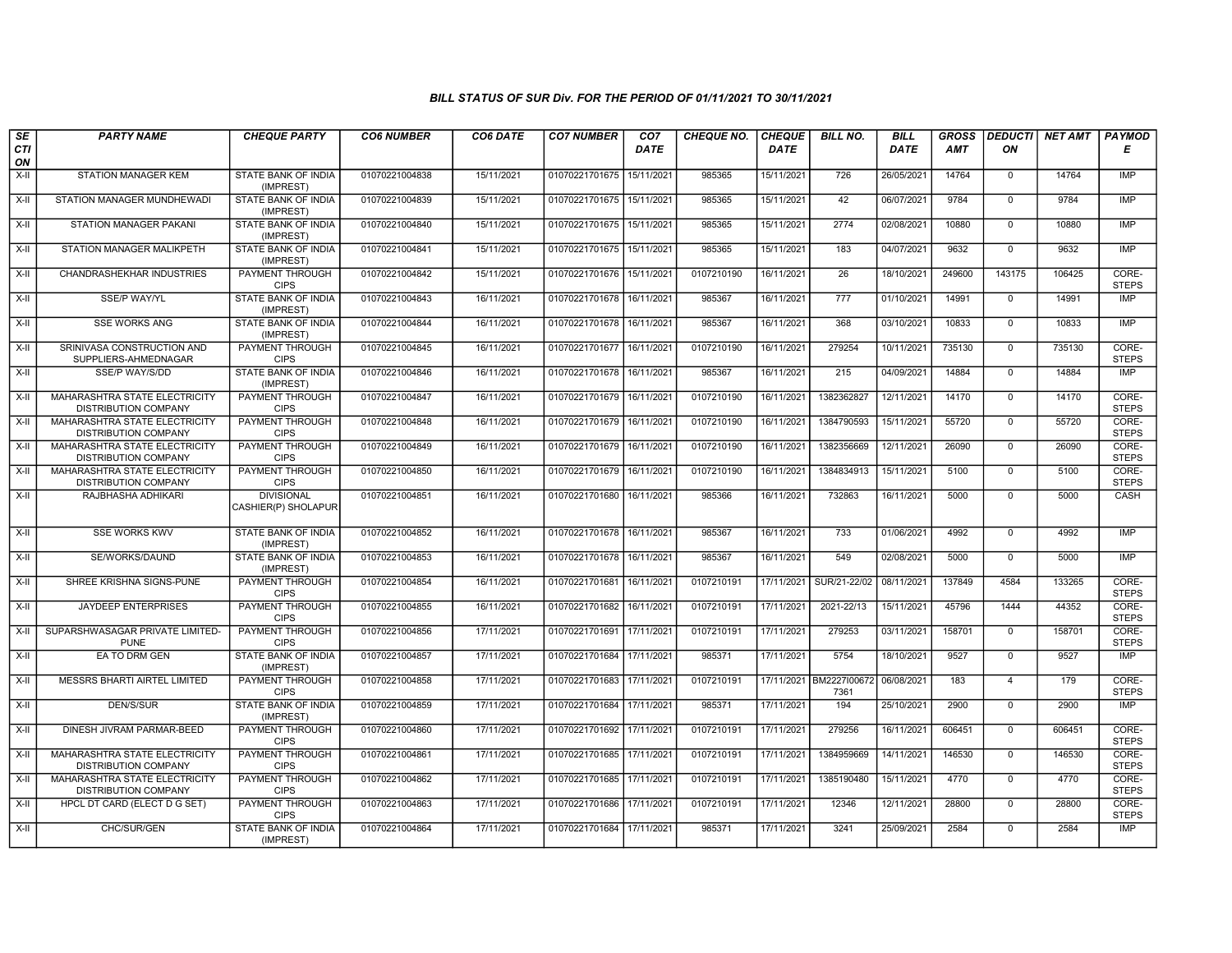| SE<br>CTI | <b>PARTY NAME</b>                | <b>CHEQUE PARTY</b>                      | <b>CO6 NUMBER</b> | CO6 DATE   | <b>CO7 NUMBER</b>         | CO7<br><b>DATE</b> | <b>CHEQUE NO.</b> | <b>CHEQUE</b><br><b>DATE</b> | <b>BILL NO.</b> | <b>BILL</b><br><b>DATE</b> | <b>GROSS</b><br>AMT | <b>DEDUCTI</b><br>ON | <b>NET AMT</b> | <b>PAYMOD</b><br>Е    |
|-----------|----------------------------------|------------------------------------------|-------------------|------------|---------------------------|--------------------|-------------------|------------------------------|-----------------|----------------------------|---------------------|----------------------|----------------|-----------------------|
| ON        |                                  |                                          |                   |            |                           |                    |                   |                              |                 |                            |                     |                      |                |                       |
| X-II      | ADEN/BG/KWV                      | <b>STATE BANK OF INDIA</b><br>(IMPREST)  | 01070221004865    | 17/11/2021 | 01070221701687 17/11/2021 |                    | 985371            | 17/11/2021                   | 11592           | 25/08/2021                 | 9900                | $\mathbf{0}$         | 9900           | IMP                   |
| X-II      | <b>CCOR PB FUEL DG IMP</b>       | <b>STATE BANK OF INDIA</b><br>(IMPREST)  | 01070221004866    | 17/11/2021 | 01070221701687 17/11/2021 |                    | 985371            | 17/11/2021                   | 2315            | 13/08/2021                 | 7869                | $\mathbf 0$          | 7869           | IMP                   |
| X-II      | <b>CCOR PB LOBBY</b>             | STATE BANK OF INDIA<br>(IMPREST)         | 01070221004867    | 17/11/2021 | 01070221701687 17/11/2021 |                    | 985371            | 17/11/2021                   | 1844            | 15/09/2021                 | 1000                | $\mathbf 0$          | 1000           | <b>IMP</b>            |
| $X-H$     | <b>CCOR PB RR</b>                | <b>STATE BANK OF INDIA</b><br>(IMPREST)  | 01070221004868    | 17/11/2021 | 01070221701687 17/11/2021 |                    | 985371            | 17/11/2021                   | 121             | 17/08/2021                 | 9405                | $\mathbf 0$          | 9405           | IMP                   |
| $X-H$     | SSE/TRD/ANG/DEPOT                | <b>STATE BANK OF INDIA</b><br>(IMPREST)  | 01070221004869    | 17/11/2021 | 01070221701687 17/11/2021 |                    | 985371            | 17/11/2021                   | $\overline{22}$ | 15/11/2021                 | 2700                | $\overline{0}$       | 2700           | IMP                   |
| $X-H$     | DD/C&W/ART IMP                   | <b>STATE BANK OF INDIA</b><br>(IMPREST)  | 01070221004870    | 17/11/2021 | 01070221701687 17/11/2021 |                    | 985371            | 17/11/2021                   | 149             | 03/10/2021                 | 15044               | $\overline{0}$       | 15044          | IMP                   |
| $X-H$     | ADEN/NG/KWV                      | <b>STATE BANK OF INDIA</b><br>(IMPREST)  | 01070221004871    | 17/11/2021 | 01070221701687 17/11/2021 |                    | 985371            | 17/11/2021                   | 379             | 25/06/2021                 | 4960                | $\overline{0}$       | 4960           | <b>IMP</b>            |
| $X-II$    | SSE/C&W/SNSI/COACHING            | <b>STATE BANK OF INDIA</b><br>(IMPREST)  | 01070221004872    | 17/11/2021 | 01070221701688 17/11/2021 |                    | 985371            | 17/11/2021                   | 02              | 18/10/2021                 | 2500                | $\overline{0}$       | 2500           | IMP                   |
| X-II      | SR SE(C&W)/SUR                   | <b>STATE BANK OF INDIA</b><br>(IMPREST)  | 01070221004873    | 17/11/2021 | 01070221701688 17/11/2021 |                    | 985371            | 17/11/2021                   | 1588            | 20/09/2021                 | 1780                | $\mathbf{0}$         | 1780           | <b>IMP</b>            |
| X-II      | SSE(C&W)SUR/COACHING             | <b>STATE BANK OF INDIA</b><br>(IMPREST)  | 01070221004874    | 17/11/2021 | 01070221701688 17/11/2021 |                    | 985371            | 17/11/2021                   | 115             | 12/10/2021                 | 24703               | $\overline{0}$       | 24703          | <b>IMP</b>            |
| $X-H$     | SR SE(C&W)/SUR                   | <b>STATE BANK OF INDIA</b><br>(IMPREST)  | 01070221004875    | 17/11/2021 | 01070221701688 17/11/2021 |                    | 985371            | 17/11/2021                   | 13921           | 03/09/2021                 | 2751                | $\mathbf{0}$         | 2751           | IMP                   |
| $X-II$    | ADEN/DETC/SUR                    | STATE BANK OF INDIA<br>(IMPREST)         | 01070221004876    | 17/11/2021 | 01070221701688 17/11/2021 |                    | 985371            | 17/11/2021                   | 488             | 13/10/2021                 | 4873                | $\overline{0}$       | 4873           | IMP                   |
| $X-H$     | CCOR/SUR/GEN                     | STATE BANK OF INDIA<br>(IMPREST)         | 01070221004877    | 17/11/2021 | 01070221701688 17/11/2021 |                    | 985371            | 17/11/2021                   | 8441            | 10/10/2021                 | 500                 | $\overline{0}$       | 500            | <b>IMP</b>            |
| $X-H$     | <b>CCOR/RR/SUR</b>               | <b>STATE BANK OF INDIA</b><br>(IMPREST)  | 01070221004878    | 17/11/2021 | 01070221701688 17/11/2021 |                    | 985371            | 17/11/2021                   | 1067            | 20/09/2021                 | 24997               | $\overline{0}$       | 24997          | <b>IMP</b>            |
| X-II      | IPF/RPF/CIB/SUR MH13 DK 6578     | <b>DIVISIONAL</b><br>CASHIER(P) SHOLAPUR | 01070221004879    | 17/11/2021 | 01070221701694 17/11/2021 |                    | 985370            | 17/11/2021                   | 27261           | 16/07/2021                 | 2470                | $\mathsf 0$          | 2470           | CASH                  |
| $X-H$     | <b>CCOR/SUR/LOBBY</b>            | <b>STATE BANK OF INDIA</b><br>(IMPREST)  | 01070221004880    | 17/11/2021 | 01070221701688 17/11/2021 |                    | 985371            | 17/11/2021                   | 1066            | 20/09/2021                 | 4975                | $\overline{0}$       | 4975           | <b>IMP</b>            |
| $X-H$     | <b>CHANDRASHEKHAR INDUSTRIES</b> | PAYMENT THROUGH<br><b>CIPS</b>           | 01070221004881    | 17/11/2021 | 01070221701689 17/11/2021 |                    | 0107210191        | 17/11/2021                   | $\overline{28}$ | 08/11/2021                 | 89890               | 2859                 | 87031          | CORE-<br><b>STEPS</b> |
| X-II      | IPF RPF SIB SUR                  | STATE BANK OF INDIA<br>(IMPREST)         | 01070221004882    | 17/11/2021 | 01070221701695 17/11/2021 |                    | 985371            | 17/11/2021                   | 22347           | 29/07/2021                 | 2500                | $\mathbf{0}$         | 2500           | IMP                   |
| $X-H$     | IPF/DI/SUR                       | <b>STATE BANK OF INDIA</b><br>(IMPREST)  | 01070221004883    | 17/11/2021 | 01070221701695 17/11/2021 |                    | 985371            | 17/11/2021                   | 019/21          | 10/04/2021                 | 500                 | $\overline{0}$       | 500            | IMP                   |
| X-II      | <b>DSC/RPF/SUR</b>               | <b>STATE BANK OF INDIA</b><br>(IMPREST)  | 01070221004884    | 17/11/2021 | 01070221701696 17/11/2021 |                    | 985371            | 17/11/2021                   | 3398            | 07/09/2021                 | 1997                | $\overline{0}$       | 1997           | IMP                   |
| X-II      | N RAMKRISHNA-SANGLI              | <b>PAYMENT THROUGH</b><br><b>CIPS</b>    | 01070221004885    | 17/11/2021 | 01070221701693 17/11/2021 |                    | 0107210192        | 18/11/2021                   | 271678          | 09/11/2021                 | 296350              | $\mathbf 0$          | 296350         | CORE-<br><b>STEPS</b> |
| X-II      | IPF/RPF/PS                       | <b>DIVISIONAL</b><br>CASHIER(P) SHOLAPUR | 01070221004886    | 17/11/2021 | 01070221701696 17/11/2021 |                    | 985370            | 17/11/2021                   | 34 50 65        | 15/01/2021                 | 294                 | $\mathbf 0$          | 294            | CASH                  |
| X-II      | <b>IPF RPF PVR</b>               | <b>DIVISIONAL</b><br>CASHIER(P) SHOLAPUR | 01070221004887    | 17/11/2021 | 01070221701696 17/11/2021 |                    | 985370            | 17/11/2021                   | 14905,15018     | 16/08/2021                 | 2500                | $\mathsf{O}$         | 2500           | CASH                  |
| $X-H$     | <b>IPF RPF PVR</b>               | <b>DIVISIONAL</b><br>CASHIER(P) SHOLAPUR | 01070221004888    | 17/11/2021 | 01070221701697 17/11/2021 |                    | 985370            | 17/11/2021                   | 14464,13011     | 26/07/2021                 | 2500                | $\overline{0}$       | 2500           | CASH                  |
| $X-II$    | DRM/W/SUR                        | <b>DIVISIONAL</b><br>CASHIER(P) SHOLAPUR | 01070221004890    | 17/11/2021 | 01070221701690 17/11/2021 |                    | 985370            | 17/11/2021                   | 672280          | 16/11/2021                 | 9000                | $\Omega$             | 9000           | CASH                  |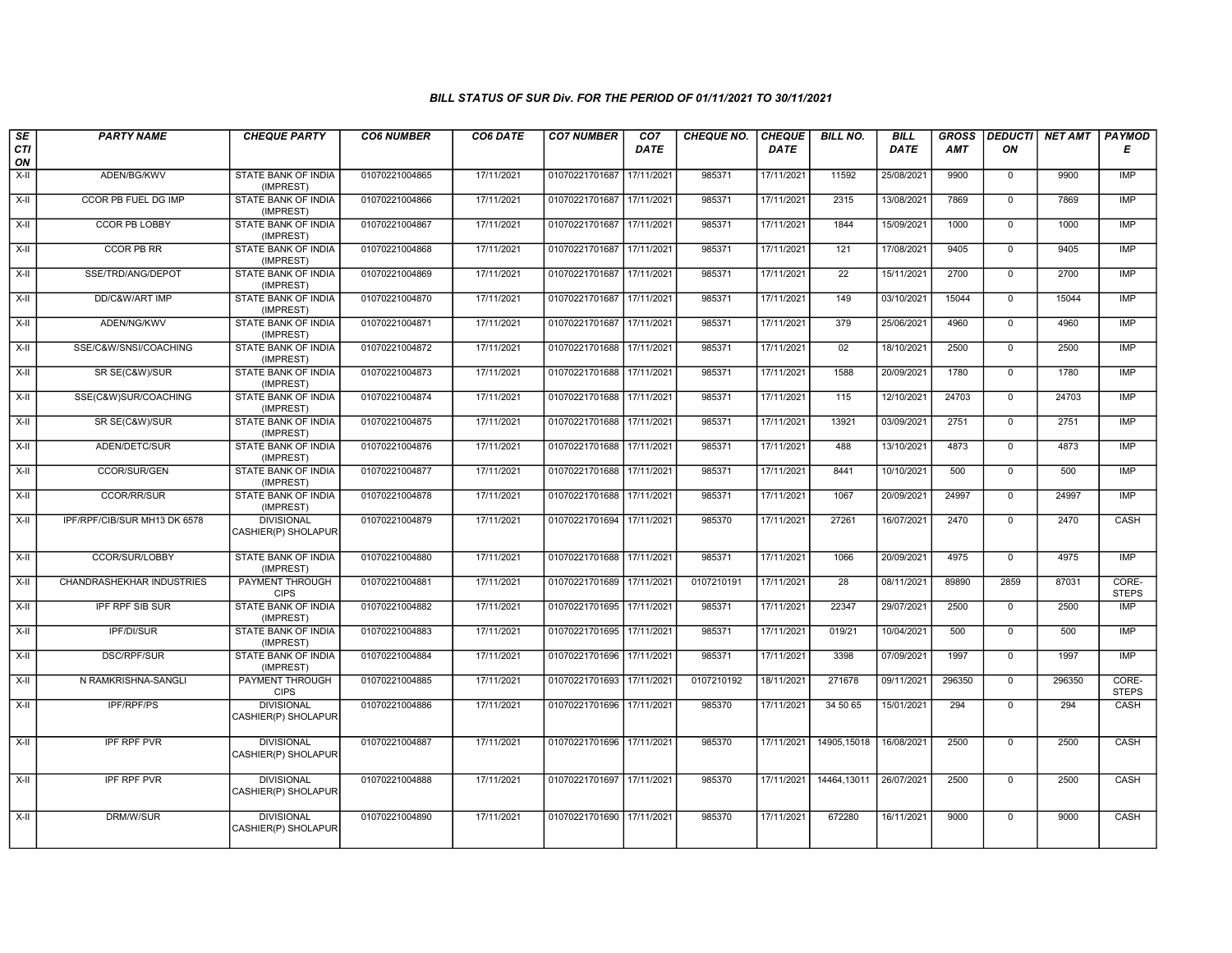| SE        | <b>PARTY NAME</b>                                     | <b>CHEQUE PARTY</b>                      | <b>CO6 NUMBER</b> | CO6 DATE   | <b>CO7 NUMBER</b>         | CO <sub>7</sub> | <b>CHEQUE NO.</b> | <b>CHEQUE</b> | <b>BILL NO.</b>                | <b>BILL</b> | <b>GROSS</b> | <b>DEDUCTI</b> | NET AMT | <b>PAYMOD</b>         |
|-----------|-------------------------------------------------------|------------------------------------------|-------------------|------------|---------------------------|-----------------|-------------------|---------------|--------------------------------|-------------|--------------|----------------|---------|-----------------------|
| CTI<br>ON |                                                       |                                          |                   |            |                           | <b>DATE</b>     |                   | <b>DATE</b>   |                                | <b>DATE</b> | AMT          | ON             |         | Е                     |
| $X-H$     | Mohit Trade Link                                      | <b>PAYMENT THROUGH</b><br><b>CIPS</b>    | 01070221004891    | 17/11/2021 | 01070221701698 17/11/2021 |                 | 0107210191        | 17/11/2021    | 13                             | 28/10/2021  | 62760        | 837            | 61923   | CORE-<br><b>STEPS</b> |
| X-II      | <b>JAYDEEP ENTERPRISES</b>                            | <b>PAYMENT THROUGH</b><br><b>CIPS</b>    | 01070221004893    | 17/11/2021 | 01070221701699 17/11/2021 |                 | 0107210192        | 18/11/2021    | 05                             | 16/11/2021  | 136214       | 4033           | 132181  | CORE-<br><b>STEPS</b> |
| X-II      | PAMM ADVERTISING AND MARKETING                        | PAYMENT THROUGH<br><b>CIPS</b>           | 01070221004894    | 18/11/2021 | 01070221701704            | 18/11/2021      | 0107210192        | 18/11/2021    | Mum/2021/03/2<br>77            | 15/03/2021  | 5142         | $\mathbf 0$    | 5142    | CORE-<br><b>STEPS</b> |
| X-II      | PAMM ADVERTISING AND MARKETING                        | <b>PAYMENT THROUGH</b><br><b>CIPS</b>    | 01070221004895    | 18/11/2021 | 01070221701704            | 18/11/2021      | 0107210192        | 18/11/2021    | Mum/2021/03/2<br>78            | 15/03/2021  | 8440         | $\mathbf 0$    | 8440    | CORE-<br><b>STEPS</b> |
| X-II      | PAMM ADVERTISING AND MARKETING                        | <b>PAYMENT THROUGH</b><br><b>CIPS</b>    | 01070221004896    | 18/11/2021 | 01070221701704 18/11/2021 |                 | 0107210192        |               | 18/11/2021 Mum/2021/03/2<br>76 | 15/03/2021  | 5288         | 0              | 5288    | CORE-<br><b>STEPS</b> |
| X-II      | PAMM ADVERTISING AND MARKETING                        | <b>PAYMENT THROUGH</b><br><b>CIPS</b>    | 01070221004897    | 18/11/2021 | 01070221701704 18/11/2021 |                 | 0107210192        |               | 18/11/2021 Mum/2021/03/2<br>80 | 15/03/2021  | 10285        | $\mathbf 0$    | 10285   | CORE-<br><b>STEPS</b> |
| X-II      | TI/BELAPUR                                            | STATE BANK OF INDIA<br>(IMPREST)         | 01070221004898    | 18/11/2021 | 01070221701700            | 18/11/2021      | 985373            | 18/11/2021    | 2363                           | 12/06/2021  | 2231         | $\mathbf{0}$   | 2231    | <b>IMP</b>            |
| X-II      | <b>STATION MANAGER VISAPUR</b>                        | STATE BANK OF INDIA<br>(IMPREST)         | 01070221004899    | 18/11/2021 | 01070221701700            | 18/11/2021      | 985373            | 18/11/2021    | 4611                           | 10/09/2021  | 13915        | $\mathbf 0$    | 13915   | <b>IMP</b>            |
| X-II      | STATION MANAGER KANEGAON                              | <b>STATE BANK OF INDIA</b><br>(IMPREST)  | 01070221004900    | 18/11/2021 | 01070221701700            | 18/11/2021      | 985373            | 18/11/2021    | 2101                           | 06/10/2021  | 15741        | $\mathbf 0$    | 15741   | IMP                   |
| X-II      | STATION MANAGER RANJANGAON                            | <b>STATE BANK OF INDIA</b><br>(IMPREST)  | 01070221004901    | 18/11/2021 | 01070221701700 18/11/2021 |                 | 985373            | 18/11/2021    | 7544                           | 18/10/2021  | 9821         | $\mathbf 0$    | 9821    | <b>IMP</b>            |
| X-II      | STATION MANAGER SAROLA                                | STATE BANK OF INDIA<br>(IMPREST)         | 01070221004902    | 18/11/2021 | 01070221701700            | 18/11/2021      | 985373            | 18/11/2021    | 093                            | 04/10/2021  | 14315        | $\mathbf 0$    | 14315   | IMP                   |
| X-II      | STATION MANAGER PUNTAMBA                              | <b>STATE BANK OF INDIA</b><br>(IMPREST)  | 01070221004903    | 18/11/2021 | 01070221701701            | 18/11/2021      | 985373            | 18/11/2021    | 1711                           | 10/10/2021  | 24943        | $\mathbf 0$    | 24943   | <b>IMP</b>            |
| X-II      | STATION MANAGER VILAD                                 | STATE BANK OF INDIA<br>(IMPREST)         | 01070221004904    | 18/11/2021 | 01070221701701 18/11/2021 |                 | 985373            | 18/11/2021    | 1222                           | 30/09/2021  | 10000        | $\mathbf 0$    | 10000   | IMP                   |
| X-II      | STATION MANAGER NIMBALAK                              | <b>STATE BANK OF INDIA</b><br>(IMPREST)  | 01070221004905    | 18/11/2021 | 01070221701701            | 18/11/2021      | 985373            | 18/11/2021    | 6041                           | 02/09/2021  | 8978         | $\mathbf{0}$   | 8978    | <b>IMP</b>            |
| X-II      | STATION MANAGER PADHEGAON                             | STATE BANK OF INDIA<br>(IMPREST)         | 01070221004906    | 18/11/2021 | 01070221701701            | 18/11/2021      | 985373            | 18/11/2021    | 1793                           | 10/08/2021  | 21771        | $\mathbf 0$    | 21771   | IMP                   |
| X-II      | STATION MANAGER BELAPUR                               | STATE BANK OF INDIA<br>(IMPREST)         | 01070221004907    | 18/11/2021 | 01070221701701            | 18/11/2021      | 985373            | 18/11/2021    | 1319                           | 10/09/2021  | 24634        | $\mathbf{0}$   | 24634   | <b>IMP</b>            |
| X-II      | <b>STATION MANAGER HOTGI</b>                          | STATE BANK OF INDIA<br>(IMPREST)         | 01070221004908    | 18/11/2021 | 01070221701702            | 18/11/2021      | 985373            | 18/11/2021    | 024                            | 07/04/2021  | 18118        | $\mathbf 0$    | 18118   | <b>IMP</b>            |
| X-II      | <b>STATION MANAGER WADI</b>                           | <b>STATE BANK OF INDIA</b><br>(IMPREST)  | 01070221004909    | 18/11/2021 | 01070221701702            | 18/11/2021      | 985373            | 18/11/2021    | 3503                           | 01/05/2021  | 18832        | $\mathbf 0$    | 18832   | <b>IMP</b>            |
| X-II      | STATION MANAGER HIRENANDURU                           | STATE BANK OF INDIA<br>(IMPREST)         | 01070221004910    | 18/11/2021 | 01070221701702 18/11/2021 |                 | 985373            | 18/11/2021    | 149                            | 05/09/2021  | 14298        | $\mathbf{0}$   | 14298   | IMP                   |
| $X-II$    | STATION MANAGER NAGANSUR                              | STATE BANK OF INDIA<br>(IMPREST)         | 01070221004911    | 18/11/2021 | 01070221701702 18/11/2021 |                 | 985373            | 18/11/2021    | 81                             | 17/08/2021  | 9051         | $\mathbf 0$    | 9051    | <b>IMP</b>            |
| X-II      | STATION MANAGER SULTANPUR                             | STATE BANK OF INDIA<br>(IMPREST)         | 01070221004912    | 18/11/2021 | 01070221701702 18/11/2021 |                 | 985373            | 18/11/2021    | 6260                           | 25/10/2021  | 6816         | $\mathbf{0}$   | 6816    | <b>IMP</b>            |
| X-II      | SR.DSTE(M) SUR                                        | <b>DIVISIONAL</b><br>CASHIER(P) SHOLAPUR | 01070221004913    | 18/11/2021 | 01070221701703 18/11/2021 |                 | 985372            | 18/11/2021    | 770712                         | 17/11/2021  | 5000         | $\mathbf 0$    | 5000    | CASH                  |
| $X-H$     | DRM/W/SUR                                             | <b>DIVISIONAL</b><br>CASHIER(P) SHOLAPUR | 01070221004914    | 18/11/2021 | 01070221701706 18/11/2021 |                 | 985372            | 18/11/2021    | 672281                         | 17/11/2021  | 9000         | $\mathbf 0$    | 9000    | CASH                  |
| X-II      | <b>JAYDEEP ENTERPRISES</b>                            | PAYMENT THROUGH<br><b>CIPS</b>           | 01070221004915    | 18/11/2021 | 01070221701705 18/11/2021 |                 | 0107210192        | 18/11/2021    | B/05                           | 15/11/2021  | 175719       | 5098           | 170621  | CORE-<br><b>STEPS</b> |
| X-II      | MAHARASHTRA STATE ELECTRICITY<br>DISTRIBUTION COMPANY | <b>PAYMENT THROUGH</b><br><b>CIPS</b>    | 01070221004916    | 18/11/2021 | 01070221701707            | 18/11/2021      | 0107210192        | 18/11/2021    | 1387807657                     | 17/11/2021  | 10860        | $\mathbf 0$    | 10860   | CORE-<br><b>STEPS</b> |
| X-II      | MAHARASHTRA STATE ELECTRICITY<br>DISTRIBUTION COMPANY | <b>PAYMENT THROUGH</b><br><b>CIPS</b>    | 01070221004917    | 18/11/2021 | 01070221701707 18/11/2021 |                 | 0107210192        | 18/11/2021    | 1388520967                     | 17/11/2021  | 57120        | $\mathbf 0$    | 57120   | CORE-<br><b>STEPS</b> |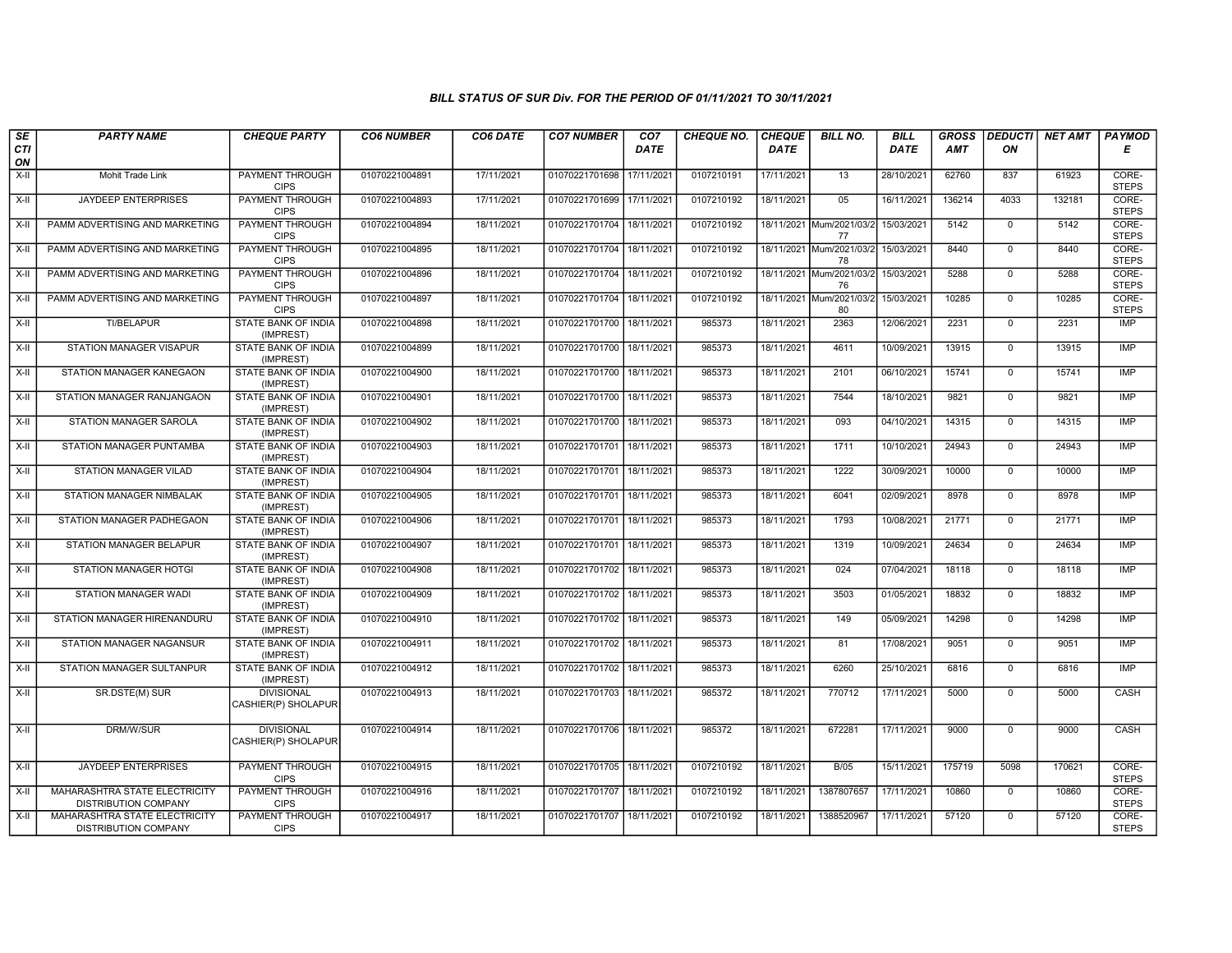| SE        | <b>PARTY NAME</b>                                     | <b>CHEQUE PARTY</b>                      | <b>CO6 NUMBER</b> | CO6 DATE   | <b>CO7 NUMBER</b>         | CO <sub>7</sub> | <b>CHEQUE NO.</b> | <b>CHEQUE</b> | <b>BILL NO.</b> | <b>BILL</b> | <b>GROSS</b> | <b>DEDUCTI</b> | NET AMT | <b>PAYMOD</b>         |
|-----------|-------------------------------------------------------|------------------------------------------|-------------------|------------|---------------------------|-----------------|-------------------|---------------|-----------------|-------------|--------------|----------------|---------|-----------------------|
| CTI<br>ON |                                                       |                                          |                   |            |                           | <b>DATE</b>     |                   | DATE          |                 | <b>DATE</b> | AMT          | ON             |         | Е                     |
| $X-II$    | MAHARASHTRA STATE ELECTRICITY<br>DISTRIBUTION COMPANY | PAYMENT THROUGH<br><b>CIPS</b>           | 01070221004918    | 18/11/2021 | 01070221701707            | 18/11/2021      | 0107210192        | 18/11/2021    | 1386419923      | 16/11/2021  | 18140        | $\mathbf{0}$   | 18140   | CORE-<br><b>STEPS</b> |
| X-II      | <b>LAB POLYCLINIC/WADI</b>                            | STATE BANK OF INDIA<br>(IMPREST)         | 01070221004919    | 18/11/2021 | 01070221701708 18/11/2021 |                 | 985373            | 18/11/2021    | 508             | 03/05/2021  | 15149        | $\mathbf 0$    | 15149   | <b>IMP</b>            |
| $X-H$     | <b>SSE WORKS SUR</b>                                  | STATE BANK OF INDIA<br>(IMPREST)         | 01070221004920    | 18/11/2021 | 01070221701708            | 18/11/2021      | 985373            | 18/11/2021    | 31              | 28/10/2021  | 49366        | $\mathsf{O}$   | 49366   | <b>IMP</b>            |
| $X-II$    | IPF/RPF/BGVN                                          | STATE BANK OF INDIA<br>(IMPREST)         | 01070221004921    | 18/11/2021 | 01070221701710 18/11/2021 |                 | 985373            | 18/11/2021    | 094             | 05/07/2021  | 500          | $\overline{0}$ | 500     | IMP                   |
| X-II      | ASHOK CONSTRUCTION                                    | PAYMENT THROUGH<br><b>CIPS</b>           | 01070221004922    | 18/11/2021 | 01070221701709 18/11/2021 |                 | 0107210192        | 18/11/2021    | GEM/21-22/06    | 18/11/2021  | 33990        | 1487           | 32503   | CORE-<br><b>STEPS</b> |
| X-II      | <b>IPF/RPF/SNSI</b>                                   | <b>DIVISIONAL</b><br>CASHIER(P) SHOLAPUR | 01070221004923    | 18/11/2021 | 01070221701710 18/11/2021 |                 | 985372            | 18/11/2021    | 33/4661         | 01/09/2021  | 9000         | $\Omega$       | 9000    | CASH                  |
| X-II      | IPF/RPF/BGVN                                          | <b>STATE BANK OF INDIA</b><br>(IMPREST)  | 01070221004924    | 18/11/2021 | 01070221701710 18/11/2021 |                 | 985373            | 18/11/2021    | 806             | 05/07/2021  | 9000         | $\mathbf{0}$   | 9000    | <b>IMP</b>            |
| X-II      | <b>IPF/RPF/DD</b>                                     | <b>STATE BANK OF INDIA</b><br>(IMPREST)  | 01070221004925    | 18/11/2021 | 01070221701710 18/11/2021 |                 | 985373            | 18/11/2021    | Nil             | 01/10/2020  | 8750         | $\mathbf 0$    | 8750    | IMP                   |
| X-II      | IPF/RPF/BGVN                                          | STATE BANK OF INDIA<br>(IMPREST)         | 01070221004926    | 18/11/2021 | 01070221701710 18/11/2021 |                 | 985373            | 18/11/2021    | 807             | 03/08/2021  | 8980         | $\mathbf 0$    | 8980    | <b>IMP</b>            |
| X-II      | <b>IPF ANG</b>                                        | <b>DIVISIONAL</b><br>CASHIER(P) SHOLAPUR | 01070221004927    | 18/11/2021 | 01070221701710            | 18/11/2021      | 985372            | 18/11/2021    | 73              | 02/07/2021  | 8880         | $\overline{0}$ | 8880    | CASH                  |
| X-II      | IPF/RPF/BGVN                                          | <b>STATE BANK OF INDIA</b><br>(IMPREST)  | 01070221004928    | 18/11/2021 | 01070221701710 18/11/2021 |                 | 985373            | 18/11/2021    | 090             | 01/06/2021  | 495          | $\mathbf 0$    | 495     | <b>IMP</b>            |
| X-II      | <b>IPF/RPF/BGVN</b>                                   | STATE BANK OF INDIA<br>(IMPREST)         | 01070221004929    | 18/11/2021 | 01070221701710 18/11/2021 |                 | 985373            | 18/11/2021    | 092             | 22/06/2021  | 500          | $\mathbf 0$    | 500     | <b>IMP</b>            |
| $X-II$    | STATION MANAGER JATROAD                               | <b>STATE BANK OF INDIA</b><br>(IMPREST)  | 01070221004930    | 18/11/2021 | 01070221701711            | 18/11/2021      | 985378            | 19/11/2021    | 2280            | 22/09/2021  | 7595         | $\mathbf 0$    | 7595    | <b>IMP</b>            |
| $X-H$     | STATION MANAGER SANGOLA                               | <b>STATE BANK OF INDIA</b><br>(IMPREST)  | 01070221004931    | 18/11/2021 | 01070221701711            | 18/11/2021      | 985378            | 19/11/2021    | 442             | 25/07/2021  | 13592        | $\mathbf 0$    | 13592   | <b>IMP</b>            |
| $X-H$     | <b>STATION MANAGER DHOKI</b>                          | <b>STATE BANK OF INDIA</b><br>(IMPREST)  | 01070221004932    | 18/11/2021 | 01070221701711 18/11/2021 |                 | 985378            | 19/11/2021    | 3295            | 24/06/2021  | 7125         | $\mathbf 0$    | 7125    | <b>IMP</b>            |
| $X-H$     | STATION MANAGER USMANABAD                             | <b>STATE BANK OF INDIA</b><br>(IMPREST)  | 01070221004933    | 18/11/2021 | 01070221701711            | 18/11/2021      | 985378            | 19/11/2021    | 1802            | 16/07/2021  | 15942        | $\mathbf 0$    | 15942   | <b>IMP</b>            |
| X-II      | STATION MANAGER BARSHITOWN                            | <b>DIVISIONAL</b><br>CASHIER(P) SHOLAPUR | 01070221004934    | 18/11/2021 | 01070221701711            | 18/11/2021      | 985377            | 19/11/2021    | 189             | 06/09/2021  | 14770        | $\mathbf 0$    | 14770   | CASH                  |
| $X-II$    | <b>STATION MANAGER PANGRI</b>                         | <b>STATE BANK OF INDIA</b><br>(IMPREST)  | 01070221004935    | 18/11/2021 | 01070221701711            | 18/11/2021      | 985378            | 19/11/2021    | 80              | 08/06/2021  | 9357         | $\mathbf 0$    | 9357    | <b>IMP</b>            |
| X-II      | STATION MANAGER MOHOL                                 | STATE BANK OF INDIA<br>(IMPREST)         | 01070221004936    | 18/11/2021 | 01070221701712 18/11/2021 |                 | 985378            | 19/11/2021    | 18              | 05/10/2021  | 16141        | $\mathbf{0}$   | 16141   | <b>IMP</b>            |
| X-II      | STATION MANAGER MALTHAN                               | <b>STATE BANK OF INDIA</b><br>(IMPREST)  | 01070221004937    | 18/11/2021 | 01070221701712 18/11/2021 |                 | 985378            | 19/11/2021    | 767             | 15/09/2021  | 15138        | $\Omega$       | 15138   | <b>IMP</b>            |
| $X-H$     | STATION MANAGER PANDHARPUR                            | <b>STATE BANK OF INDIA</b><br>(IMPREST)  | 01070221004938    | 18/11/2021 | 01070221701712 18/11/2021 |                 | 985378            | 19/11/2021    | 790             | 02/10/2021  | 1938         | $\mathbf 0$    | 1938    | <b>IMP</b>            |
| X-II      | STATION MANAGER MODLIMB                               | STATE BANK OF INDIA<br>(IMPREST)         | 01070221004939    | 18/11/2021 | 01070221701712 18/11/2021 |                 | 985378            | 19/11/2021    | 95              | 10/10/2021  | 7962         | $\mathbf 0$    | 7962    | <b>IMP</b>            |
|           | X-II STATION MANAGER KAVATHEMAHANKAL                  | STATE BANK OF INDIA<br>(IMPREST)         | 01070221004940    | 18/11/2021 | 01070221701712 18/11/2021 |                 | 985378            | 19/11/2021    | <b>SW</b>       | 30/09/2021  | 6465         | $\mathbf 0$    | 6465    | <b>IMP</b>            |
| $X-II$    | STATION MANAGER KASHTI                                | STATE BANK OF INDIA<br>(IMPREST)         | 01070221004941    | 18/11/2021 | 01070221701713 18/11/2021 |                 | 985378            | 19/11/2021    | 166             | 13/10/2021  | 13473        | $\mathbf 0$    | 13473   | <b>IMP</b>            |
| $X-H$     | STATION MANAGER KOPARGAON                             | <b>STATE BANK OF INDIA</b><br>(IMPREST)  | 01070221004942    | 18/11/2021 | 01070221701713 18/11/2021 |                 | 985378            | 19/11/2021    | 1588            | 15/10/2021  | 8123         | $\mathbf{0}$   | 8123    | <b>IMP</b>            |
| $X-H$     | STATION MANAGER BHALWANI                              | <b>STATE BANK OF INDIA</b><br>(IMPREST)  | 01070221004943    | 18/11/2021 | 01070221701713 18/11/2021 |                 | 985378            | 19/11/2021    | 867             | 09/09/2021  | 13798        | $\mathbf 0$    | 13798   | <b>IMP</b>            |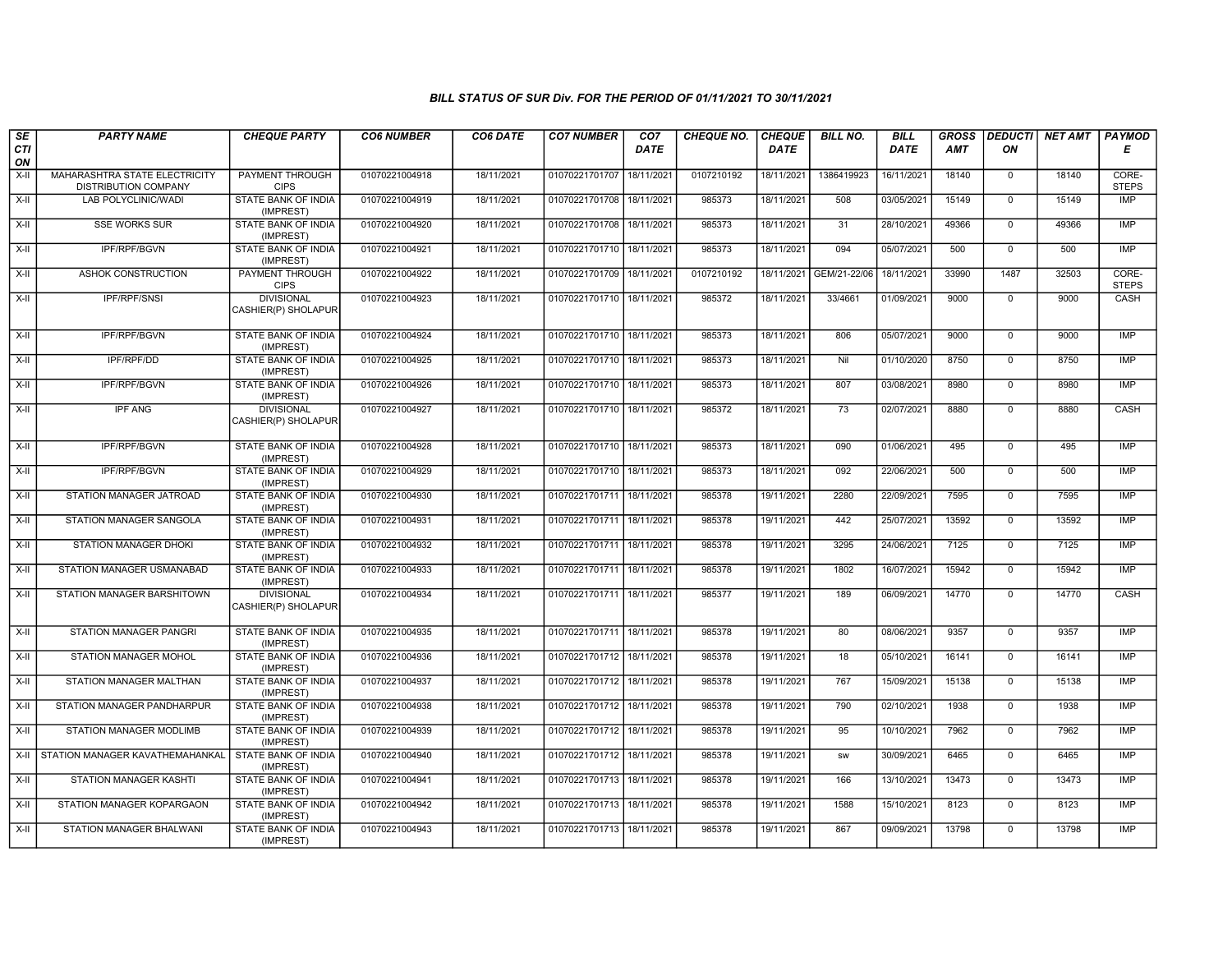| SE        | <b>PARTY NAME</b>                                      | <b>CHEQUE PARTY</b>                     | <b>CO6 NUMBER</b> | CO6 DATE   | <b>CO7 NUMBER</b>         | CO7         | <b>CHEQUE NO.</b> | <b>CHEQUE</b> | <b>BILL NO.</b>               | <b>BILL</b> | <b>GROSS</b> | <b>DEDUCTI</b> | <b>NET AMT</b> | <b>PAYMOD</b>                |
|-----------|--------------------------------------------------------|-----------------------------------------|-------------------|------------|---------------------------|-------------|-------------------|---------------|-------------------------------|-------------|--------------|----------------|----------------|------------------------------|
| CTI<br>ON |                                                        |                                         |                   |            |                           | <b>DATE</b> |                   | <b>DATE</b>   |                               | DATE        | AMT          | ON             |                | Е                            |
| $X-II$    | DTC/DD                                                 | <b>STATE BANK OF INDIA</b><br>(IMPREST) | 01070221004944    | 18/11/2021 | 01070221701713            | 18/11/2021  | 985378            | 19/11/2021    | <b>SW</b>                     | 20/08/2021  | 9913         | $\mathbf 0$    | 9913           | IMP                          |
| $X-H$     | STATION MANAGER BHIGVAN                                | <b>STATE BANK OF INDIA</b><br>(IMPREST) | 01070221004945    | 18/11/2021 | 01070221701713 18/11/2021 |             | 985378            | 19/11/2021    | 795                           | 15/07/2021  | 16170        | $\Omega$       | 16170          | <b>IMP</b>                   |
| X-II      | <b>ADITYA ENTERPRISES</b>                              | PAYMENT THROUGH<br><b>CIPS</b>          | 01070221004946    | 19/11/2021 | 01070221701714 19/11/2021 |             | 0107210193        | 19/11/2021    | GST/2021-<br>22/01            | 25/06/2021  | 94878        | 3097           | 91781          | CORE-<br><b>STEPS</b>        |
| $X-II$    | HPCL DT CARD (ELECT D G SET)                           | <b>PAYMENT THROUGH</b><br><b>CIPS</b>   | 01070221004947    | 19/11/2021 | 01070221701715 19/11/2021 |             | 0107210193        | 19/11/2021    | $\overline{37}$               | 03/11/2021  | 31500        | $\mathbf 0$    | 31500          | CORE-<br><b>STEPS</b>        |
| $X-H$     | <b>SSE TRD BWD</b>                                     | <b>STATE BANK OF INDIA</b><br>(IMPREST) | 01070221004948    | 19/11/2021 | 01070221701716 19/11/2021 |             | 985378            | 19/11/2021    | $\overline{20}$               | 24/10/2021  | 31500        | $\mathbf 0$    | 31500          | <b>IMP</b>                   |
| $X-H$     | CCOR/DD/LOBBY                                          | <b>STATE BANK OF INDIA</b><br>(IMPREST) | 01070221004949    | 19/11/2021 | 01070221701717 19/11/2021 |             | 985378            | 19/11/2021    | 694                           | 25/09/2021  | 5000         | $\overline{0}$ | 5000           | <b>IMP</b>                   |
| X-II      | CCOR/DD/LOBBY                                          | STATE BANK OF INDIA<br>(IMPREST)        | 01070221004950    | 19/11/2021 | 01070221701717 19/11/2021 |             | 985378            | 19/11/2021    | 618                           | 19/09/2021  | 9975         | $\mathbf 0$    | 9975           | <b>IMP</b>                   |
| $X-II$    | SR SE(C&W)/PVR                                         | <b>STATE BANK OF INDIA</b><br>(IMPREST) | 01070221004951    | 19/11/2021 | 01070221701717 19/11/2021 |             | 985378            | 19/11/2021    | 8285                          | 12/09/2021  | 4745         | $\overline{0}$ | 4745           | IMP                          |
| $X-H$     | SR SE(C&W)/PVR                                         | <b>STATE BANK OF INDIA</b><br>(IMPREST) | 01070221004952    | 19/11/2021 | 01070221701717 19/11/2021 |             | 985378            | 19/11/2021    | 110                           | 02/10/2021  | 482          | $\mathbf 0$    | 482            | <b>IMP</b>                   |
| X-II      | ADEN/BG/KWV                                            | STATE BANK OF INDIA<br>(IMPREST)        | 01070221004953    | 19/11/2021 | 01070221701718 19/11/2021 |             | 985378            | 19/11/2021    | 1090                          | 29/08/2021  | 9960         | $\mathbf 0$    | 9960           | <b>IMP</b>                   |
| $X-H$     | SSE/C&W/SNSI/COACHING                                  | STATE BANK OF INDIA<br>(IMPREST)        | 01070221004954    | 19/11/2021 | 01070221701718 19/11/2021 |             | 985378            | 19/11/2021    | 20                            | 25/10/2021  | 2500         | $\mathbf 0$    | 2500           | <b>IMP</b>                   |
| X-II      | SSE(C&W)ARME/SPART/SUR                                 | STATE BANK OF INDIA<br>(IMPREST)        | 01070221004955    | 19/11/2021 | 01070221701718 19/11/2021 |             | 985378            | 19/11/2021    | 35282                         | 12/10/2021  | 21470        | $\mathbf 0$    | 21470          | <b>IMP</b>                   |
| $X-H$     | <b>SSETRDGR</b>                                        | <b>STATE BANK OF INDIA</b><br>(IMPREST) | 01070221004956    | 19/11/2021 | 01070221701718 19/11/2021 |             | 985378            | 19/11/2021    | 13/2021                       | 16/11/2021  | 1800         | $\mathbf 0$    | 1800           | <b>IMP</b>                   |
| X-II      | CCOR/DD/LOBBY                                          | <b>STATE BANK OF INDIA</b><br>(IMPREST) | 01070221004957    | 19/11/2021 | 01070221701718 19/11/2021 |             | 985378            | 19/11/2021    | 707                           | 10/10/2021  | 500          | $\mathbf 0$    | 500            | <b>IMP</b>                   |
| X-II      | ADEN/PVR                                               | <b>STATE BANK OF INDIA</b><br>(IMPREST) | 01070221004958    | 19/11/2021 | 01070221701719            | 19/11/2021  | 985378            | 19/11/2021    | 496                           | 21/08/2021  | 4991         | $\Omega$       | 4991           | <b>IMP</b>                   |
| $X-H$     | ADEN/PVR                                               | STATE BANK OF INDIA<br>(IMPREST)        | 01070221004959    | 19/11/2021 | 01070221701719 19/11/2021 |             | 985378            | 19/11/2021    | 25569                         | 01/10/2021  | 1850         | $\mathbf 0$    | 1850           | <b>IMP</b>                   |
| $X-H$     | <b>CCOR WD RR</b>                                      | STATE BANK OF INDIA<br>(IMPREST)        | 01070221004960    | 19/11/2021 | 01070221701719 19/11/2021 |             | 985378            | 19/11/2021    | 03                            | 15/11/2021  | 22560        | $\overline{0}$ | 22560          | <b>IMP</b>                   |
| $X-H$     | <b>CCOR WD</b>                                         | <b>STATE BANK OF INDIA</b><br>(IMPREST) | 01070221004961    | 19/11/2021 | 01070221701719 19/11/2021 |             | 985378            | 19/11/2021    | 354                           | 24/09/2021  | 4981         | $\mathbf 0$    | 4981           | <b>IMP</b>                   |
| X-II      | CCOR WD                                                | STATE BANK OF INDIA<br>(IMPREST)        | 01070221004962    | 19/11/2021 | 01070221701719 19/11/2021 |             | 985378            | 19/11/2021    | 680                           | 28/09/2021  | 990          | $\mathbf 0$    | 990            | <b>IMP</b>                   |
| X-II      | AO/ CASH/ BSNL GULBARGA                                | AO/ CASH/ BSNL<br><b>GULBARGA</b>       | 01070221004963    | 19/11/2021 | 01070221701720            | 19/11/2021  | 985375            | 19/11/2021    | 813634822                     | 08/11/2021  | 5246         | $\mathbf{0}$   | 5246           | <b>BANK</b><br>CHEQUE        |
| X-II      | <b>KRISHNA CONSTRUCTION AND</b><br>EARTHMOVERS-SOLAPUR | <b>PAYMENT THROUGH</b><br><b>CIPS</b>   | 01070221004964    | 19/11/2021 | 01070221701721 19/11/2021 |             | 0107210193        | 19/11/2021    | 279255                        | 15/11/2021  | 433010       | $\mathbf 0$    | 433010         | CORE-<br><b>STEPS</b>        |
| $X-H$     | <b>RATHI SAGAR PRAKASH HUF</b>                         | <b>PAYMENT THROUGH</b><br><b>CIPS</b>   | 01070221004965    | 19/11/2021 | 01070221701722 19/11/2021 |             | 0107210193        | 19/11/2021    | 225999                        | 18/11/2021  | 183483       | $\overline{0}$ | 183483         | CORE-<br><b>STEPS</b>        |
| $X-H$     | A O (CASH) BSNL SOLAPUR                                | A O (CASH) BSNL<br><b>SOLAPUR</b>       | 01070221004966    | 19/11/2021 | 01070221701720            | 19/11/2021  | 985374            | 19/11/2021    | 101212094101<br>33            | 06/11/2021  | 56851        | $\mathbf 0$    | 56851          | <b>BANK</b><br>CHEQUE        |
| X-II      | A O (CASH) BSNL SOLAPUR                                | A O (CASH) BSNL<br><b>SOLAPUR</b>       | 01070221004967    | 19/11/2021 | 01070221701720 19/11/2021 |             | 985374            | 19/11/2021    | 101538383701<br>31            | 06/11/2021  | 10548        | $\Omega$       | 10548          | <b>BANK</b><br><b>CHEQUE</b> |
| $X-II$    | A O (CASH) BSNL SOLAPUR                                | A O (CASH) BSNL<br><b>SOLAPUR</b>       | 01070221004968    | 19/11/2021 | 01070221701720 19/11/2021 |             | 985374            | 19/11/2021    | 101946922001<br>18            | 06/11/2021  | 8281         | $\mathbf{0}$   | 8281           | <b>BANK</b><br>CHEQUE        |
| X-II      | A O (CASH) BSNL SOLAPUR                                | A O (CASH) BSNL<br><b>SOLAPUR</b>       | 01070221004969    | 19/11/2021 | 01070221701720 19/11/2021 |             | 985374            | 19/11/2021    | 101087083101<br>34            | 06/11/2021  | 1034         | $\mathbf 0$    | 1034           | <b>BANK</b><br><b>CHEQUE</b> |
| X-II      | A O (CASH) BSNL SOLAPUR                                | A O (CASH) BSNL<br><b>SOLAPUR</b>       | 01070221004970    | 19/11/2021 | 01070221701720 19/11/2021 |             | 985374            | 19/11/2021    | 101837128501 06/11/2021<br>17 |             | 858          | $\mathbf 0$    | 858            | <b>BANK</b><br><b>CHEQUE</b> |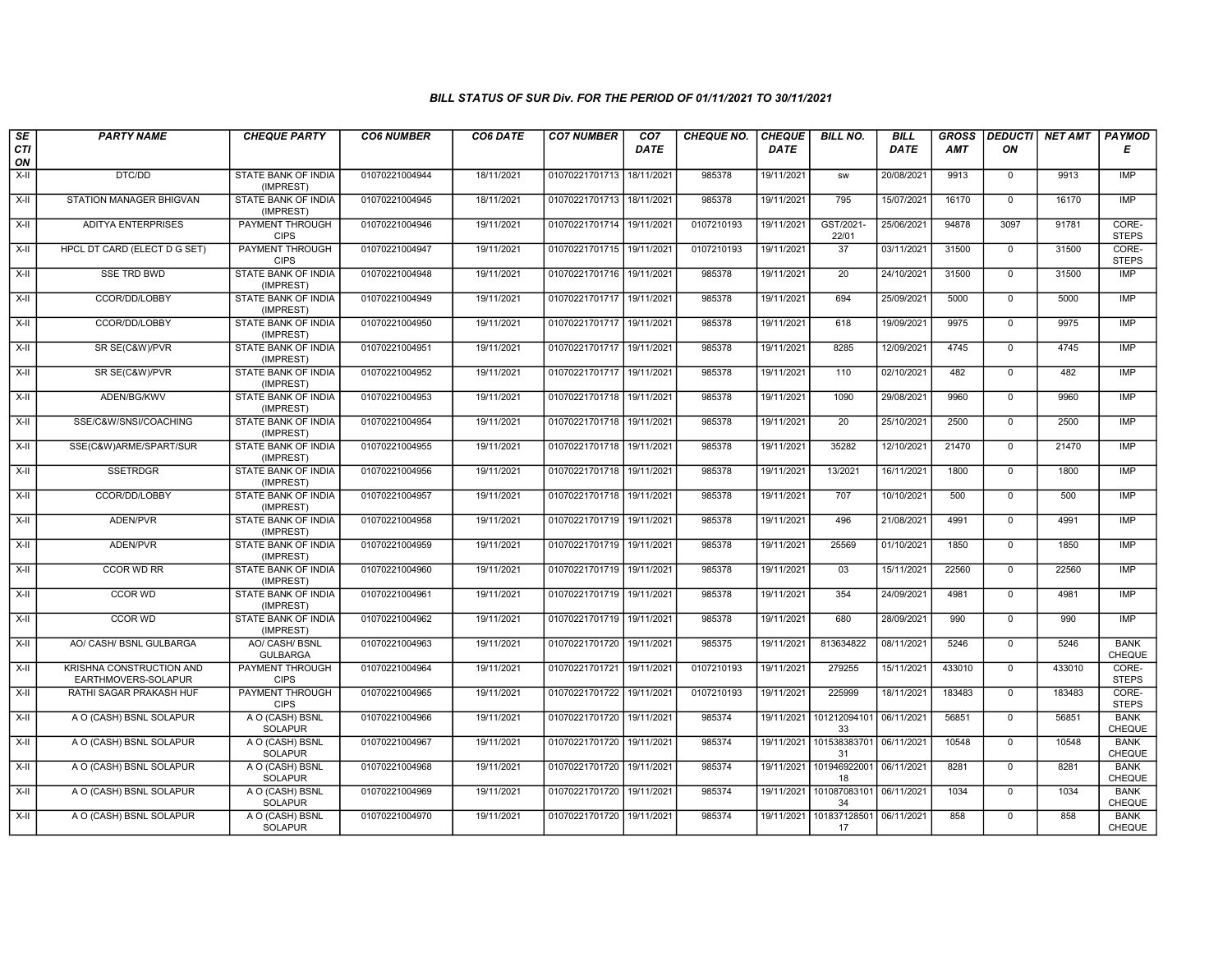| SE               | <b>PARTY NAME</b>                                            | <b>CHEQUE PARTY</b>                      | <b>CO6 NUMBER</b> | CO6 DATE   | <b>CO7 NUMBER</b>         | CO7         | <b>CHEQUE NO.</b> | <b>CHEQUE</b> | <b>BILL NO.</b>               | <b>BILL</b> | <b>GROSS</b> | <b>DEDUCTI</b> | <b>NET AMT</b> | PAYMOD                       |
|------------------|--------------------------------------------------------------|------------------------------------------|-------------------|------------|---------------------------|-------------|-------------------|---------------|-------------------------------|-------------|--------------|----------------|----------------|------------------------------|
| <b>CTI</b><br>ON |                                                              |                                          |                   |            |                           | <b>DATE</b> |                   | <b>DATE</b>   |                               | DATE        | <b>AMT</b>   | ON             |                | Е                            |
| $X-II$           | A O (CASH) BSNL SOLAPUR                                      | A O (CASH) BSNL<br><b>SOLAPUR</b>        | 01070221004971    | 19/11/2021 | 01070221701720            | 19/11/2021  | 985374            | 19/11/2021    | 100966397601<br>35            | 06/11/2021  | 1869         | $\mathbf 0$    | 1869           | <b>BANK</b><br><b>CHEQUE</b> |
| $X-H$            | IPF/RPF/BGVN MH13 B 9722                                     | <b>STATE BANK OF INDIA</b><br>(IMPREST)  | 01070221004972    | 19/11/2021 | 01070221701726 19/11/2021 |             | 985381            | 22/11/2021    | 1757,11012108<br>39           | 08/10/2021  | 5000         | $\mathbf 0$    | 5000           | <b>IMP</b>                   |
| X-II             | DSC/RPF/SUR                                                  | STATE BANK OF INDIA<br>(IMPREST)         | 01070221004973    | 19/11/2021 | 01070221701726 19/11/2021 |             | 985381            | 22/11/2021    | 18607,3124,18<br>816          | 30/09/2021  | 12000        | $\mathbf 0$    | 12000          | <b>IMP</b>                   |
| $X-II$           | IPF/BGVN MH13 DN 9915                                        | <b>STATE BANK OF INDIA</b><br>(IMPREST)  | 01070221004974    | 19/11/2021 | 01070221701726            | 19/11/2021  | 985381            | 22/11/2021    | 31095,31142                   | 20/06/2021  | 2500         | $\overline{0}$ | 2500           | IMP                          |
| X-II             | IPF/RPF/BGVN VEHICLE NO. MH-01 CY<br>9327                    | STATE BANK OF INDIA<br>(IMPREST)         | 01070221004976    | 19/11/2021 | 01070221701725 19/11/2021 |             | 985381            | 22/11/2021    | 96344,31023                   | 02/07/2021  | 2500         | $\mathbf 0$    | 2500           | <b>IMP</b>                   |
| X-II             | IPF/RPF/BGVN VEHICLE NO. MH-01 CY<br>9327                    | STATE BANK OF INDIA<br>(IMPREST)         | 01070221004978    | 19/11/2021 | 01070221701725 19/11/2021 |             | 985381            | 22/11/2021    | 20536,29341                   | 07/06/2021  | 2500         | $\mathbf 0$    | 2500           | IMP                          |
| $X-H$            | <b>IPF RPF PVR</b>                                           | <b>DIVISIONAL</b><br>CASHIER(P) SHOLAPUR | 01070221004979    | 19/11/2021 | 01070221701724            | 19/11/2021  | 985380            | 22/11/2021    | 14463,14466                   | 03/07/2021  | 2500         | $\mathbf{0}$   | 2500           | CASH                         |
| $X-H$            | IPF/RPF/LUR MH13 DK 6575                                     | <b>DIVISIONAL</b><br>CASHIER(P) SHOLAPUR | 01070221004980    | 19/11/2021 | 01070221701724 19/11/2021 |             | 985380            |               | 22/11/2021 5811,1389,800<br>3 | 09/08/2021  | 3200         | $\mathbf 0$    | 3200           | <b>CASH</b>                  |
| $X-II$           | <b>CHETAN VADI</b>                                           | PAYMENT THROUGH<br><b>CIPS</b>           | 01070221004982    | 19/11/2021 | 01070221701723            | 19/11/2021  | 0107210193        | 19/11/2021    | 279257                        | 17/11/2021  | 238300       | $\mathbf{0}$   | 238300         | CORE-<br><b>STEPS</b>        |
| $X-H$            | <b>STERLING MOTORS</b>                                       | <b>PAYMENT THROUGH</b><br><b>CIPS</b>    | 01070221004983    | 19/11/2021 | 01070221701741 24/11/2021 |             | 0107210195        | 24/11/2021    | ISE3SL212200<br>2259          | 11/11/2021  | 24859        | $\overline{0}$ | 24859          | CORE-<br><b>STEPS</b>        |
| X-II             | RELIANCE JIO INFOCOMM LTD                                    | PAYMENT THROUGH<br><b>CIPS</b>           | 01070221004984    | 22/11/2021 | 01070221701728 22/11/2021 |             | 0107210194        | 22/11/2021    | C27E21220015<br>0242          | 01/11/2021  | 269388       | 9954           | 259434         | CORE-<br><b>STEPS</b>        |
| X-II             | MAHARASHTRA STATE ELECTRICITY<br><b>DISTRIBUTION COMPANY</b> | PAYMENT THROUGH<br><b>CIPS</b>           | 01070221004985    | 22/11/2021 | 01070221701727 22/11/202  |             | 0107210194        | 22/11/2021    | 1388927535                    | 18/11/2021  | 31510        | $\mathbf 0$    | 31510          | CORE-<br><b>STEPS</b>        |
| $X-II$           | MAHARASHTRA STATE ELECTRICITY<br><b>DISTRIBUTION COMPANY</b> | <b>PAYMENT THROUGH</b><br><b>CIPS</b>    | 01070221004986    | 22/11/2021 | 01070221701727 22/11/2021 |             | 0107210194        | 22/11/2021    | 1388921528                    | 18/11/2021  | 38340        | $\mathbf 0$    | 38340          | CORE-<br><b>STEPS</b>        |
| $X-II$           | MAHARASHTRA STATE ELECTRICITY<br>DISTRIBUTION COMPANY        | <b>PAYMENT THROUGH</b><br><b>CIPS</b>    | 01070221004987    | 22/11/2021 | 01070221701727 22/11/2021 |             | 0107210194        | 22/11/2021    | 1389694392                    | 18/11/2021  | 7780         | $\mathbf 0$    | 7780           | CORE-<br><b>STEPS</b>        |
| $X-II$           | MAHARASHTRA STATE ELECTRICITY<br>DISTRIBUTION COMPANY        | <b>PAYMENT THROUGH</b><br><b>CIPS</b>    | 01070221004988    | 22/11/2021 | 01070221701727 22/11/2021 |             | 0107210194        | 22/11/2021    | 1389765982                    | 18/11/2021  | 28310        | $\overline{0}$ | 28310          | CORE-<br><b>STEPS</b>        |
| X-II             | ADEN/DETC/SUR                                                | STATE BANK OF INDIA<br>(IMPREST)         | 01070221004989    | 22/11/2021 | 01070221701730 22/11/2021 |             | 985381            | 22/11/2021    | 1825                          | 22/10/2021  | 4909         | $\mathbf 0$    | 4909           | <b>IMP</b>                   |
| $X-II$           | ADEN/SUR                                                     | STATE BANK OF INDIA<br>(IMPREST)         | 01070221004990    | 22/11/2021 | 01070221701730 22/11/2021 |             | 985381            | 22/11/2021    | 4233                          | 06/10/2021  | 13371        | $\mathbf 0$    | 13371          | <b>IMP</b>                   |
| $X-H$            | ADEN/PVR                                                     | <b>STATE BANK OF INDIA</b><br>(IMPREST)  | 01070221004991    | 22/11/2021 | 01070221701730 22/11/2021 |             | 985381            | 22/11/2021    | 4516                          | 13/10/2021  | 3000         | $\mathbf 0$    | 3000           | <b>IMP</b>                   |
| X-II             | ADEN/BG/KWV                                                  | STATE BANK OF INDIA<br>(IMPREST)         | 01070221004992    | 22/11/2021 | 01070221701730 22/11/2021 |             | 985381            | 22/11/2021    | 21306                         | 08/09/2021  | 9900         | $\mathbf{0}$   | 9900           | <b>IMP</b>                   |
| X-II             | MS/WD                                                        | STATE BANK OF INDIA<br>(IMPREST)         | 01070221004994    | 22/11/2021 | 01070221701733 22/11/2021 |             | 985381            | 22/11/2021    | 217                           | 25/08/2021  | 4596         | $\mathbf 0$    | 4596           | <b>IMP</b>                   |
| $X-II$           | SR DFM SUR (PAY ORDER)                                       | <b>DIVISIONAL</b><br>CASHIER(P) SHOLAPUR | 01070221004995    | 22/11/2021 | 01070221701732 22/11/2021 |             | 985380            | 22/11/2021    | 255284                        | 22/11/2021  | 1000         | $\mathbf{0}$   | 1000           | CASH                         |
| $X-H$            | MS/INVESTIGATION/ANG                                         | <b>DIVISIONAL</b><br>CASHIER(P) SHOLAPUR | 01070221004996    | 22/11/2021 | 01070221701733 22/11/2021 |             | 985380            | 22/11/2021    | 3651                          | 25/01/2021  | 18611        | $\mathbf{0}$   | 18611          | CASH                         |
| X-II             | Mohit Trade Link                                             | <b>PAYMENT THROUGH</b><br><b>CIPS</b>    | 01070221004997    | 22/11/2021 | 01070221701734 22/11/2021 |             | 0107210195        | 24/11/2021    | 14                            | 28/10/2021  | 62760        | 837            | 61923          | CORE-<br><b>STEPS</b>        |
| X-II             | MS/PVR/GEN                                                   | <b>STATE BANK OF INDIA</b><br>IMPREST)   | 01070221004998    | 22/11/2021 | 01070221701737 23/11/2021 |             | 985384            | 24/11/2021    | 10730                         | 18/10/2021  | 3646         | $\mathsf{O}$   | 3646           | <b>IMP</b>                   |
| X-II             | A.O.[CASH] BSNL SOLAPUR                                      | A.O.[CASH] BSNL<br><b>SOLAPUR</b>        | 01070221004999    | 22/11/2021 | 01070221701731 22/11/2021 |             | 985379            | 22/11/2021    | 463884173                     | 09/11/2021  | 12754        | $\mathbf 0$    | 12754          | <b>BANK</b><br><b>CHEQUE</b> |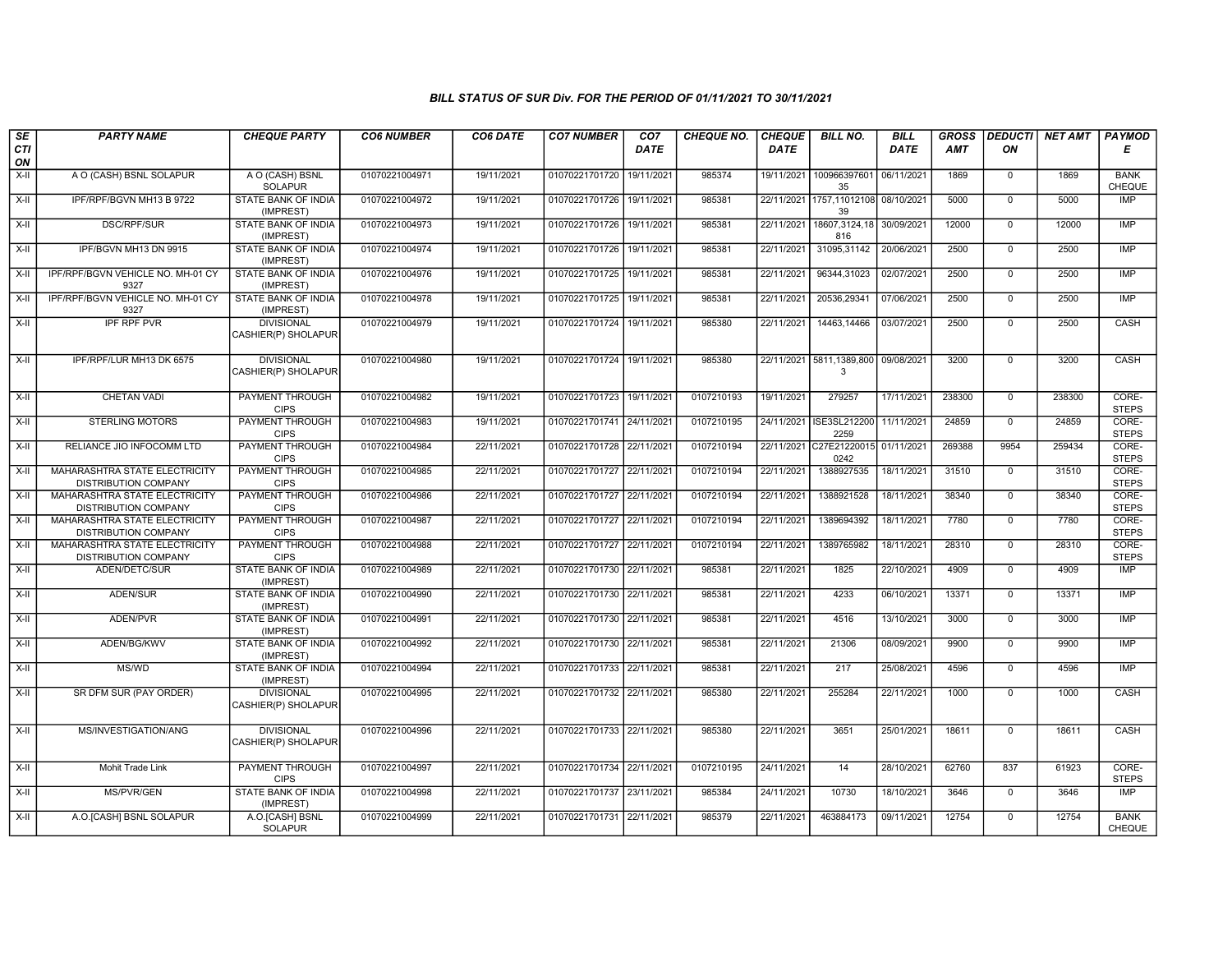| SE        | <b>PARTY NAME</b>                                                   | <b>CHEQUE PARTY</b>                      | <b>CO6 NUMBER</b> | CO6 DATE   | <b>CO7 NUMBER</b>         | CO <sub>7</sub> | CHEQUE NO. | <b>CHEQUE</b> | <b>BILL NO.</b>      | <b>BILL</b> | <b>GROSS</b> | <b>DEDUCTI</b> | NET AMT | PAYMOD                |
|-----------|---------------------------------------------------------------------|------------------------------------------|-------------------|------------|---------------------------|-----------------|------------|---------------|----------------------|-------------|--------------|----------------|---------|-----------------------|
| CTI<br>ON |                                                                     |                                          |                   |            |                           | <b>DATE</b>     |            | <b>DATE</b>   |                      | <b>DATE</b> | AMT          | ON             |         | Е                     |
| $X-H$     | SSE(TELE-N)/SUR/VEH                                                 | <b>STATE BANK OF INDIA</b><br>(IMPREST)  | 01070221005000    | 22/11/2021 | 01070221701733            | 22/11/2021      | 985381     | 22/11/2021    | 17948                | 25/09/2021  | 12000        | $\overline{0}$ | 12000   | <b>IMP</b>            |
| $X-H$     | SSE(TELE-N)/SUR/VEH                                                 | <b>STATE BANK OF INDIA</b><br>(IMPREST)  | 01070221005001    | 22/11/2021 | 01070221701733 22/11/2021 |                 | 985381     | 22/11/2021    | 3214                 | 25/09/2021  | 3986         | $\overline{0}$ | 3986    | <b>IMP</b>            |
| X-II      | <b>JAYDEEP ENTERPRISES</b>                                          | PAYMENT THROUGH<br><b>CIPS</b>           | 01070221005002    | 22/11/2021 | 01070221701738 24/11/2021 |                 | 0107210195 | 24/11/2021    | CUB/2021/121<br>8112 | 18/11/2021  | 29200        | 1008           | 28192   | CORE-<br><b>STEPS</b> |
| $X-II$    | ADEN/NG/KWV                                                         | STATE BANK OF INDIA<br>(IMPREST)         | 01070221005003    | 23/11/2021 | 01070221701735 23/11/2021 |                 | 985384     | 24/11/2021    | 9314                 | 13/03/2021  | 2900         | $\overline{0}$ | 2900    | IMP                   |
| $X-H$     | ADEN/BG/KWV                                                         | <b>STATE BANK OF INDIA</b><br>(IMPREST)  | 01070221005004    | 23/11/2021 | 01070221701735 23/11/2021 |                 | 985384     | 24/11/2021    | 35714                | 17/09/2021  | 9200         | $\overline{0}$ | 9200    | IMP                   |
| X-II      | H.M. ELECTRO MECH LIMITED-<br>AHMEDABAD.                            | <b>PAYMENT THROUGH</b><br><b>CIPS</b>    | 01070221005005    | 23/11/2021 | 01070221701756 25/11/2021 |                 | 0107210197 | 26/11/2021    | 143869               | 17/11/2021  | 220000       | $\overline{0}$ | 220000  | CORE-<br><b>STEPS</b> |
| X-II      | SR SE(C&W)/SUR                                                      | STATE BANK OF INDIA<br>(IMPREST)         | 01070221005006    | 23/11/2021 | 01070221701735 23/11/2021 |                 | 985384     | 24/11/2021    | 24162                | 13/09/2021  | 2000         | $\mathbf{0}$   | 2000    | IMP                   |
| $X-H$     | <b>SR DME SUR</b>                                                   | <b>STATE BANK OF INDIA</b><br>(IMPREST)  | 01070221005007    | 23/11/2021 | 01070221701735 23/11/2021 |                 | 985384     | 24/11/2021    | 361                  | 10/11/2021  | 5000         | $\overline{0}$ | 5000    | IMP                   |
| $X-H$     | SR SE(C&W)/SUR/ROAD ART                                             | <b>STATE BANK OF INDIA</b><br>(IMPREST)  | 01070221005008    | 23/11/2021 | 01070221701735 23/11/2021 |                 | 985384     | 24/11/2021    | CM/JS-3993           | 20/10/2021  | 3955         | $\overline{0}$ | 3955    | <b>IMP</b>            |
| $X-H$     | MAHARASHTRA STATE ELECTRICITY<br>DISTRIBUTION COMPANY               | <b>PAYMENT THROUGH</b><br><b>CIPS</b>    | 01070221005009    | 23/11/2021 | 01070221701736 23/11/2021 |                 | 0107210195 | 24/11/2021    | 1392358670           | 22/11/2021  | 15200        | $\overline{0}$ | 15200   | CORE-<br><b>STEPS</b> |
| $X-II$    | MAHARASHTRA STATE ELECTRICITY<br><b>DISTRIBUTION COMPANY</b>        | PAYMENT THROUGH<br><b>CIPS</b>           | 01070221005010    | 23/11/2021 | 01070221701736 23/11/2021 |                 | 0107210195 | 24/11/2021    | 1391320915           | 20/11/2021  | 52800        | $\mathbf 0$    | 52800   | CORE-<br><b>STEPS</b> |
| $X-H$     | <b>MAHARASHTRA STATE ELECTRICITY</b><br><b>DISTRIBUTION COMPANY</b> | PAYMENT THROUGH<br><b>CIPS</b>           | 01070221005011    | 23/11/2021 | 01070221701736 23/11/2021 |                 | 0107210195 | 24/11/2021    | 1391004390           | 19/11/2021  | 1460         | $\mathbf{0}$   | 1460    | CORE-<br><b>STEPS</b> |
| $X-H$     | <b>MS ANG</b>                                                       | <b>DIVISIONAL</b><br>CASHIER(P) SHOLAPUR | 01070221005012    | 23/11/2021 | 01070221701737 23/11/2021 |                 | 985383     | 24/11/2021    | R-2398               | 22/11/2020  | 8454         | $\overline{0}$ | 8454    | <b>CASH</b>           |
| X-II      | <b>MS ANG</b>                                                       | <b>DIVISIONAL</b><br>CASHIER(P) SHOLAPUR | 01070221005013    | 23/11/2021 | 01070221701737 23/11/2021 |                 | 985383     | 24/11/2021    | R-2390               | 13/11/2020  | 8470         | $\mathbf{0}$   | 8470    | CASH                  |
| X-II      | <b>MS ANG</b>                                                       | <b>DIVISIONAL</b><br>CASHIER(P) SHOLAPUR | 01070221005014    | 23/11/2021 | 01070221701737 23/11/2021 |                 | 985383     | 24/11/2021    | R-2412               | 26/11/2020  | 8460         | $\mathbf 0$    | 8460    | CASH                  |
| X-II      | <b>DEN/S/SUR</b>                                                    | <b>STATE BANK OF INDIA</b><br>(IMPREST)  | 01070221005015    | 23/11/2021 | 01070221701742 24/11/2021 |                 | 985384     | 24/11/2021    | 195                  | 25/10/2021  | 2900         | $\mathsf{O}$   | 2900    | <b>IMP</b>            |
| $X-H$     | <b>HPCL DT CARD</b>                                                 | <b>PAYMENT THROUGH</b><br><b>CIPS</b>    | 01070221005016    | 23/11/2021 | 01070221701743 24/11/2021 |                 | 0107210195 | 24/11/2021    | 672282               | 23/11/2021  | 800000       | $\overline{0}$ | 800000  | CORE-<br><b>STEPS</b> |
| X-II      | DRM/W/SUR                                                           | <b>DIVISIONAL</b><br>CASHIER(P) SHOLAPUR | 01070221005017    | 23/11/2021 | 01070221701744 24/11/2021 |                 | 985383     | 24/11/2021    | 672283               | 23/11/2021  | 2000         | $\mathbf 0$    | 2000    | CASH                  |
| X-II      | SSE/(ELECT/MAINT)/SUR                                               | <b>STATE BANK OF INDIA</b><br>(IMPREST)  | 01070221005020    | 24/11/2021 | 01070221701742 24/11/2021 |                 | 985384     | 24/11/2021    | 17                   | 15/11/2021  | 18000        | $\mathbf 0$    | 18000   | <b>IMP</b>            |
| X-II      | SR DEE/SUR/GEN                                                      | STATE BANK OF INDIA<br>(IMPREST)         | 01070221005021    | 24/11/2021 | 01070221701742 24/11/2021 |                 | 985384     | 24/11/2021    | 244                  | 18/11/2021  | 3600         | $\mathbf 0$    | 3600    | <b>IMP</b>            |
| $X-II$    | DD/C&W/FUEL/IMP                                                     | STATE BANK OF INDIA<br>(IMPREST)         | 01070221005022    | 24/11/2021 | 01070221701740 24/11/2021 |                 | 985384     | 24/11/2021    | 1360                 | 21/10/2021  | 4000         | $\overline{0}$ | 4000    | IMP                   |
| $X-II$    | ADEN/NG/KWV                                                         | <b>STATE BANK OF INDIA</b><br>(IMPREST)  | 01070221005023    | 24/11/2021 | 01070221701740 24/11/2021 |                 | 985384     | 24/11/2021    | 79033                | 18/03/2021  | 3000         | $\overline{0}$ | 3000    | <b>IMP</b>            |
| X-II      | ADEN/BG/KWV                                                         | <b>STATE BANK OF INDIA</b><br>(IMPREST)  | 01070221005024    | 24/11/2021 | 01070221701740 24/11/2021 |                 | 985384     | 24/11/2021    | 3087                 | 21/09/2021  | 9000         | $\overline{0}$ | 9000    | <b>IMP</b>            |
| $X-II$    | <b>HPCL DT CARD</b>                                                 | PAYMENT THROUGH<br><b>CIPS</b>           | 01070221005025    | 24/11/2021 | 01070221701739            | 24/11/2021      | 0107210196 | 25/11/2021    | 3922                 | 01/11/2021  | 1799865      | $\mathsf 0$    | 1799865 | CORE-<br><b>STEPS</b> |
| X-II      | MS/KWV/GEN                                                          | STATE BANK OF INDIA<br>(IMPREST)         | 01070221005026    | 24/11/2021 | 01070221701742 24/11/2021 |                 | 985384     | 24/11/2021    | 737-744              | 13/11/2021  | 10200        | $\mathbf{0}$   | 10200   | <b>IMP</b>            |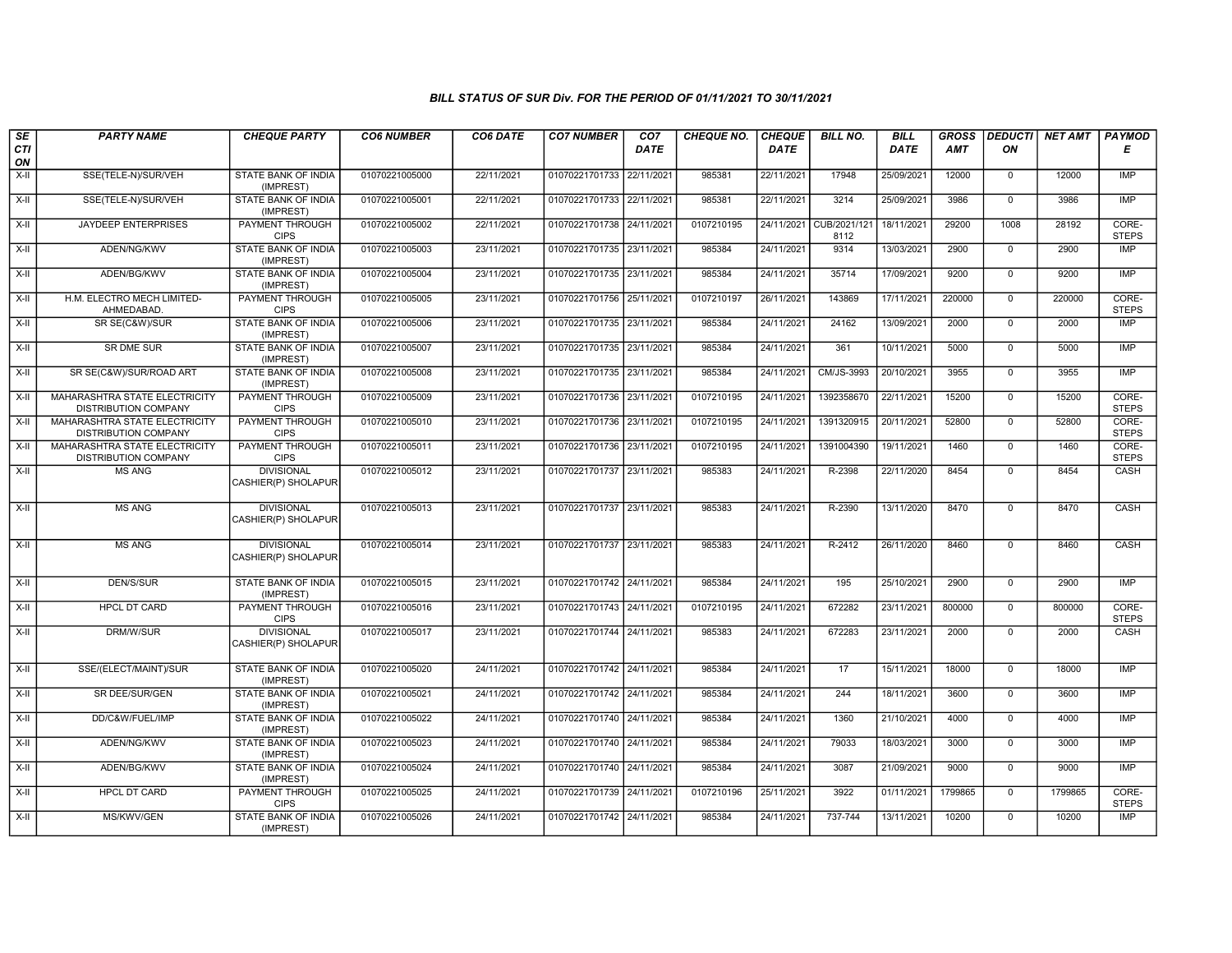| SE        | <b>PARTY NAME</b>                              | <b>CHEQUE PARTY</b>                     | <b>CO6 NUMBER</b> | CO6 DATE   | <b>CO7 NUMBER</b>         | CO <sub>7</sub> | <b>CHEQUE NO.</b> | <b>CHEQUE</b> | <b>BILL NO.</b>     | <b>BILL</b> | <b>GROSS</b> | <b>DEDUCTI</b> | NET AMT | <b>PAYMOD</b>         |
|-----------|------------------------------------------------|-----------------------------------------|-------------------|------------|---------------------------|-----------------|-------------------|---------------|---------------------|-------------|--------------|----------------|---------|-----------------------|
| CTI<br>ON |                                                |                                         |                   |            |                           | <b>DATE</b>     |                   | <b>DATE</b>   |                     | DATE        | AMT          | ON             |         | Е                     |
| $X-H$     | EA TO DRM GEN                                  | STATE BANK OF INDIA<br>(IMPREST)        | 01070221005028    | 24/11/2021 | 01070221701748 24/11/2021 |                 | 985384            | 24/11/2021    | 26294               | 02/11/2021  | 10000        | $\mathbf 0$    | 10000   | <b>IMP</b>            |
| X-II      | <b>JAYDEEP ENTERPRISES</b>                     | <b>PAYMENT THROUGH</b><br><b>CIPS</b>   | 01070221005029    | 24/11/2021 | 01070221701745 24/11/2021 |                 | 0107210195        | 24/11/2021    | DMM/2021-<br>22/07  | 23/11/2021  | 31700        | 1080           | 30620   | CORE-<br><b>STEPS</b> |
| $X-H$     | <b>HPCL DT CARD (ELECT D G SET)</b>            | PAYMENT THROUGH<br><b>CIPS</b>          | 01070221005031    | 24/11/2021 | 01070221701746 24/11/2021 |                 | 0107210195        | 24/11/2021    | 12385               | 18/11/2021  | 28800        | $\mathbf 0$    | 28800   | CORE-<br><b>STEPS</b> |
| $X-II$    | HPCL DT CARD (ELECT D G SET)                   | PAYMENT THROUGH<br><b>CIPS</b>          | 01070221005032    | 24/11/2021 | 01070221701746 24/11/2021 |                 | 0107210195        | 24/11/2021    | 1583                | 17/11/2021  | 27000        | $\overline{0}$ | 27000   | CORE-<br><b>STEPS</b> |
| $X-H$     | STATION MANAGER SALGARE                        | <b>STATE BANK OF INDIA</b><br>(IMPREST) | 01070221005033    | 24/11/2021 | 01070221701747 24/11/2021 |                 | 985384            | 24/11/2021    | 905                 | 19/09/2021  | 9426         | $\mathbf 0$    | 9426    | IMP                   |
| X-II      | <b>STATION MANAGER ARAG</b>                    | <b>STATE BANK OF INDIA</b><br>(IMPREST) | 01070221005034    | 24/11/2021 | 01070221701747 24/11/2021 |                 | 985384            | 24/11/2021    | 431                 | 14/09/2021  | 9744         | $\Omega$       | 9744    | <b>IMP</b>            |
| X-II      | STATION MANAGER VAMBORI                        | STATE BANK OF INDIA<br>(IMPREST)        | 01070221005035    | 24/11/2021 | 01070221701747 24/11/2021 |                 | 985384            | 24/11/2021    | 546                 | 18/10/2021  | 9652         | $\mathbf{0}$   | 9652    | <b>IMP</b>            |
| X-II      | <b>STATION MANAGER RAHURI</b>                  | STATE BANK OF INDIA<br>(IMPREST)        | 01070221005036    | 24/11/2021 | 01070221701747 24/11/2021 |                 | 985384            | 24/11/2021    | 2675                | 20/10/2021  | 19167        | $\Omega$       | 19167   | <b>IMP</b>            |
| X-II      | STATION MANAGER AHMEDNAGAR                     | STATE BANK OF INDIA<br>(IMPREST)        | 01070221005037    | 24/11/2021 | 01070221701747 24/11/2021 |                 | 985384            | 24/11/2021    | 2973                | 04/10/2021  | 3108         | $\mathbf 0$    | 3108    | <b>IMP</b>            |
| $X-H$     | DIGAMBAR KUNDLIK JADHAV                        | <b>PAYMENT THROUGH</b><br><b>CIPS</b>   | 01070221005038    | 24/11/2021 | 01070221701755 25/11/2021 |                 | 0107210196        | 25/11/2021    | Nil                 | 02/11/2021  | 440          | $\overline{0}$ | 440     | CORE-<br><b>STEPS</b> |
| X-II      | IPF/RPF/DOG SQUAD/DD/RANA                      | STATE BANK OF INDIA<br>(IMPREST)        | 01070221005039    | 24/11/2021 | 01070221701755 25/11/2021 |                 | 985386            | 25/11/2021    | OT000058            | 27/09/2021  | 10333        | $\mathbf 0$    | 10333   | <b>IMP</b>            |
| $X-II$    | IPF/RPF/DOG SQUAD/DD/SAMRAT                    | STATE BANK OF INDIA<br>(IMPREST)        | 01070221005040    | 24/11/2021 | 01070221701755 25/11/2021 |                 | 985386            | 25/11/2021    | OT000059            | 27/09/2021  | 10333        | $\Omega$       | 10333   | IMP                   |
| X-II      | IPF/RPF/DOG SQUAD/DD/GAS                       | <b>STATE BANK OF INDIA</b><br>(IMPREST) | 01070221005041    | 24/11/2021 | 01070221701755 25/11/2021 |                 | 985386            | 25/11/2021    | 1562427             | 05/11/2021  | 914          | $\mathbf 0$    | 914     | <b>IMP</b>            |
| $X-H$     | <b>JAY MOTORS</b>                              | <b>PAYMENT THROUGH</b><br><b>CIPS</b>   | 01070221005042    | 24/11/2021 | 01070221701755 25/11/2021 |                 | 0107210196        | 25/11/2021    | NV004749DE0<br>0800 | 29/06/2021  | 4465         | $\mathbf 0$    | 4465    | CORE-<br><b>STEPS</b> |
| X-II      | ADEN/ANG                                       | STATE BANK OF INDIA<br>(IMPREST)        | 01070221005043    | 25/11/2021 | 01070221701754 25/11/2021 |                 | 985386            | 25/11/2021    | 672278              | 23/11/2021  | 9000         | $\Omega$       | 9000    | <b>IMP</b>            |
| X-II      | HPCL DT CARD (ELECT D G SET)                   | <b>PAYMENT THROUGH</b><br><b>CIPS</b>   | 01070221005044    | 25/11/2021 | 01070221701749 25/11/2021 |                 | 0107210196        | 25/11/2021    | 94                  | 24/11/2021  | 115675       | $\Omega$       | 115675  | CORE-<br><b>STEPS</b> |
| $X-H$     | SSE/C&W/SNSI/COACHING                          | <b>STATE BANK OF INDIA</b><br>(IMPREST) | 01070221005045    | 25/11/2021 | 01070221701750 25/11/2021 |                 | 985386            | 25/11/2021    | 1891                | 03/11/2021  | 2500         | $\mathbf{0}$   | 2500    | <b>IMP</b>            |
| $X-H$     | <b>CCOR PB FUEL DG IMP</b>                     | <b>STATE BANK OF INDIA</b><br>(IMPREST) | 01070221005046    | 25/11/2021 | 01070221701750 25/11/2021 |                 | 985386            | 25/11/2021    | 2334                | 04/09/2021  | 7890         | $\overline{0}$ | 7890    | <b>IMP</b>            |
| X-II      | <b>CCOR PB RR</b>                              | STATE BANK OF INDIA<br>(IMPREST)        | 01070221005047    | 25/11/2021 | 01070221701750 25/11/2021 |                 | 985386            | 25/11/2021    | 128                 | 15/09/2021  | 9600         | $\mathbf 0$    | 9600    | <b>IMP</b>            |
| $X-H$     | CCOR/RCD/DD/DG SET                             | STATE BANK OF INDIA<br>(IMPREST)        | 01070221005048    | 25/11/2021 | 01070221701750 25/11/2021 |                 | 985386            | 25/11/2021    | 8170                | 02/10/2021  | 9274         | $\Omega$       | 9274    | IMP                   |
| $X-II$    | SSE(C&W)SUR/MOB CRANE                          | STATE BANK OF INDIA<br>(IMPREST)        | 01070221005049    | 25/11/2021 | 01070221701750 25/11/2021 |                 | 985386            | 25/11/2021    | 1701                | 21/10/2021  | 8700         | $\mathbf{0}$   | 8700    | <b>IMP</b>            |
| X-II      | SR DSTE(M)/SUR                                 | <b>STATE BANK OF INDIA</b><br>(IMPREST) | 01070221005051    | 25/11/2021 | 01070221701758 25/11/2021 |                 | 985386            | 25/11/2021    | 3563                | 01/10/2021  | 8328         | $\mathbf 0$    | 8328    | <b>IMP</b>            |
| X-II      | STATION MANAGER HOTGI                          | STATE BANK OF INDIA<br>(IMPREST)        | 01070221005052    | 25/11/2021 | 01070221701751 25/11/2021 |                 | 985386            | 25/11/2021    | 135                 | 15/04/2021  | 20579        | $\mathbf 0$    | 20579   | <b>IMP</b>            |
| $X-H$     | RAJENDRA ASHOK AKOLKAR-<br>AHMEDNAGAR          | PAYMENT THROUGH<br><b>CIPS</b>          | 01070221005053    | 25/11/2021 | 01070221701760 25/11/2021 |                 | 0107210197        | 26/11/2021    | 271681              | 24/11/2021  | 560400       | $\mathbf{0}$   | 560400  | CORE-<br><b>STEPS</b> |
| $X-II$    | SUPARSHWASAGAR PRIVATE LIMITED-<br><b>PUNE</b> | <b>PAYMENT THROUGH</b><br><b>CIPS</b>   | 01070221005054    | 25/11/2021 | 01070221701771 29/11/2021 |                 | 0107210200        | 30/11/2021    | 271680              | 23/11/2021  | 186610       | $\Omega$       | 186610  | CORE-<br><b>STEPS</b> |
| $X-H$     | CYM/WD                                         | <b>STATE BANK OF INDIA</b><br>(IMPREST) | 01070221005055    | 25/11/2021 | 01070221701751 25/11/2021 |                 | 985386            | 25/11/2021    | 65                  | 01/06/2021  | 4907         | $\mathbf 0$    | 4907    | <b>IMP</b>            |
| $X-H$     | STATION MANAGER GAUDGAON                       | STATE BANK OF INDIA<br>(IMPREST)        | 01070221005056    | 25/11/2021 | 01070221701751 25/11/2021 |                 | 985386            | 25/11/2021    | 986                 | 22/08/2021  | 9520         | $\Omega$       | 9520    | <b>IMP</b>            |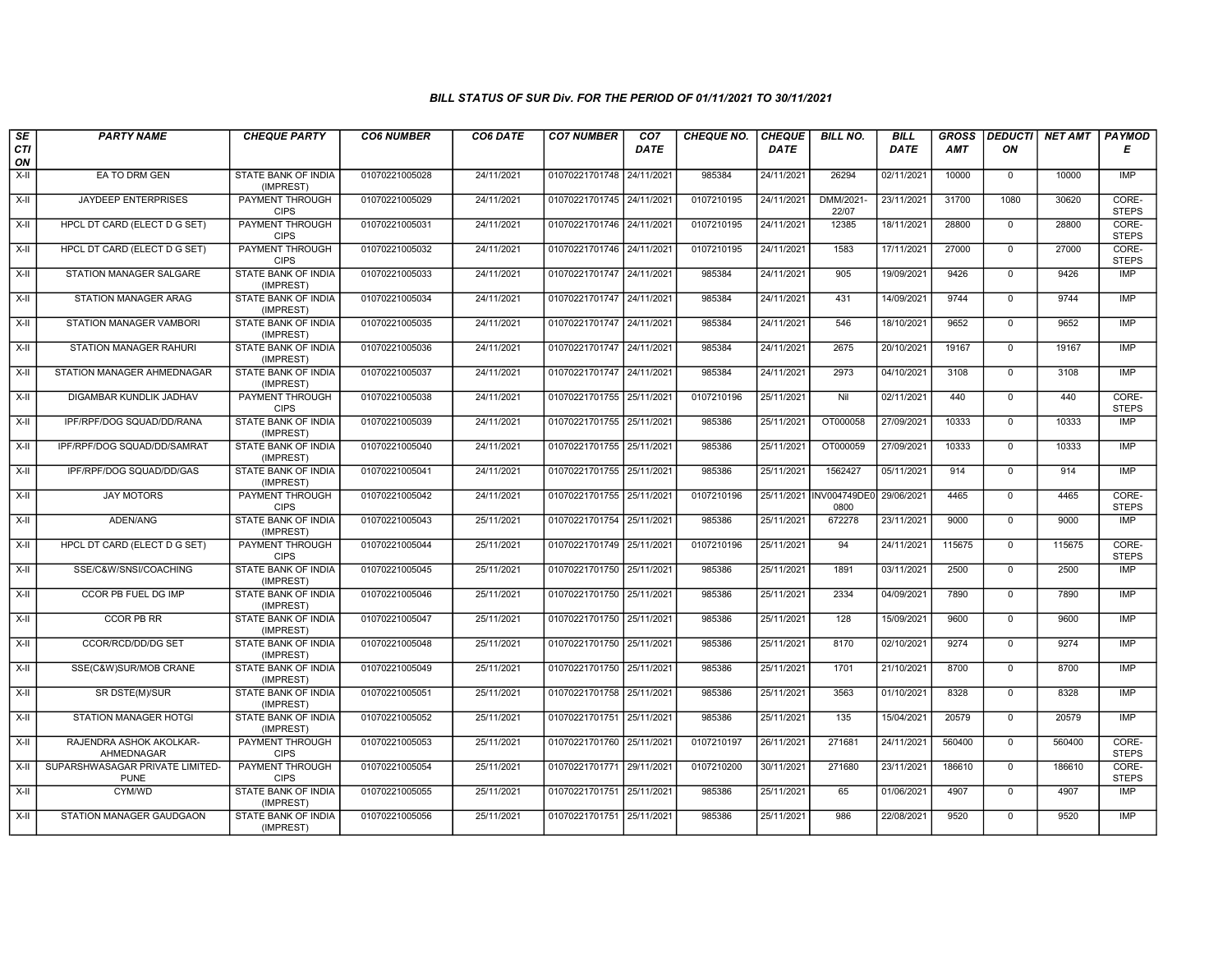| SE<br><b>CTI</b> | <b>PARTY NAME</b>                     | <b>CHEQUE PARTY</b>                      | <b>CO6 NUMBER</b> | CO6 DATE   | <b>CO7 NUMBER</b>         | CO <sub>7</sub><br><b>DATE</b> | <b>CHEQUE NO.</b> | <b>CHEQUE</b><br><b>DATE</b> | <b>BILL NO.</b> | <b>BILL</b><br><b>DATE</b> | <b>GROSS</b><br>AMT | ON           | <b>DEDUCTI NET AMT</b> | <b>PAYMOD</b><br>Е    |
|------------------|---------------------------------------|------------------------------------------|-------------------|------------|---------------------------|--------------------------------|-------------------|------------------------------|-----------------|----------------------------|---------------------|--------------|------------------------|-----------------------|
| ON               |                                       |                                          |                   |            |                           |                                |                   |                              |                 |                            |                     |              |                        |                       |
| X-II             | STATION MANAGER SAVALGI               | STATE BANK OF INDIA<br>(IMPREST)         | 01070221005057    | 25/11/2021 | 01070221701751 25/11/2021 |                                | 985386            | 25/11/2021                   | 269             | 02/07/2021                 | 7065                | $\mathbf 0$  | 7065                   | IMP                   |
| X-II             | STATION MANAGER TIKEKARWADI           | STATE BANK OF INDIA<br>(IMPREST)         | 01070221005058    | 25/11/2021 | 01070221701752 25/11/2021 |                                | 985386            | 25/11/2021                   | 767             | 22/09/2021                 | 8882                | $\Omega$     | 8882                   | IMP                   |
| $X-H$            | STATION MANAGER GANGAPURROAD          | <b>STATE BANK OF INDIA</b><br>(IMPREST)  | 01070221005059    | 25/11/2021 | 01070221701752 25/11/2021 |                                | 985386            | 25/11/2021                   | SW              | 15/08/2021                 | 7321                | $\mathbf 0$  | 7321                   | IMP                   |
| X-II             | STATION MANAGER AKKALKOTROAD          | STATE BANK OF INDIA<br>(IMPREST)         | 01070221005060    | 25/11/2021 | 01070221701752 25/11/2021 |                                | 985386            | 25/11/2021                   | 2268            | 16/09/2021                 | 15322               | $\mathbf{0}$ | 15322                  | IMP                   |
| X-II             | <b>SSTATION MANAGER SHAHABAD</b>      | <b>STATE BANK OF INDIA</b><br>(IMPREST)  | 01070221005061    | 25/11/2021 | 01070221701752 25/11/2021 |                                | 985386            | 25/11/2021                   | 374             | 15/07/2021                 | 14786               | $\mathbf 0$  | 14786                  | <b>IMP</b>            |
| X-II             | <b>STATION MANAGER BOROTI</b>         | <b>STATE BANK OF INDIA</b><br>(IMPREST)  | 01070221005062    | 25/11/2021 | 01070221701752 25/11/2021 |                                | 985386            | 25/11/2021                   | 50              | 02/09/2021                 | 14245               | $\Omega$     | 14245                  | IMP                   |
| $X-II$           | STATION MANAGER PAREWADI              | STATE BANK OF INDIA<br>(IMPREST)         | 01070221005063    | 25/11/2021 | 01070221701753 25/11/2021 |                                | 985386            | 25/11/2021                   | <b>SW</b>       | 31/08/2021                 | 14223               | $\mathbf 0$  | 14223                  | IMP                   |
| X-II             | STATION MANAGER WADSINGE              | STATE BANK OF INDIA<br>(IMPREST)         | 01070221005064    | 25/11/2021 | 01070221701753 25/11/2021 |                                | 985386            | 25/11/2021                   | 220             | 21/08/2021                 | 9809                | $\mathbf{0}$ | 9809                   | IMP                   |
| X-II             | STATION MANAGER WASHIMBE              | STATE BANK OF INDIA<br>(IMPREST)         | 01070221005065    | 25/11/2021 | 01070221701753 25/11/2021 |                                | 985386            | 25/11/2021                   | <b>SW</b>       | 31/08/2021                 | 6896                | $\mathbf 0$  | 6896                   | <b>IMP</b>            |
| X-II             | MH13DE8517                            | <b>DIVISIONAL</b><br>CASHIER(P) SHOLAPUR | 01070221005066    | 25/11/2021 | 01070221701757 25/11/2021 |                                | 985385            | 25/11/2021                   | 26082           | 29/10/2021                 | 10000               | $\Omega$     | 10000                  | CASH                  |
| X-II             | TI/KURDUWADI                          | STATE BANK OF INDIA<br>(IMPREST)         | 01070221005067    | 25/11/2021 | 01070221701753 25/11/2021 |                                | 985386            | 25/11/2021                   | 034             | 20/10/2021                 | 4480                | $\mathbf{0}$ | 4480                   | IMP                   |
| X-II             | STATION MANAGER MADHA                 | <b>STATE BANK OF INDIA</b><br>(IMPREST)  | 01070221005068    | 25/11/2021 | 01070221701753 25/11/2021 |                                | 985386            | 25/11/2021                   | 862             | 10/10/2021                 | 9690                | $\mathbf 0$  | 9690                   | <b>IMP</b>            |
| X-II             | STATION MANAGER DHAVALAS              | STATE BANK OF INDIA<br>(IMPREST)         | 01070221005069    | 25/11/2021 | 01070221701753 25/11/2021 |                                | 985386            | 25/11/2021                   | 323             | 10/08/2021                 | 9191                | $\mathbf{0}$ | 9191                   | IMP                   |
| X-II             | CHANDRASHEKHAR INDUSTRIES             | PAYMENT THROUGH<br><b>CIPS</b>           | 01070221005070    | 25/11/2021 | 01070221701759 25/11/2021 |                                | 0107210197        | 26/11/2021                   | 30              | 23/11/2021                 | 34800               | 1111         | 33689                  | CORE-<br><b>STEPS</b> |
| X-II             | ADEN/SUR                              | STATE BANK OF INDIA<br>(IMPREST)         | 01070221005071    | 26/11/2021 | 01070221701761 26/11/2021 |                                | 985388            | 26/11/2021                   | 2747            | 16/10/2021                 | 11697               | $\mathbf 0$  | 11697                  | IMP                   |
| X-II             | SSE/C&W/SNSI/COACHING                 | <b>STATE BANK OF INDIA</b><br>(IMPREST)  | 01070221005072    | 26/11/2021 | 01070221701761 26/11/2021 |                                | 985388            | 26/11/2021                   | 88              | 11/11/2021                 | 2500                | $\mathsf{O}$ | 2500                   | <b>IMP</b>            |
| X-II             | <b>CCOR/KWV</b>                       | STATE BANK OF INDIA<br>(IMPREST)         | 01070221005073    | 26/11/2021 | 01070221701761 26/11/2021 |                                | 985388            | 26/11/2021                   | 89896           | 18/10/2021                 | 29494               | $\mathbf 0$  | 29494                  | <b>IMP</b>            |
| X-II             | BHATTAD VISHAL RAJGOPAL-SOLAPUR       | PAYMENT THROUGH<br><b>CIPS</b>           | 01070221005074    | 26/11/2021 | 01070221701772 29/11/2021 |                                | 0107210200        | 30/11/2021                   | 243774          | 18/11/2021                 | 123384              | $\mathbf 0$  | 123384                 | CORE-<br><b>STEPS</b> |
| X-II             | DEN/S/SUR                             | <b>STATE BANK OF INDIA</b><br>(IMPREST)  | 01070221005075    | 26/11/2021 | 01070221701766 26/11/2021 |                                | 985388            | 26/11/2021                   | 196             | 26/10/2021                 | 3000                | $\mathbf 0$  | 3000                   | <b>IMP</b>            |
| X-II             | SOLAPUR MUNCIPAL CORPORATION TAX      | <b>PAYMENT THROUGH</b><br><b>CIPS</b>    | 01070221005076    | 26/11/2021 | 01070221701763 26/11/2021 |                                | 0107210198        | 29/11/2021                   | 00101           | 16/11/2021                 | 57494               | $\mathsf{O}$ | 57494                  | CORE-<br><b>STEPS</b> |
| X-II             | SOLAPUR MUNCIPAL CORPORATION TAX      | <b>PAYMENT THROUGH</b><br><b>CIPS</b>    | 01070221005077    | 26/11/2021 | 01070221701763 26/11/2021 |                                | 0107210198        | 29/11/2021                   | 00102           | 16/11/2021                 | 61009               | $\mathbf 0$  | 61009                  | CORE-<br><b>STEPS</b> |
| X-II             | SOLAPUR MUNCIPAL CORPORATION TAX      | PAYMENT THROUGH<br><b>CIPS</b>           | 01070221005078    | 26/11/2021 | 01070221701763 26/11/202  |                                | 0107210198        | 29/11/2021                   | 00105           | 16/11/2021                 | 43281               | $\Omega$     | 43281                  | CORE-<br><b>STEPS</b> |
| X-II             | SOLAPUR MUNCIPAL CORPORATION TAX      | <b>PAYMENT THROUGH</b><br><b>CIPS</b>    | 01070221005079    | 26/11/2021 | 01070221701763            | 26/11/2021                     | 0107210198        | 29/11/2021                   | 00114           | 16/11/2021                 | 66830               | $\mathsf{O}$ | 66830                  | CORE-<br><b>STEPS</b> |
| X-II             | SOLAPUR MUNCIPAL CORPORATION TAX      | <b>PAYMENT THROUGH</b><br><b>CIPS</b>    | 01070221005080    | 26/11/2021 | 01070221701764 26/11/2021 |                                | 0107210197        | 26/11/2021                   | 00103           | 16/11/2021                 | 14515               | $\mathbf 0$  | 14515                  | CORE-<br><b>STEPS</b> |
| X-II             | SOLAPUR MUNCIPAL CORPORATION TAX      | <b>PAYMENT THROUGH</b><br><b>CIPS</b>    | 01070221005081    | 26/11/2021 | 01070221701764 26/11/2021 |                                | 0107210197        | 26/11/2021                   | 00104           | 16/11/2021                 | 11491               | $\mathbf 0$  | 11491                  | CORE-<br><b>STEPS</b> |
| X-II             | SSE(TL/AC)/SUR                        | STATE BANK OF INDIA<br>(IMPREST)         | 01070221005082    | 26/11/2021 | 01070221701766 26/11/2021 |                                | 985388            | 26/11/2021                   | 65              | 13/11/2021                 | 3600                | $\mathbf 0$  | 3600                   | IMP                   |
|                  | X-II SOLAPUR MUNCIPAL CORPORATION TAX | <b>PAYMENT THROUGH</b><br><b>CIPS</b>    | 01070221005083    | 26/11/2021 | 01070221701764 26/11/2021 |                                | 0107210197        | 26/11/2021                   | 00106           | 16/11/2021                 | 14515               | $\mathsf{O}$ | 14515                  | CORE-<br><b>STEPS</b> |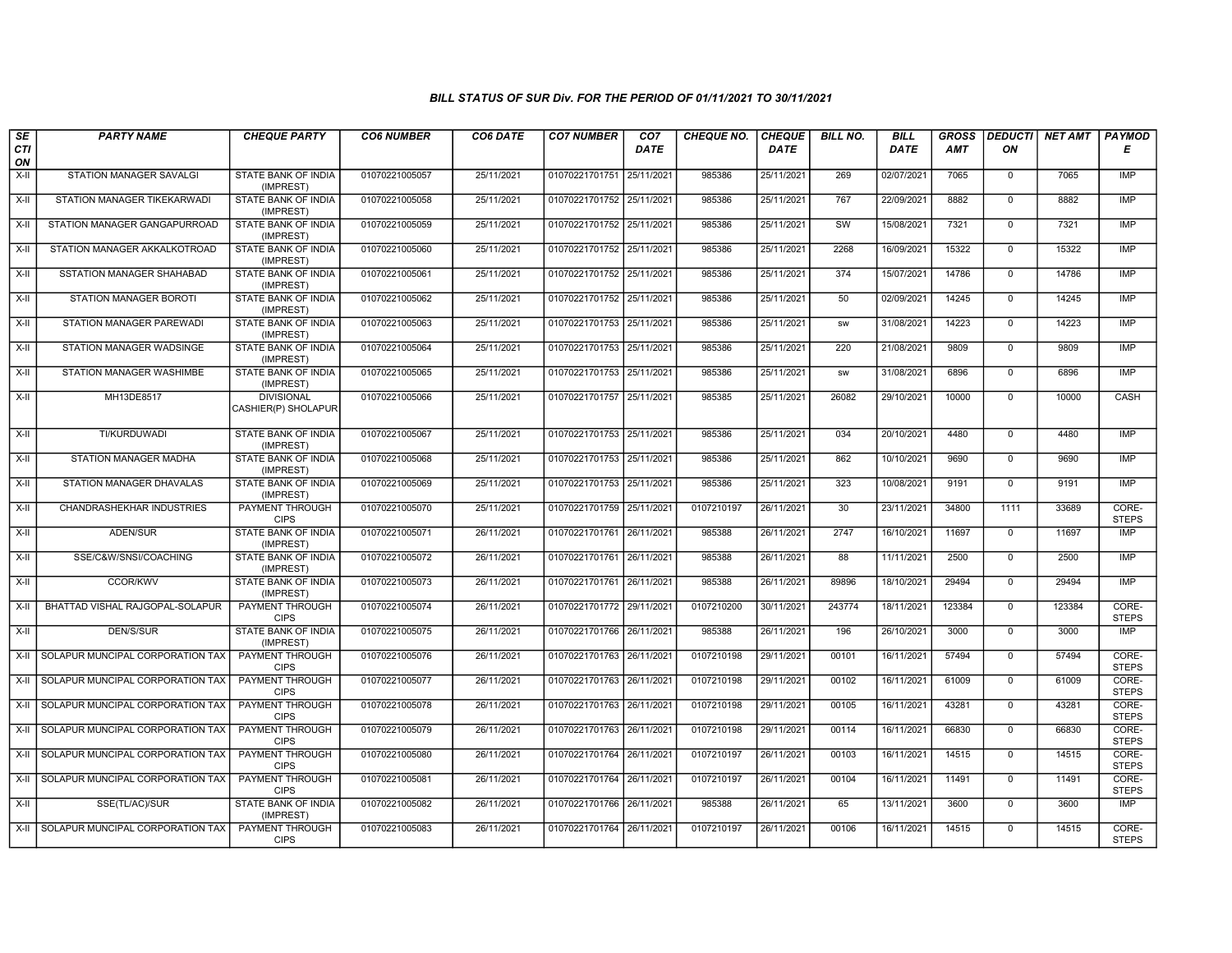| SE        | <b>PARTY NAME</b>                | <b>CHEQUE PARTY</b>                      | <b>CO6 NUMBER</b> | CO6 DATE   | <b>CO7 NUMBER</b>         | CO <sub>7</sub> | <b>CHEQUE NO.</b> | <b>CHEQUE</b> | <b>BILL NO.</b> | <b>BILL</b> | <b>GROSS</b> | <b>DEDUCTI</b> | NET AMT | <b>PAYMOD</b>         |
|-----------|----------------------------------|------------------------------------------|-------------------|------------|---------------------------|-----------------|-------------------|---------------|-----------------|-------------|--------------|----------------|---------|-----------------------|
| CTI<br>ON |                                  |                                          |                   |            |                           | DATE            |                   | <b>DATE</b>   |                 | DATE        | AMT          | ON             |         | E                     |
| $X-H$     | SOLAPUR MUNCIPAL CORPORATION TAX | <b>PAYMENT THROUGH</b><br><b>CIPS</b>    | 01070221005084    | 26/11/2021 | 01070221701764 26/11/2021 |                 | 0107210197        | 26/11/2021    | 00107           | 16/11/2021  | 14465        | $\overline{0}$ | 14465   | CORE-<br><b>STEPS</b> |
| X-II      | SOLAPUR MUNCIPAL CORPORATION TAX | <b>PAYMENT THROUGH</b><br><b>CIPS</b>    | 01070221005085    | 26/11/2021 | 01070221701764 26/11/2021 |                 | 0107210197        | 26/11/2021    | 00108           | 16/11/2021  | 17048        | $\mathbf{0}$   | 17048   | CORE-<br><b>STEPS</b> |
| X-II      | SOLAPUR MUNCIPAL CORPORATION TAX | PAYMENT THROUGH<br><b>CIPS</b>           | 01070221005086    | 26/11/2021 | 01070221701765 26/11/2021 |                 | 0107210197        | 26/11/2021    | 00109           | 16/11/2021  | 21181        | $\Omega$       | 21181   | CORE-<br><b>STEPS</b> |
| $X-H$     | SOLAPUR MUNCIPAL CORPORATION TAX | PAYMENT THROUGH<br><b>CIPS</b>           | 01070221005087    | 26/11/2021 | 01070221701765 26/11/2021 |                 | 0107210197        | 26/11/2021    | 00110           | 16/11/2021  | 14377        | $\mathbf{0}$   | 14377   | CORE-<br><b>STEPS</b> |
| X-II      | IPF/RPF/DOG SQUAD/SUR/RAMBO      | <b>STATE BANK OF INDIA</b><br>(IMPREST)  | 01070221005088    | 26/11/2021 | 01070221701762 26/11/2021 |                 | 985388            | 26/11/2021    | 2910            | 05/11/2021  | 10000        | $\mathbf 0$    | 10000   | <b>IMP</b>            |
| X-II      | IPF/RPF/DOG SQUAD/SUR/REX        | STATE BANK OF INDIA<br>(IMPREST)         | 01070221005089    | 26/11/2021 | 01070221701762 26/11/2021 |                 | 985388            | 26/11/2021    | 2212            | 25/10/2021  | 10000        | $\Omega$       | 10000   | <b>IMP</b>            |
| X-II      | SOLAPUR MUNCIPAL CORPORATION TAX | PAYMENT THROUGH<br><b>CIPS</b>           | 01070221005090    | 26/11/2021 | 01070221701765 26/11/2021 |                 | 0107210197        | 26/11/2021    | 00111           | 16/11/2021  | 14011        | $\mathbf 0$    | 14011   | CORE-<br><b>STEPS</b> |
| $X-II$    | IPF/RPF/DOG SQUAD/SUR/BUBBA      | <b>STATE BANK OF INDIA</b><br>(IMPREST)  | 01070221005091    | 26/11/2021 | 01070221701762 26/11/2021 |                 | 985388            | 26/11/2021    | 2911            | 25/10/2021  | 10000        | $\mathbf 0$    | 10000   | <b>IMP</b>            |
| $X-H$     | IPF/RPF/DOG SQUAD/SUR/SANDY      | STATE BANK OF INDIA<br>(IMPREST)         | 01070221005092    | 26/11/2021 | 01070221701762 26/11/2021 |                 | 985388            | 26/11/2021    | 2909            | 05/11/2021  | 10000        | $\mathbf 0$    | 10000   | IMP                   |
| X-II      | SOLAPUR MUNCIPAL CORPORATION TAX | <b>PAYMENT THROUGH</b><br><b>CIPS</b>    | 01070221005093    | 26/11/2021 | 01070221701765 26/11/2021 |                 | 0107210197        | 26/11/2021    | 00113           | 16/11/2021  | 21937        | $\Omega$       | 21937   | CORE-<br><b>STEPS</b> |
| X-II      | IPF/RPF/DOG SQUAD/SUR            | STATE BANK OF INDIA<br>(IMPREST)         | 01070221005094    | 26/11/2021 | 01070221701762 26/11/2021 |                 | 985388            | 26/11/2021    | 99              | 19/10/2021  | 1830         | $\mathbf{0}$   | 1830    | <b>IMP</b>            |
| $X-H$     | SSE(E/M)/ANG                     | STATE BANK OF INDIA<br>(IMPREST)         | 01070221005095    | 26/11/2021 | 01070221701766 26/11/2021 |                 | 985388            | 26/11/2021    | 205             | 16/10/2021  | 5984         | $\mathbf 0$    | 5984    | <b>IMP</b>            |
| $X-II$    | SOLAPUR MUNCIPAL CORPORATION TAX | <b>PAYMENT THROUGH</b><br><b>CIPS</b>    | 01070221005096    | 26/11/2021 | 01070221701765 26/11/2021 |                 | 0107210197        | 26/11/2021    | 00115           | 16/11/2021  | 7081         | $\Omega$       | 7081    | CORE-<br><b>STEPS</b> |
| $X-H$     | <b>SAGAR ENTERPRISES</b>         | <b>PAYMENT THROUGH</b><br><b>CIPS</b>    | 01070221005097    | 26/11/2021 | 01070221701773 29/11/2021 |                 | 0107210200        | 30/11/2021    | 268778          | 25/11/2021  | 426052       | $\overline{0}$ | 426052  | CORE-<br><b>STEPS</b> |
| X-II      | MSEDCL SUR RI 330090024370       | PAYMENT THROUGH<br><b>CIPS</b>           | 01070221005098    | 26/11/2021 | 01070221701768 26/11/2021 |                 | 0107210198        | 29/11/2021    | 1393386364      | 22/11/2021  | 25660        | $\mathsf{O}$   | 25660   | CORE-<br><b>STEPS</b> |
| $X-H$     | SUR R I 330090175815             | <b>PAYMENT THROUGH</b><br><b>CIPS</b>    | 01070221005099    | 26/11/2021 | 01070221701769 26/11/2021 |                 | 0107210197        | 26/11/2021    | 1393386387      | 22/11/2021  | 5810         | $\overline{0}$ | 5810    | CORE-<br><b>STEPS</b> |
| X-II      | IPF RPF DOG SQUAD KWV BOBBY      | <b>DIVISIONAL</b><br>CASHIER(P) SHOLAPUR | 01070221005100    | 29/11/2021 | 01070221701775 29/11/2021 |                 | 985389            | 29/11/2021    | S-144           | 27/07/2021  | 7185         | $\mathbf 0$    | 7185    | CASH                  |
| X-II      | IPF RPF DOG SQUAD KWV BOBBY      | <b>DIVISIONAL</b><br>CASHIER(P) SHOLAPUR | 01070221005101    | 29/11/2021 | 01070221701775 29/11/2021 |                 | 985389            | 29/11/2021    | 30              | 19/08/2021  | 7185         | $\mathbf 0$    | 7185    | CASH                  |
| $X-H$     | SSE/TRD/ANG/DEPOT                | <b>STATE BANK OF INDIA</b><br>(IMPREST)  | 01070221005102    | 29/11/2021 | 01070221701770 29/11/2021 |                 | 985390            | 29/11/2021    | 849             | 22/11/2021  | 2670         | $\Omega$       | 2670    | <b>IMP</b>            |
| $X-II$    | SSE/TRD/BAP                      | STATE BANK OF INDIA<br>(IMPREST)         | 01070221005103    | 29/11/2021 | 01070221701770 29/11/2021 |                 | 985390            | 29/11/2021    | 684             | 22/11/2021  | 1800         | $\mathbf 0$    | 1800    | <b>IMP</b>            |
| $X-II$    | <b>SSE TRD BWD</b>               | STATE BANK OF INDIA<br>(IMPREST)         | 01070221005104    | 29/11/2021 | 01070221701770 29/11/2021 |                 | 985390            | 29/11/2021    | 139             | 18/11/2021  | 2700         | $\mathsf{O}$   | 2700    | <b>IMP</b>            |
| $X-H$     | SR SE(TRD)/YL                    | STATE BANK OF INDIA<br>(IMPREST)         | 01070221005105    | 29/11/2021 | 01070221701770 29/11/2021 |                 | 985390            | 29/11/2021    | 43              | 08/11/2021  | 1800         | $\mathbf 0$    | 1800    | <b>IMP</b>            |
| $X-H$     | ADEN/SUR                         | <b>STATE BANK OF INDIA</b><br>(IMPREST)  | 01070221005106    | 29/11/2021 | 01070221701770 29/11/2021 |                 | 985390            | 29/11/2021    | 2833            | 22/10/2021  | 11498        | $\overline{0}$ | 11498   | <b>IMP</b>            |
| X-II      | SSE (E/M)/DD                     | STATE BANK OF INDIA<br>(IMPREST)         | 01070221005108    | 29/11/2021 | 01070221701774 29/11/2021 |                 | 985390            | 29/11/2021    | 112             | 10/11/2021  | 1800         | $\mathbf{0}$   | 1800    | <b>IMP</b>            |
| X-II      | CMS / SUR                        | <b>DIVISIONAL</b><br>CASHIER(P) SHOLAPUR | 01070221005109    | 29/11/2021 | 01070221701776 29/11/2021 |                 | 985389            | 29/11/2021    | 746350          | 23/11/2021  | 25000        | $\mathbf 0$    | 25000   | CASH                  |
| X-II      | ADEN/ANG                         | <b>STATE BANK OF INDIA</b><br>(IMPREST)  | 01070221005110    | 30/11/2021 | 01070221701777 30/11/2021 |                 | 985408            | 30/11/2021    | 3435            | 10/09/2021  | 5700         | $\mathbf 0$    | 5700    | <b>IMP</b>            |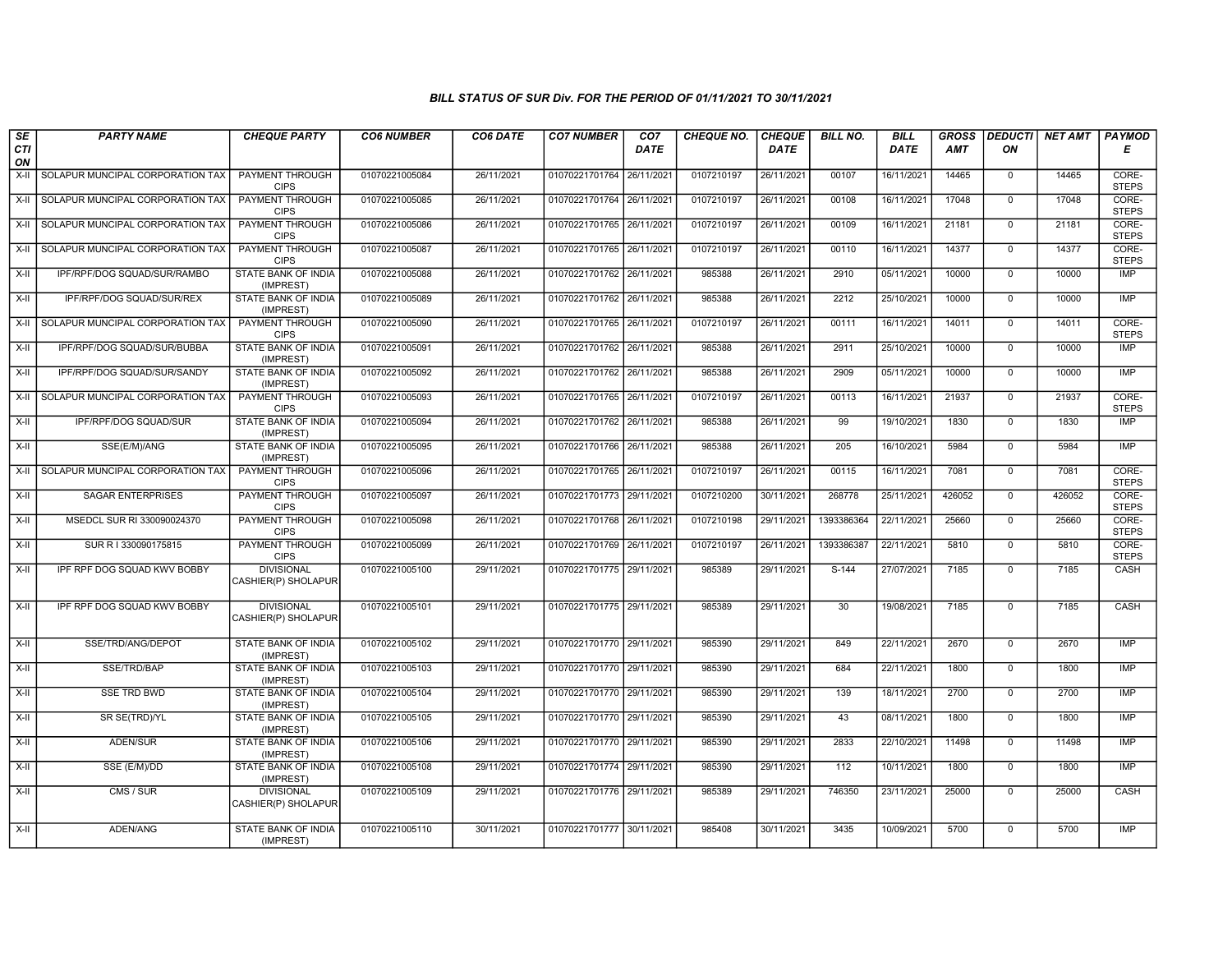| SE              | <b>PARTY NAME</b>                                                  | <b>CHEQUE PARTY</b>                      | <b>CO6 NUMBER</b> | CO6 DATE   | <b>CO7 NUMBER</b>         | CO <sub>7</sub> | <b>CHEQUE NO.</b> | <b>CHEQUE</b> | <b>BILL NO.</b>          | <b>BILL</b> | <b>GROSS</b> | <b>DEDUCTI</b> | <b>NET AMT</b> | <b>PAYMOD</b>         |
|-----------------|--------------------------------------------------------------------|------------------------------------------|-------------------|------------|---------------------------|-----------------|-------------------|---------------|--------------------------|-------------|--------------|----------------|----------------|-----------------------|
| CTI<br>ON       |                                                                    |                                          |                   |            |                           | <b>DATE</b>     |                   | <b>DATE</b>   |                          | <b>DATE</b> | <b>AMT</b>   | ON             |                | Е                     |
| $X-H$           | ADEN/ANG                                                           | STATE BANK OF INDIA<br>(IMPREST)         | 01070221005111    | 30/11/2021 | 01070221701777 30/11/2021 |                 | 985408            | 30/11/2021    | C/104202                 | 30/10/2021  | 4997         | $\mathbf{0}$   | 4997           | IMP                   |
| $X-H$           | <b>CCOR WD RR</b>                                                  | <b>STATE BANK OF INDIA</b><br>(IMPREST)  | 01070221005112    | 30/11/2021 | 01070221701777 30/11/2021 |                 | 985408            | 30/11/2021    | 04                       | 25/11/2021  | 22560        | $\mathbf{0}$   | 22560          | <b>IMP</b>            |
| $X-H$           | DD/C&W/ART IMP                                                     | STATE BANK OF INDIA<br>(IMPREST)         | 01070221005113    | 30/11/2021 | 01070221701777 30/11/2021 |                 | 985408            | 30/11/2021    | 2697                     | 04/11/2021  | 18687        | 0              | 18687          | <b>IMP</b>            |
| X-II            | SR SE(C&W)/WD/GEN                                                  | STATE BANK OF INDIA<br>(IMPREST)         | 01070221005114    | 30/11/2021 | 01070221701777 30/11/2021 |                 | 985408            | 30/11/2021    | 11316                    | 10/11/2021  | 1999         | $\mathbf{0}$   | 1999           | <b>IMP</b>            |
| X-II            | $\overline{CMS / SUB}$                                             | <b>DIVISIONAL</b><br>CASHIER(P) SHOLAPUR | 01070221005115    | 30/11/2021 | 01070221701779 30/11/2021 |                 | 985407            | 30/11/2021    | 746351                   | 29/11/2021  | 12500        | $\mathbf{0}$   | 12500          | <b>CASH</b>           |
| X-II            | <b>SSE/P WAY/BTW</b>                                               | STATE BANK OF INDIA<br>(IMPREST)         | 01070221005116    | 30/11/2021 | 01070221701780            | 30/11/2021      | 985408            | 30/11/2021    | 135                      | 04/08/2021  | 14952        | $\mathbf{0}$   | 14952          | <b>IMP</b>            |
| X-II            | <b>SR DPO/SUR</b>                                                  | STATE BANK OF INDIA<br>(IMPREST)         | 01070221005117    | 30/11/2021 | 01070221701780 30/11/2021 |                 | 985408            | 30/11/2021    | 3567                     | 28/10/2021  | 11997        | $\mathbf 0$    | 11997          | <b>IMP</b>            |
| $X-H$           | <b>SR DCM SUR</b>                                                  | <b>DIVISIONAL</b><br>CASHIER(P) SHOLAPUR | 01070221005119    | 30/11/2021 | 01070221701781 30/11/2021 |                 | 985407            | 30/11/2021    | 756632                   | 23/11/2021  | 9735         | $\mathsf{O}$   | 9735           | <b>CASH</b>           |
| $X-II$          | STATION MANAGER SAINAGAR SHIRDI                                    | STATE BANK OF INDIA<br>(IMPREST)         | 01070221005120    | 30/11/2021 | 01070221701778 30/11/2021 |                 | 985408            | 30/11/2021    | 1758                     | 02/09/2021  | 33206        | $\mathbf{0}$   | 33206          | <b>IMP</b>            |
| $X-H$           | SR.DFM.SUR                                                         | STATE BANK OF INDIA<br>(IMPREST)         | 01070221005121    | 30/11/2021 | 01070221701782 30/11/2021 |                 | 985408            | 30/11/2021    | 536                      | 25/10/2021  | 2261         | $\overline{0}$ | 2261           | <b>IMP</b>            |
| <b>SBN</b><br>S | POOJA ENTERPRISES-NAGPUR                                           | PAYMENT THROUGH<br><b>CIPS</b>           | 01070421000429    | 02/11/2021 | 01070421700194 02/11/2021 |                 | 0107210179        | 02/11/2021    | 21-22/02                 | 13/10/2021  | 266562       | 4785           | 261777         | CORE-<br><b>STEPS</b> |
| <b>SBN</b><br>S | <b>GOLKONDA ENGINEERING ENTERPRISES</b><br>LIMITED-SECUNDERABAD    | PAYMENT THROUGH<br><b>CIPS</b>           | 01070421000431    | 03/11/2021 | 01070421700195 03/11/2021 |                 | 0107210180        | 03/11/2021    | 85                       | 18/10/2021  | 21842527     | 397516         | 21445011       | CORE-<br><b>STEPS</b> |
| <b>SBN</b><br>S | ARYA COMMUNICATIONS AND<br>ELECTRONICS SERVICES PRIVATE<br>LIMITED | PAYMENT THROUGH<br><b>CIPS</b>           | 01070421000432    | 03/11/2021 | 01070421700196 03/11/2021 |                 | 0107210181        | 03/11/2021    | MB/SAS/M/22/<br>0014     | 16/09/2021  | 790900       | 15720          | 775180         | CORE-<br><b>STEPS</b> |
| <b>SBN</b><br>S | NANDI ELECTRIC COMPANY-BANGALORE                                   | PAYMENT THROUGH<br><b>CIPS</b>           | 01070421000433    | 16/11/2021 | 01070421700197            | 16/11/2021      | 0107210190        | 16/11/2021    | 240                      | 27/09/2021  | 462560       | 8303           | 454257         | CORE-<br><b>STEPS</b> |
| <b>SBN</b><br>S | <b>SAIKA GROUP</b>                                                 | <b>PAYMENT THROUGH</b><br><b>CIPS</b>    | 01070421000435    | 16/11/2021 | 01070421700198            | 16/11/2021      | 0107210190        |               | 16/11/2021 SG/2021-22/95 | 17/09/2021  | 499540       | 8467           | 491073         | CORE-<br><b>STEPS</b> |
| <b>SBN</b><br>S | PRATYADHI ENTERPRISES,                                             | <b>PAYMENT THROUGH</b><br><b>CIPS</b>    | 01070421000436    | 17/11/2021 | 01070421700199            | 18/11/2021      | 0107210192        | 18/11/2021    | 555                      | 01/10/2021  | 238458       | $\mathbf 0$    | 238458         | CORE-<br><b>STEPS</b> |
| <b>SBN</b><br>S | DECCAN SALES CORPORATION-<br>SOLAPUR.                              | <b>PAYMENT THROUGH</b><br><b>CIPS</b>    | 01070421000437    | 18/11/2021 | 01070421700200            | 18/11/202       | 0107210192        |               | 18/11/2021 DSC/21-22/023 | 22/10/2021  | 48755        | 49             | 48706          | CORE-<br><b>STEPS</b> |
| <b>SBN</b><br>S | DIVKUNJ ENTERPRISES-NI MUMBAI                                      | PAYMENT THROUGH<br><b>CIPS</b>           | 01070421000438    | 20/11/2021 | 01070421700201            | 24/11/2021      | 0107210195        | 24/11/2021    | 046                      | 12/10/2021  | 18290        | 18             | 18272          | CORE-<br><b>STEPS</b> |
| <b>SBN</b><br>S | DIVKUNJ ENTERPRISES-NI MUMBAI                                      | <b>PAYMENT THROUGH</b><br><b>CIPS</b>    | 01070421000439    | 20/11/2021 | 01070421700201            | 24/11/2021      | 0107210195        | 24/11/2021    | 047                      | 12/10/2021  | 14750        | 15             | 14735          | CORE-<br><b>STEPS</b> |
| SBN<br>S        | YOKINS INSTRUMENTS PVT LTD-DELHI                                   | <b>PAYMENT THROUGH</b><br><b>CIPS</b>    | 01070421000440    | 20/11/2021 | 01070421700201 24/11/2021 |                 | 0107210195        | 24/11/2021    | 751                      | 23/10/2021  | 43568        | 44             | 43524          | CORE-<br><b>STEPS</b> |
| <b>SBN</b><br>S | PRAVIN TRADING COMPANY-SOLAPUR                                     | <b>PAYMENT THROUGH</b><br><b>CIPS</b>    | 01070421000441    | 20/11/2021 | 01070421700201 24/11/2021 |                 | 0107210195        | 24/11/2021    | 239                      | 26/10/2021  | 168000       | 168            | 167832         | CORE-<br><b>STEPS</b> |
| <b>SBN</b><br>S | RAJ TRADE LINK-NAGPUR                                              | PAYMENT THROUGH<br><b>CIPS</b>           | 01070421000442    | 20/11/2021 | 01070421700202 25/11/2021 |                 | 0107210196        | 25/11/2021    | 2645                     | 12/10/2021  | 244992       | 245            | 244747         | CORE-<br><b>STEPS</b> |
| <b>SBN</b><br>S | SERVOSTAR INDIA PRIVATE LIMITED-<br><b>GHAZIABAD</b>               | PAYMENT THROUGH<br><b>CIPS</b>           | 01070421000444    | 20/11/2021 | 01070421700202 25/11/2021 |                 | 0107210196        | 25/11/2021    | 24                       | 01/11/2021  | 155713       | 9499           | 146214         | CORE-<br><b>STEPS</b> |
| <b>SBN</b><br>S | S. P. ENGINEERING CO.-BHUBANESWAR                                  | <b>PAYMENT THROUGH</b><br><b>CIPS</b>    | 01070421000445    | 20/11/2021 | 01070421700202 25/11/2021 |                 | 0107210196        | 25/11/2021    | SP/21-22/147             | 10/09/2021  | 53284        | 851            | 52433          | CORE-<br><b>STEPS</b> |
| <b>SBN</b><br>S | ZETTA CONNECT PRIVATE LIMITED-<br><b>GHAZIABAD</b>                 | <b>PAYMENT THROUGH</b><br><b>CIPS</b>    | 01070421000447    | 20/11/2021 | 01070421700202            | 25/11/2021      | 0107210196        | 25/11/2021    | ZCPL/2021<br>22/008      | 25/10/2021  | 193520       | 194            | 193326         | CORE-<br><b>STEPS</b> |
| <b>SBN</b><br>S | ANKUR ELECTRONICS-MUMBAI                                           | PAYMENT THROUGH<br><b>CIPS</b>           | 01070421000449    | 20/11/2021 | 01070421700202 25/11/2021 |                 | 0107210196        | 25/11/2021    | 040                      | 18/10/2021  | 47648        | 48             | 47600          | CORE-<br><b>STEPS</b> |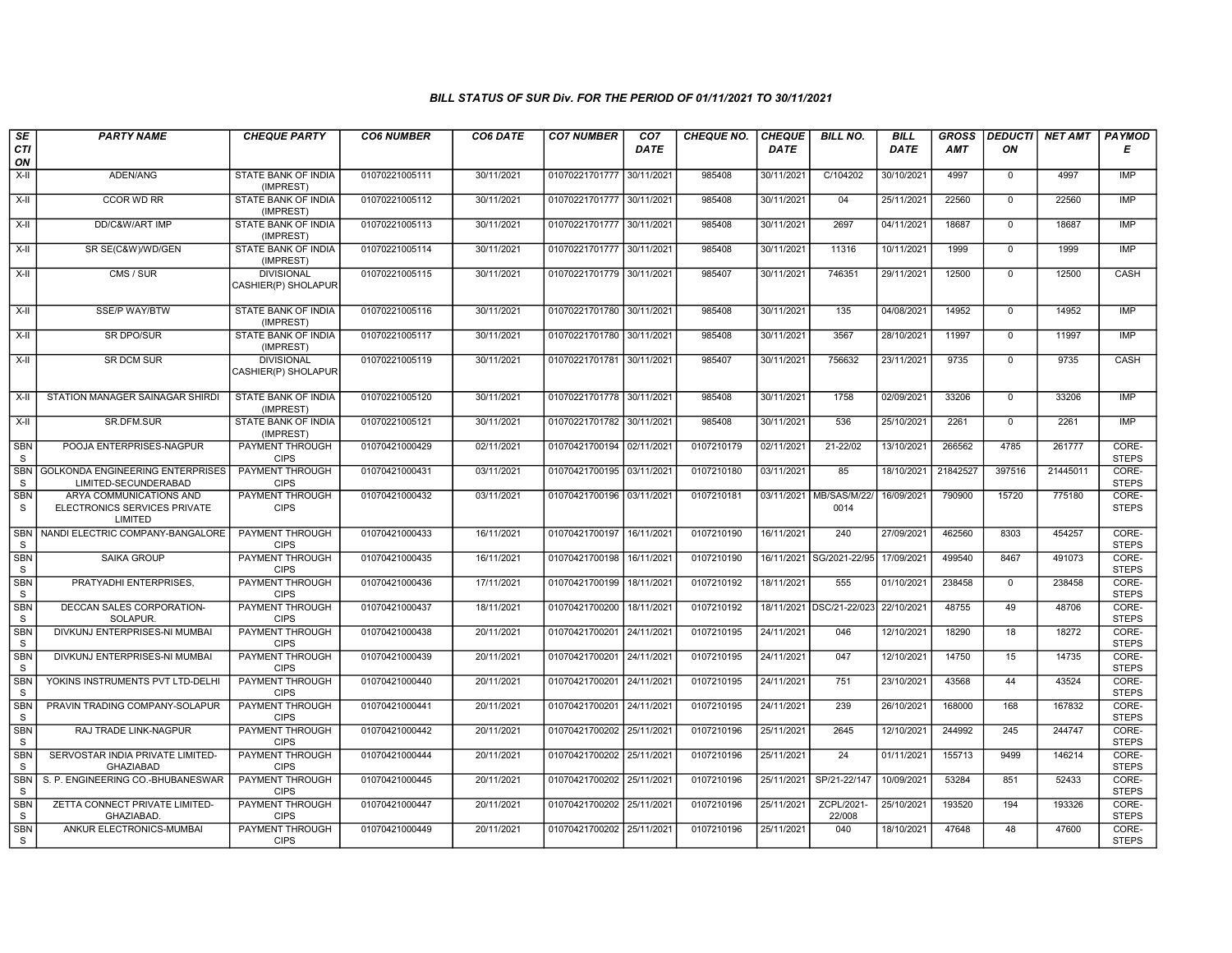| i SE     | <b>PARTY NAME</b>         | <b>CHEQUE PARTY</b> | <b>CO6 NUMBER</b> | CO6 DATE   | ' CO7 NUMBER ∟            | CO7         | <b>CHEQUE NO.</b> | <b>CHEQUE</b> | <b>BILL NO.</b> | BILI        | <b>GROSS</b>    | <b>IDEDUCTI</b> | <b>NET AMT</b> | PAYMOD |
|----------|---------------------------|---------------------|-------------------|------------|---------------------------|-------------|-------------------|---------------|-----------------|-------------|-----------------|-----------------|----------------|--------|
| $ c\pi $ |                           |                     |                   |            |                           | <b>DATE</b> |                   | <b>DATE</b>   |                 | <b>DATE</b> | AM <sub>7</sub> | ΟN              |                |        |
| ON       |                           |                     |                   |            |                           |             |                   |               |                 |             |                 |                 |                |        |
| I SBN I  | <b>National Telelinks</b> | PAYMENT THROUGH     | 01070421000452    | 26/11/2021 | 01070421700203 29/11/2021 |             | 0107210198        | 29/11/2021    | NTL/11/213      | 01/11/2021  | 1990850         | 33744           | 1957106        | CORE-  |
|          |                           | CIPS                |                   |            |                           |             |                   |               |                 |             |                 |                 |                | STEPS  |